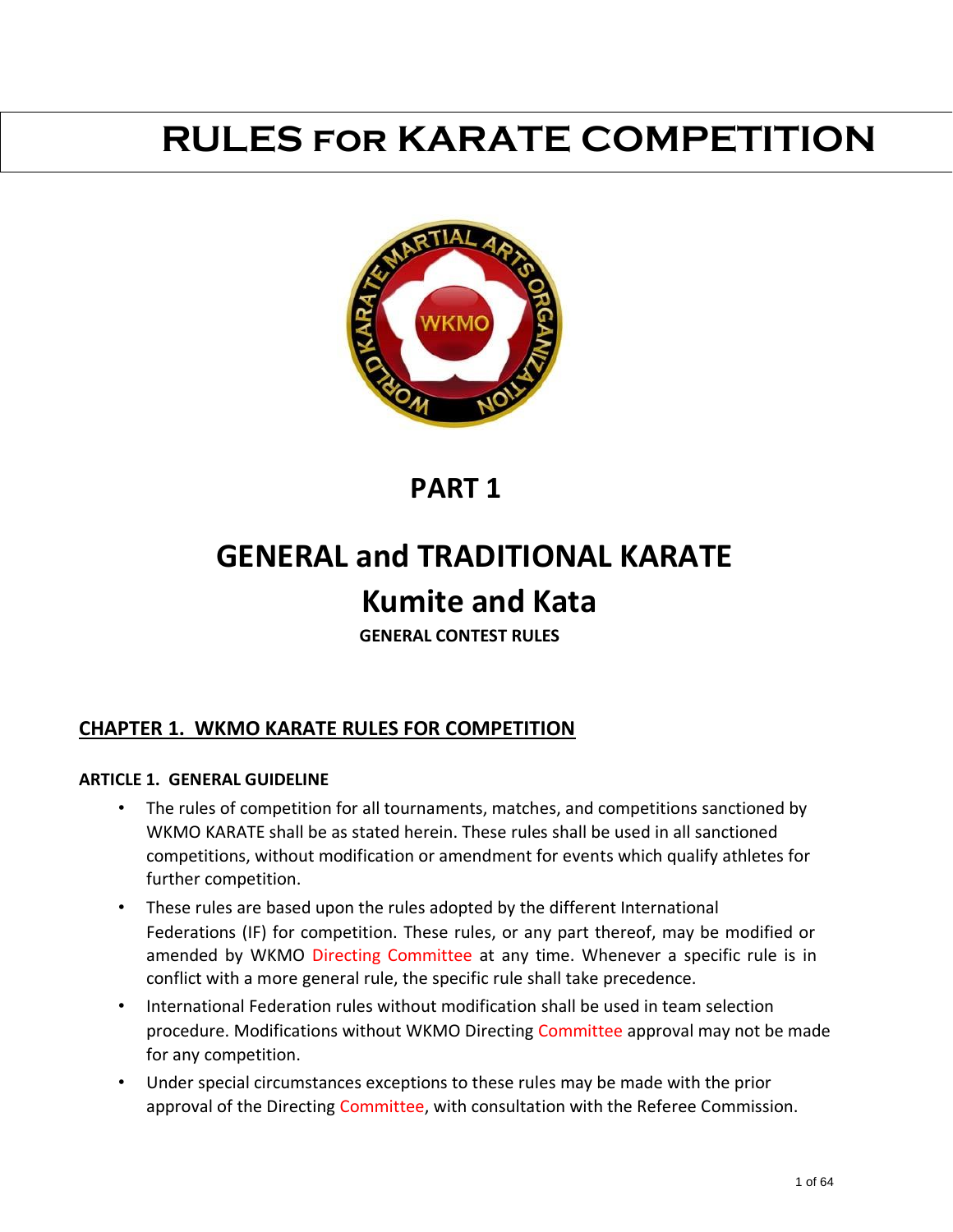- All exceptions to these rules, in whole or part must be approved by the WKMO Directing Committee.
- Competitors will be divided into four divisions regardless of actual dojo rank.
	- o Beginner division is less than one year of training.
	- o Novice division is more than one but less than two years of training
	- o Intermediate division is more than two but less than four years of training.
	- o Advanced division is greater than 4 years of training.
	- o Competitors will be further divided into sub-divisions by age and weight.

## **ARTICLE 2. COMPETITION AREA**

- The competition area must be flat and devoid of hazard. The area shall be a matted square of suitable size. Where mats are not used, the competition area may be defined by marking the boundaries with colored tape of appropriate thickness. The area may be elevated to a height of up to one meter above floor level. The elevated platform should be of suitable size to allow safe competition without restriction.
- The competition area in principle must be a matted square in all WKMO Championships similar to those mats used at international competitions, and should be non-slip where they contact the floor proper, but have a low coefficient of friction on the upper surface.

### **ARTICLE 3. OFFICIAL ATTIRE**

• All officials, contestants and coaches must wear the official uniform as prescribed. The Referee Commission, Referee Panel may disbar any coach or competitor who does not comply with this regulation. In cases of a minor deviation from the official uniform, the WKMO Referee Commission or Chief Referee may allow participation of the official, coach or competitor.

**Referee, Judges and Officials -** Referees and Judges must wear the official uniform designated by the Referee Commission. This uniform must be worn at and during all tournaments and courses.

The official uniform for Referees and judges shall be as follows:

- A single-breasted navy-blue blazer, bearing two silver buttons.
- A white shirt with long or short sleeves.
- The official WKMO tie worn without tie pin.
- Plain light gray trousers without cuffs.
- An official badge.
- Un-patterned dark blue or black socks. Black rubber shoes for use on the match area.
- A whistle attached to a white chord.
- Referees and Judges may wear a clip or elastic to secure long hair.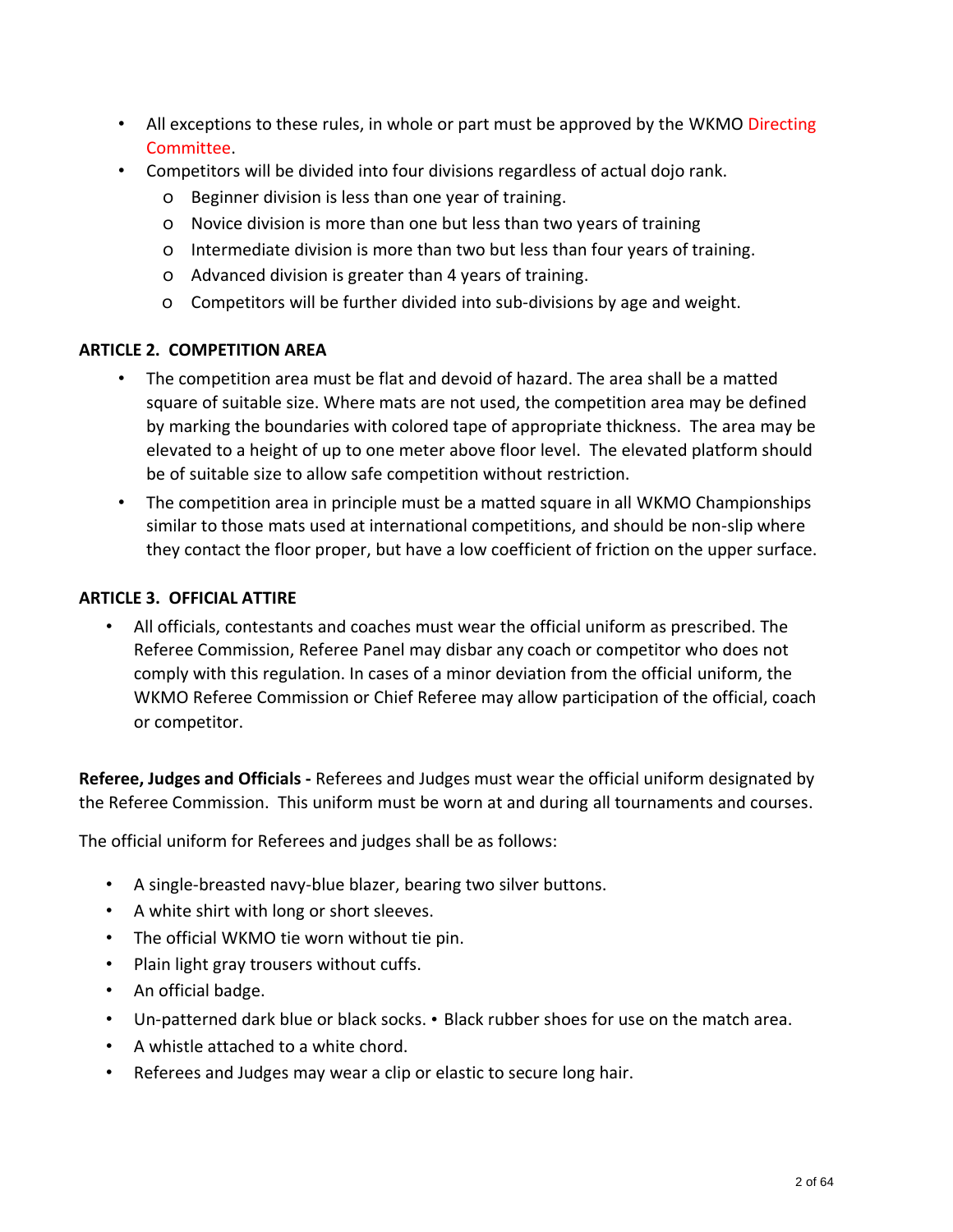- All officials must present their license credentials to the Chief Referee prior to the commencement of the opening ceremonies.
- Jewelry of any kind is not allowed, including watches, wedding rings and stud earrings.

If the Referee Committee agrees, refereeing officials may be allowed to remove their blazers. However, should the referee committee allow the removal of the official's blazers; all officials must remove their blazers.

**Coaches -** Coach shall at all times wear the official uniform as prescribed during the course of the tournament.

The official uniform for coaches shall be as follows:

- Tracksuit pants, white athletic shoes, and white coach's shirt or tracksuit top and an identifying credential placed around their neck.
- Coaches must be current members of WKMO in good standing.
- No coach shall have another person substitute or act in his behalf. Those in violation will not be able to coach for a minimum of two years.
- The WKMO Officers or Tournament Director may disbar any official or competitor who does not comply with this regulation.

**Contestants -** Contestants shall at all times wear the official uniform as prescribed during the course of the tournament. The Referee Commission, Referee Panel may disbar any contestant or who does not comply with this regulation.

The official uniform for competitors shall be as follows:

- All contestants must wear a white unmarked Karate GI without stripes or piping.
- All contestants will bring a belt as follows:
	- o Beginner White Belt
	- o Novice Green Belt
	- o Intermediate Brown Belt
	- o Advanced Black Belt
- **Logos –** Only acceptable logo on uniform is a WKMO logo/patch unless approved by the WKMO Directing Committee.
- The official WKMO patch or a national badge shall be worn on the uniform jacket and must be properly sewn on. This must be on the left breast of the jacket and shall not exceed an overall size of 10cm by 10cm. No sponsor information may appear on the GI top or bottom.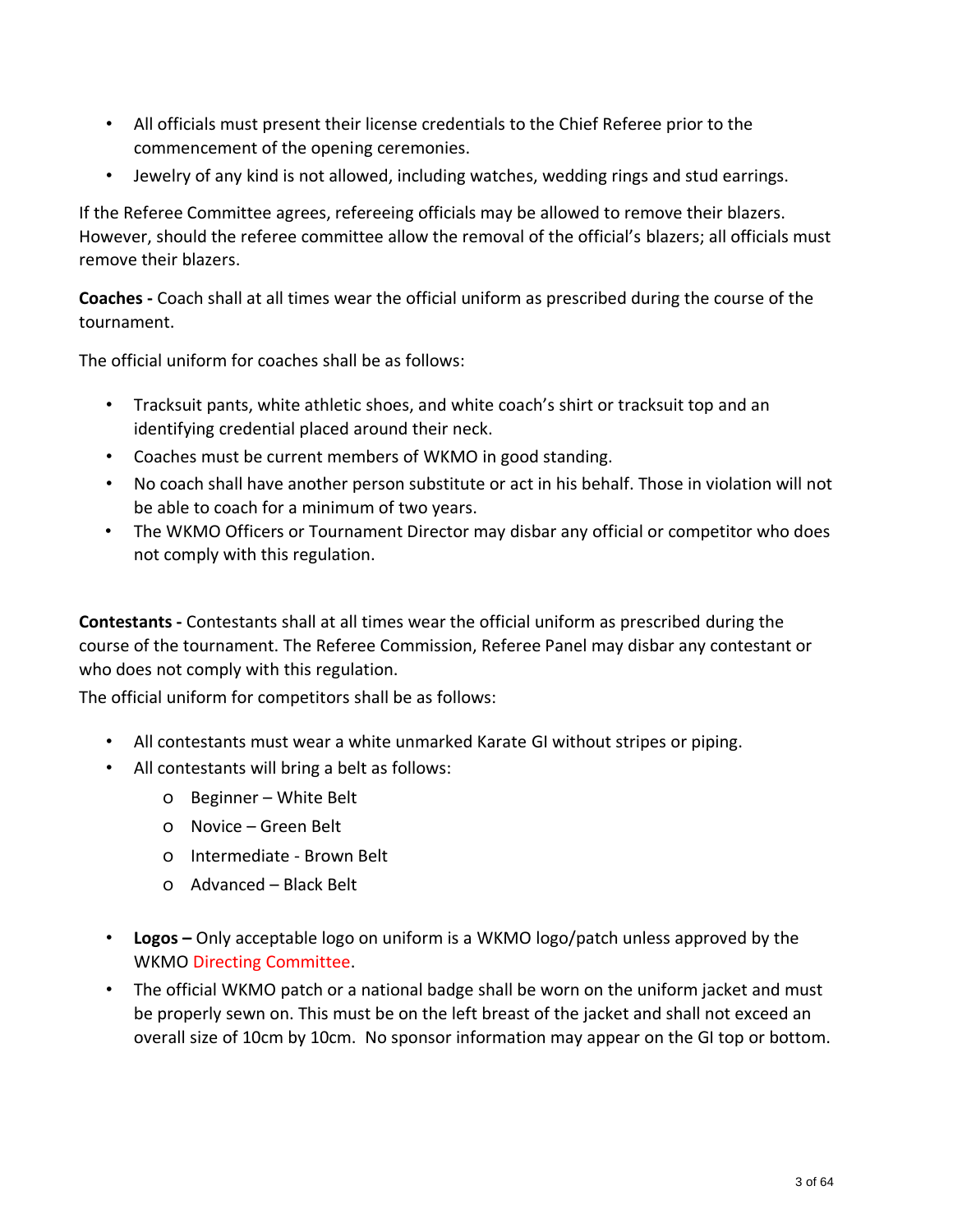- The Karate GI jacket, when tightened around the waist with the belt, must be of minimum length that covers the hips, but no longer than three quarters of thigh. The GI jacket must be of kimono style (left side over right), not V-neck style.
- GI sleeves may not be rolled either on the outside or inside of the sleeve. The sleeves of the GI jacket must come, at least halfway down the forearm. The maximum length of the GI jacket sleeves must be no longer than the bend of the wrist.
- The GI trousers must be long enough to cover at least two thirds of the shin. The maximum length of the GI trousers must not exceed below the anklebone. GI trousers may not be rolled up either on the outside or inside of the leg.
- All contestants must wear a belt. The belts must be near 5 centimeters wide and of a length sufficient to allow 15 centimeters free on each side of the knot ends after it has been properly tied around the waist, but not to hang lower than the knee. The belt color shall be white (less than 1-year training), green (1 to 2 years training, brown (2 to 4 years training or black (4 or more years of training). Contestants should bring both a red (Aka) and a white (Shiro) properly sized belt to wear during competition.
- Uniforms may not bear unreasonably sized trademark or name of a product or manufacturer and may not bear the name of a club or organization. Only the original manufacturer's labels may be displayed on the GI and in the normally accepted locations.
- An identifying number issued by the organizing committee may be worn on the back area of the GI jacket.
- For non- World competitions, the organizing committee may allow contestants to wear a single patch or emblem identifying their respective karate organization, school or system on the left breast pocket of the jacket. Such patch or emblem shall not exceed an overall size of 10cm x 10cm and shall not be of a design or symbol that is offensive to the dignity of the match, unsportsmanlike, or contrary to the principles of Karate-do.
- Female competitor may wear a plain white T-shirt or white sports bra beneath the Karate GI jacket.
- Contestants must keep their hair clean and cut to a length that does not obstruct competition performance or present a safety hazard to competitors.
- Long hair may be secured by an elastic band. Hair slides ("scrunchies"), metal hair grips ("barrettes"), Ribbons or other hair decorations and Hachimaki (head band) of any kind shall not be allowed.
- Contestants must have short finger and toenails and must not wear jewelry or other object(s) that might injure themselves or their opponents.
- The use of orthodontic appliances or braces must be approved by the Referee Council and the Official Doctor. These authorizations must be acquired before the start of the tournament. The contestant accepts full responsibility for any injury.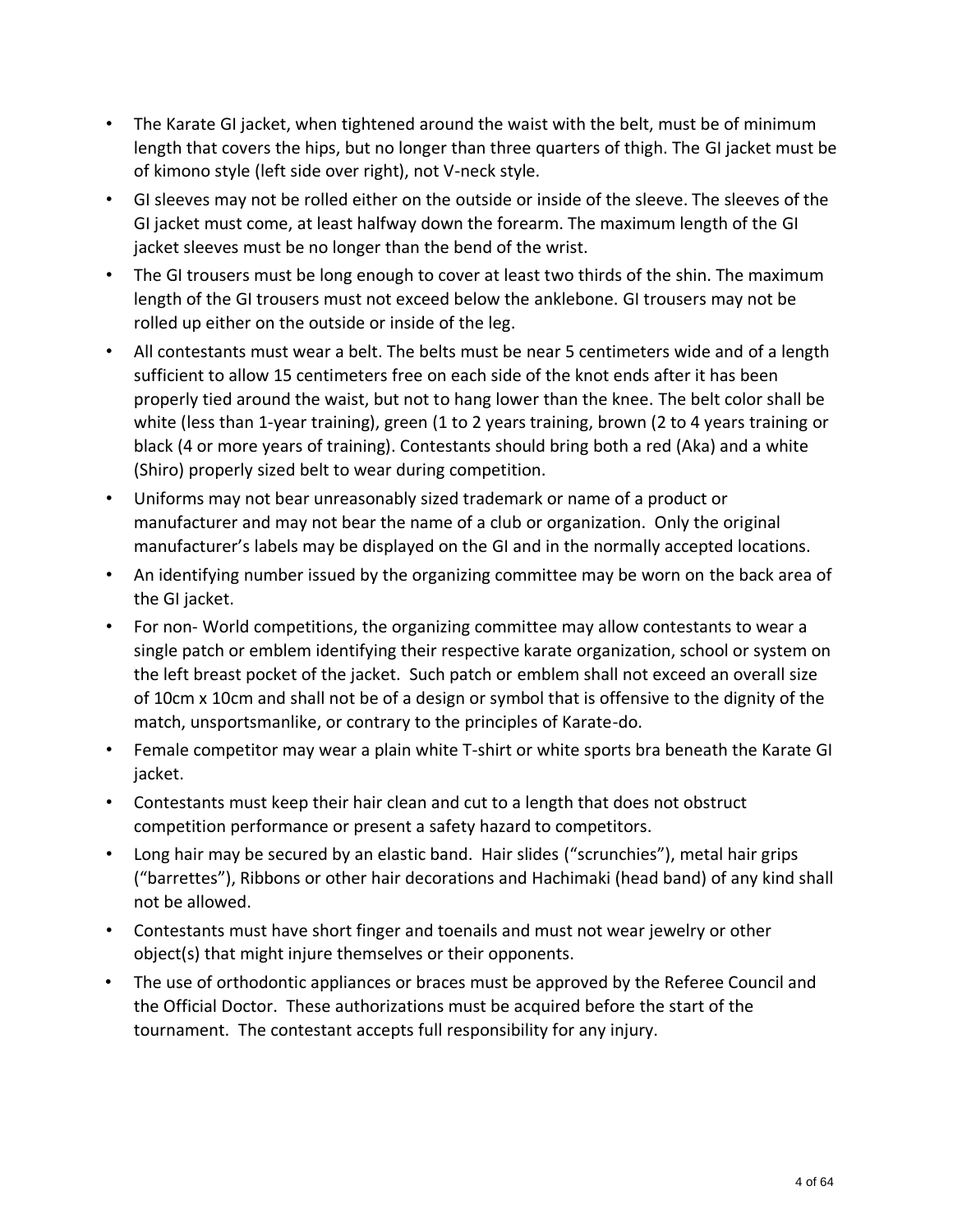- Jewelry, hats, caps and sweatbands shall not be allowed.
- If a contestant comes into the match area inappropriately dressed, they shall be given one minute to remedy matters.
- Muslim women may wear a white scarf or hijab.

#### **Additional Uniform Criteria for KATA Contestants:**

- Glasses that are secured to the head are permitted in competition.
- Protective gear shall NOT be worn.

#### **Additional Uniform Criteria for KOBUDO Contestants:**

- The contestants may elect to wear a white, blue or black jacket and hakama. The jacket and hakama colors may differ. However, if the contestant chooses to wear a karate-GI, both the jacket and the trousers must be solid white without stripes or piping.
- The sleeves of the GI jacket may be modified including rolled up, to facilitate safe progression of the performance.
- Glasses that are secured to the head are permitted in competition.
- Protective gear shall NOT be worn.

#### **Additional Uniform Criteria for KUMITE Contestants:**

- Standard eyeglasses are forbidden in Kumite divisions. Only plastic safety glasses manufactured specifically for sport use are allowed for all athletes.
- In **Ippon and Sanbon** competition, one contestant must designate as (Aka) red and the other as (Shiro) white. One contestant must wear a red belt and the other a white belt to designate Aka and Shiro respectively.
- As an alternative identification method for **Ippon** and **Sanbon** competition, one contestant designated as (Aka) red may wear a red cloth sash in their (Obi) belt as identification and the other side without a sash will be designated as (Shiro) white.

#### **ARTICLE 4. EQUIPMENT**

- **General-** Only WKMO approved equipment shall be allowed. In regard to contact rules, such protective equipment shall be considered an extension/part of the body.
- **Logos –** Only acceptable logo on equipment is a WKMO logo unless approved by the WKMO Directing Committee.
- **Head Gear-** Kumite contestants' ages 5-12 must have WKMO approved white head gear including a plastic face shield. (such as Mizuno or Macho Warrior) (*Mandatory)*
- Headgear, with or without face shield is optional for contestants 13 years and older. *(Optional)*
- **Fist Guards-** Approved naugahyde fist pads are compulsory for Sanbon/Nihon Kumite in all divisions. *(Mandatory)*
- Approved white cloth, fist guards for **Shobu Ippon** Kumite. *(Mandatory)*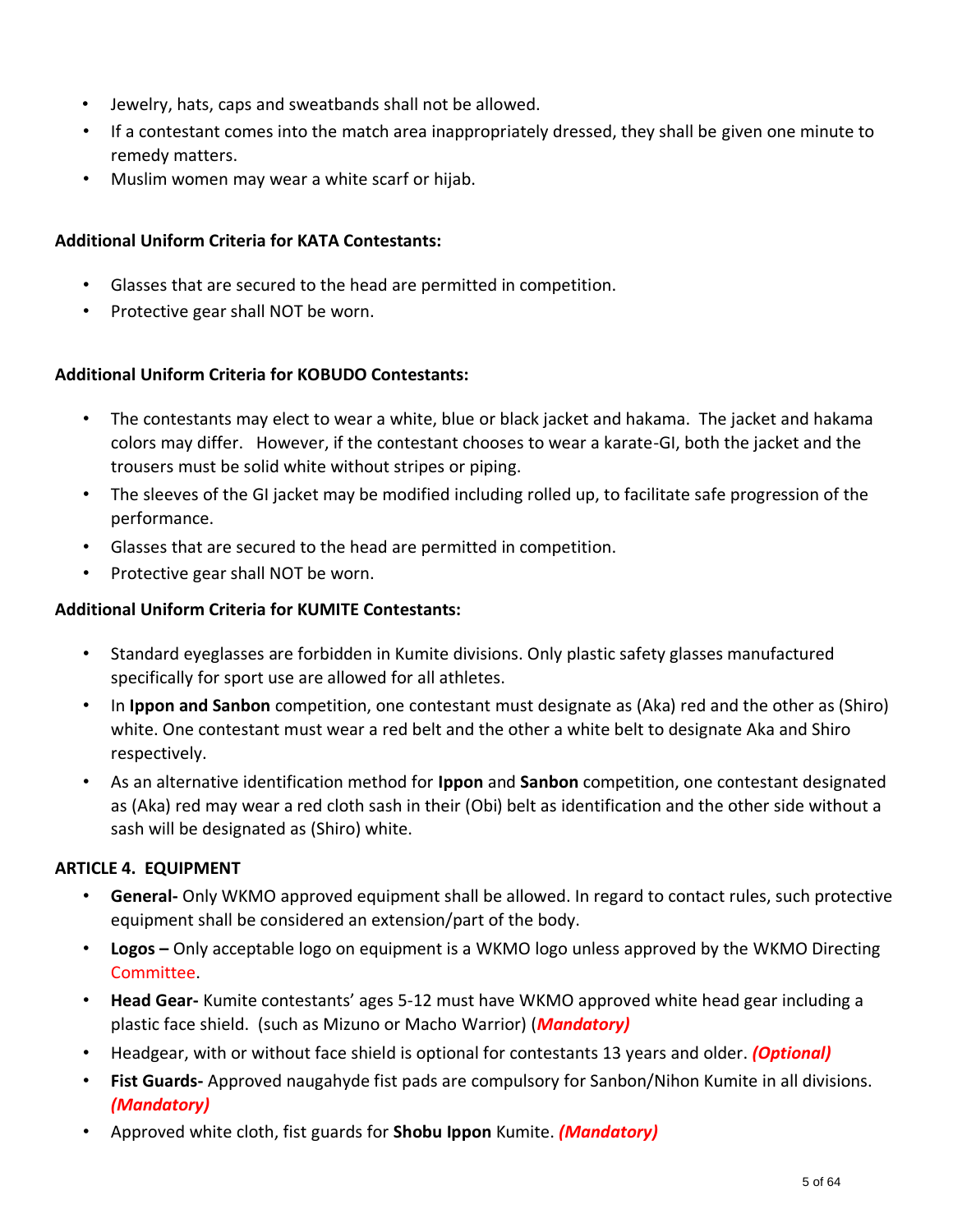#### **Mouth Guards-** Gum shields are compulsory in all Kumite divisions. *(Mandatory)*

- **Groin Cups-** Groin protectors are compulsory in all Kumite division for male competitors. Groin Cups are to be worn under the GI trousers. *(Mandatory)*
- **Chest Protectors-** All contestants may wear the authorized white or clear plastic breast protective equipment. Chest-protectors are compulsory in Children, ages 12 and under, for Kumite must be worn under the GI top.
- In **Children kumite** (age 6‐7‐8), female competitors age 9‐10 years old who will not use chest‐ protectors must bring parents authorization.
- **Foot Protectors (for Ippon) -** Shin pads and boot/instep protectors are NOT allowed for Ippon kumite.
- **Foot Protectors (for Sanbon)-** WKMO approved (white cloth or naugahyde) shin pads and boot/instep protectors (cloth or naugahyde). The boot must match the glove color. *(Optional)*
- The use of bandages, padding, or supports due to injury must be approved by the Referee/Medical Commission. No braces that include any metallic parts shall be used. The Referee shall make the final decision as to the permitted use of items or products applied or adhered to the competitor, related to medical treatment, such as tape or other supportive or corrective materials.
- All protective equipment must be approved by the WKMO. The WKMO Directing Committee may approve additional equipment.

#### **ARTICLE 5. PROTESTS**

- Only a registered Coach may file a protest of an action or decision about his/her athlete.
- The protest must be submitted to the National Referee Council within 60 minutes of the incident or the decision in question.
- A protest may pertain to an infraction of a rule (for example, wrong range of scoring for kobudo, a point called and awarded after the time is up) or an administrative error (for example, omission of an athlete after athlete had reported for competition at the ring).
- A protest shall not pertain to a difference in judgment by the referees and the coach or used to persuade or lobby for a change in the results.
- There shall be a fee of  $\epsilon$ 100, cash for filing a protest at the time of submitting the protest.

#### **Protest submission procedure**

- For an administrative protest, the technical coach should alert the ring coordinator by raising their credential.
- For all other protests:

o Complete a protest form (**APPENDIX J**) o Attach a fee of €100 cash o Submit form and fee to the ring coordinator within 60 minutes of the incident  $\circ$  The referee council and/or executive committee will review the protest and render a decision

#### **ARTICLE 6. REPECHAGE**

Single elimination brackets are used to determine the two athletes who will compete in the final for first and second place. The repechage bracket is built from each athlete (including any bye in the first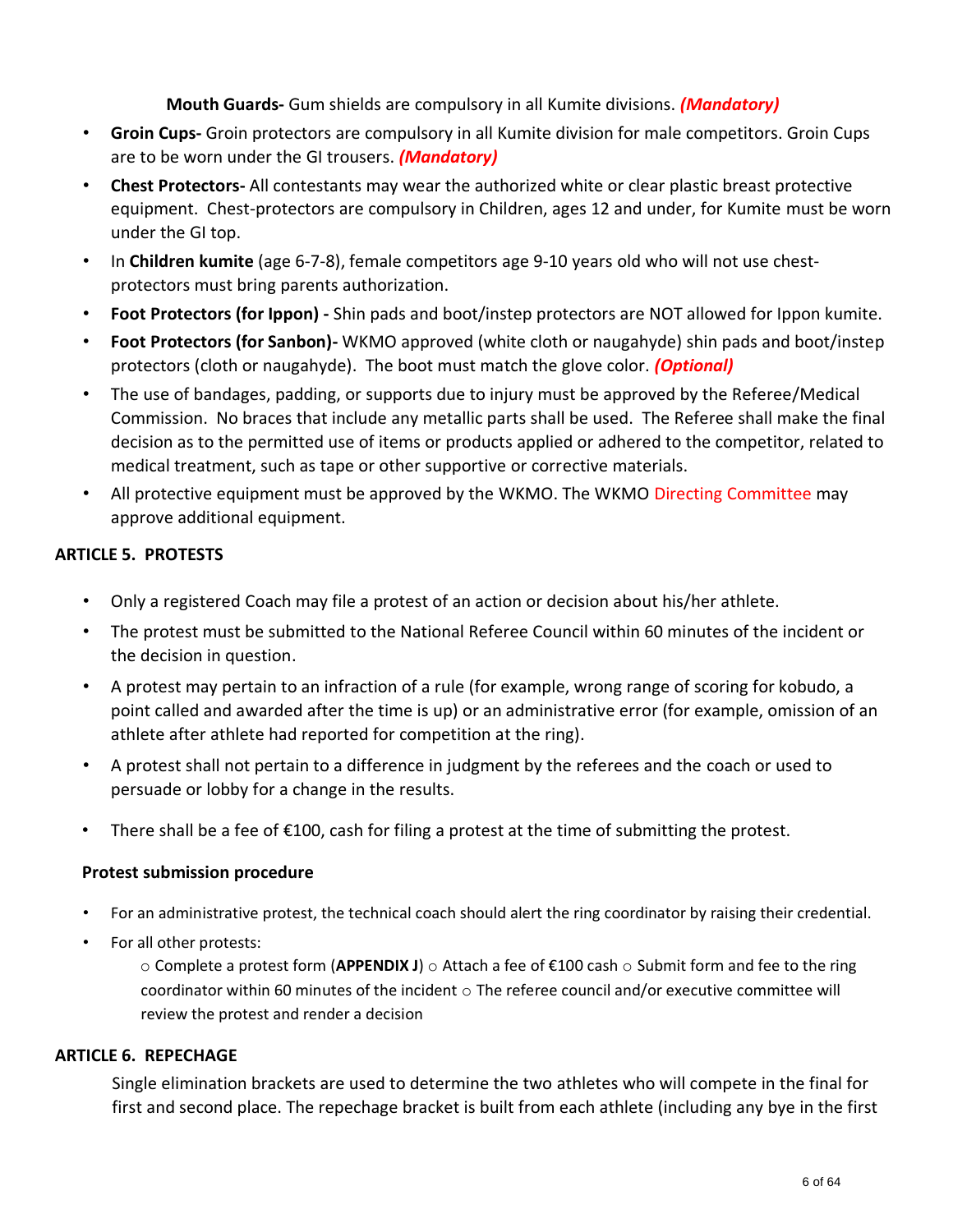round) who was eliminated by the finalists. The winners of the repechage round will be considered double third place winners.

#### **ARTICLE 7. POWERS AND DUTIES**

- Power and Duties of the Shushin (Referee), the Fukushin (judge) and the Kansa (Arbitrator) For the purpose of ensuring strict fairness and uniformity of the methods of judging and thus enhancing the authority of judges, these responsibilities shall be applicable to matches held under the auspices of the WKMO Referee commission.
- The Directing Committee may direct the WKMO Referee Commission and Technical Commission to modify these rules.
- Duties and roles listed below may be combined at competitions as necessary, except in the case of Referee (Shushin) and the Officials (Fukushin). There must be a minimum number of Referee and Officials as prescribed to ensure fairness.

#### **Referee Commission**

The Referee Commission's powers and duties shall be as follows:

- To ensure the correct preparation for each given tournament in consultation with the Directing Committee and the Organizing Committee. This shall include preparations with regard to competition area arrangement, the provision and deployment of all equipment and necessary facilities, match operation and supervision, safety precautions.
- To appoint and deploy the Area Controllers (with approval of the Directing Committee) to their respective areas and to act upon and take such action as may be required by the reports of the Area Controllers.
- To supervise, monitor and coordinate the overall performance of the refereeing officials.
- To nominate substitute officials when required. (The composition of a panel of officials may not be changed at the sole discretion of the Arbitrator, Referee or Judge in the ring).
- To investigate and render judgment on official protests.
- To investigate and pass the final judgment on matters of a technical nature which may arise during a given match and for which there are no stipulations in the rules, with consultation and approval of the Directing Committee.
- The Directing Committee shall establish duties that it finds necessary to the Referees Commission as needed.
- The Chief Referee will ensure that there is a (Medical Commission Certified) First Aid Kit collocated with the tournament physician on the tournament floor.

#### **Area Controllers**

The Area Controllers powers and duties shall be as follows:

• To supervise the Referees and judges, for all matches in areas under their control.

To oversee the performance of the Referees and Judges in their areas and to ensure that the Officials appointed are capable of the tasks allotted them.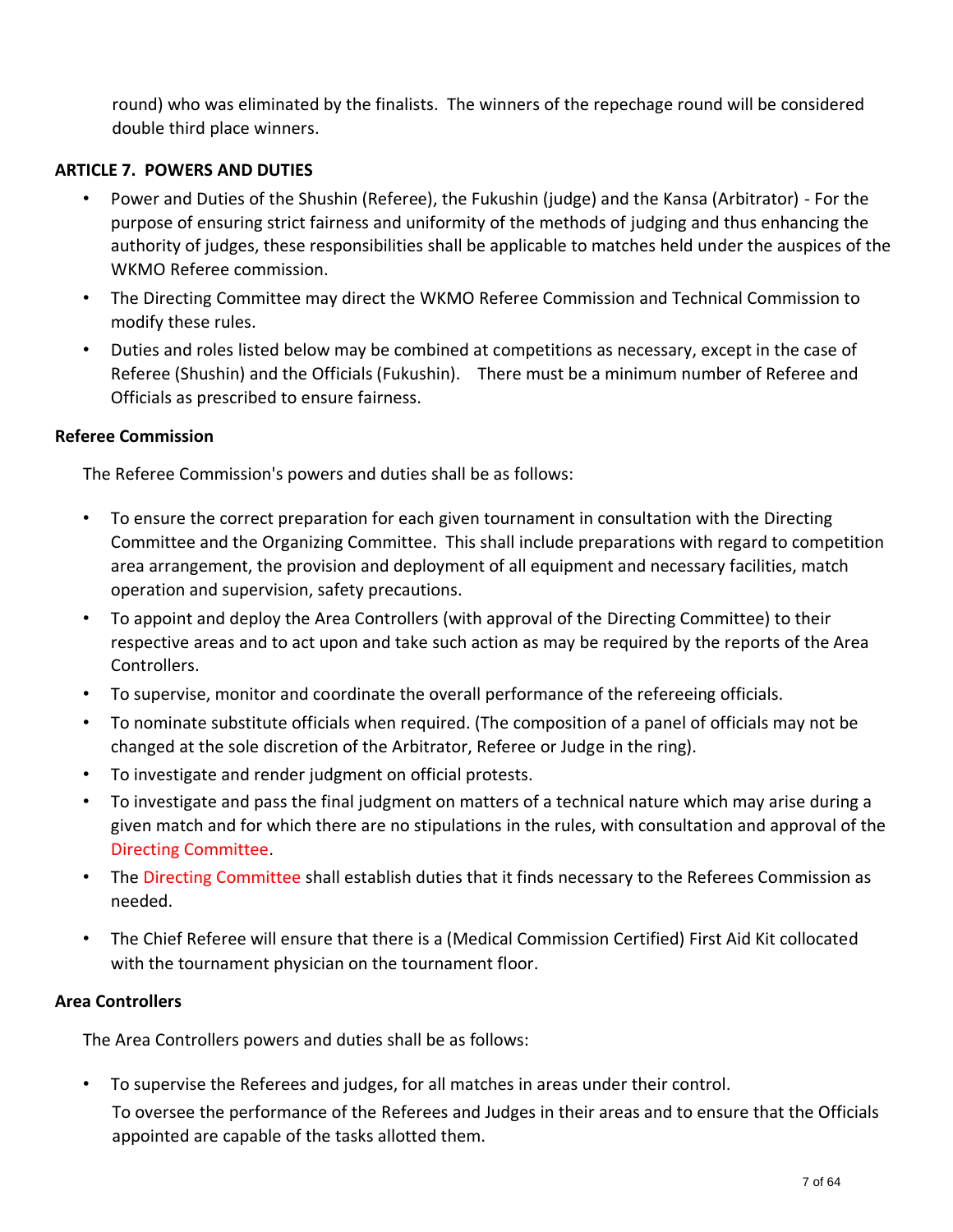- To order the Referee to halt the match when the Arbitrator signals a contravention of the Rules of Competition.
- To prepare a daily, written report, on the performance of each official under their supervision, together with their recommendations, if any, to the Referee Council.

#### **Referees**

The Referee's powers shall be as follows:

- The Referee ("SHUSHIN') shall have the power to conduct matches (including announcing the start, the suspension, and the end of the match).
- Give all commands and make all announcements.
- To inspect equipment to ensure it is in compliance with requirements and possess no threat of injury to either competitor.
- To inspect equipment to ensure it presents no safety hazard or offer no significant competitive advantage.
- To award score for an accurate and decisive technique in accordance to guidelines and criteria set forth in these rules.
- To obtain and act upon the opinion(s) of the Judges.
- To conduct voting (HANTEI) of the Referee Panel and announce the result.
- To announce the winner.
- To resolve ties in accordance to prescribed rules.
- To announce and start an extra bout when required.
- When three or more judges signaled (by flags or whistle) indicating an effective technique delivered by one of the contestants, the referee must suspend the match, observe their opinion and render a decision on the match.
- To explain to the Area Controller or Referee Council, if necessary, the basis for giving a judgment.
- To impose penalties and to issue warning (before, during, or after a bout).
- The authority of the Referee is not confined solely to the competition area but also to its entire immediate perimeter.
- To request confirmation of the Judges' verdict in instances where there may, in the Referee's opinion, be grounds for the judges to re-evaluate their call for warning or penalty.
- To stop the match when in the Referee's opinion, there has been a point scored, a foul committed, or to ensure the safety of the contestants.
- Has the power to call up the judges to discuss disqualification (Kata or Kumite Hansoku/Shikaku).

#### **Judges**

The judge(s) ("FUKUSHIN") powers shall be a follow:

- At the beginning of the match take up their positions at prescribed location outside the match area, carrying a pair of red and white flags, scoring card and a whistle.
- Signal their judgment regarding score or foul by means of flags or score card.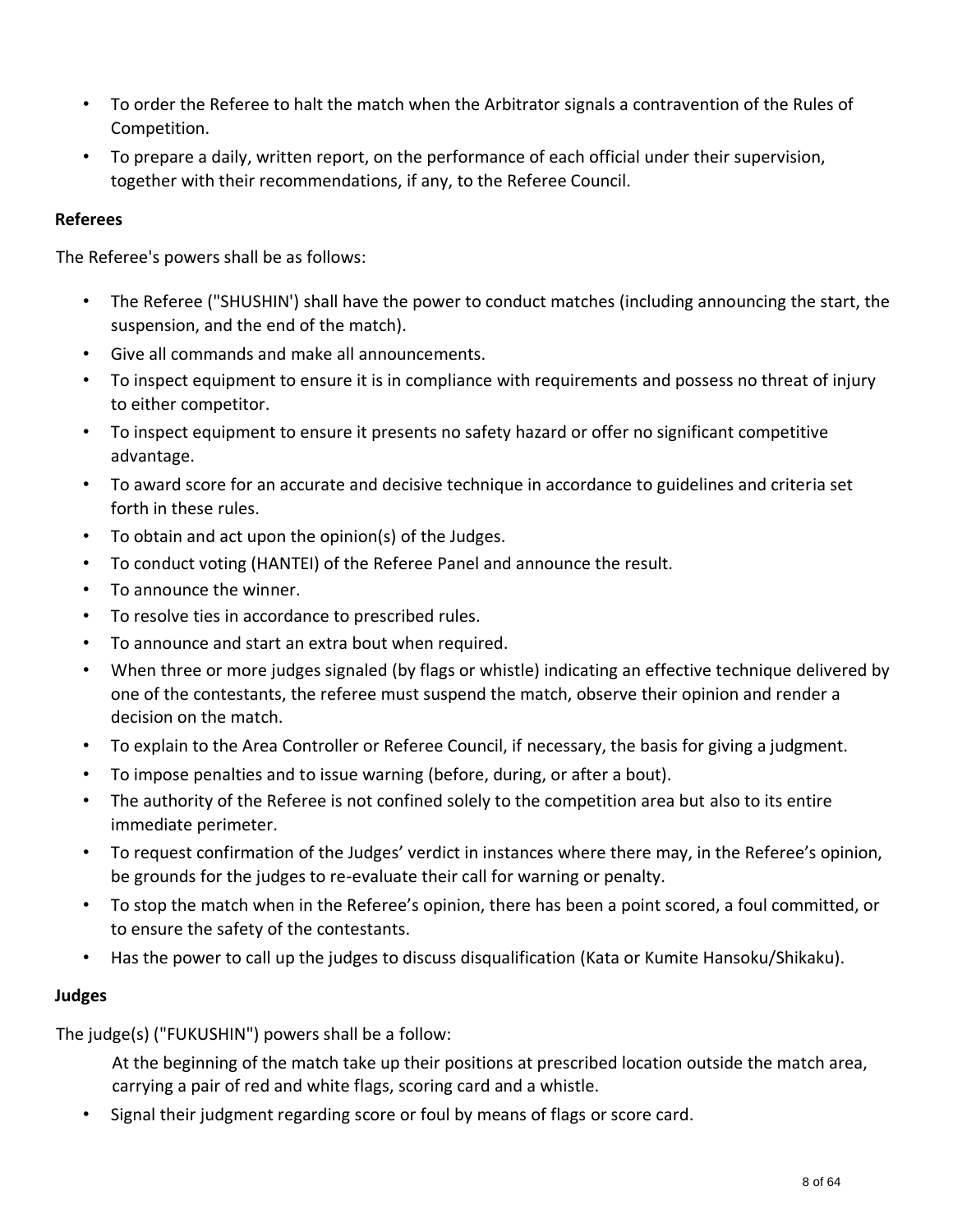- Shall carefully observe the actions of the contestants within his range of vision and in the following cases he shall at once signal the referee by means of whistle or flag correctly giving his opinion:
	- $\circ$  When he notices that a contestant is about to commit or had committed a prohibited act.
	- $\circ$  When both or either of the contestants have moved out of the competition area (JOGAI).
	- $\circ$  In all cases when he deems it necessary to bring something to the attention of the referee.
	- $\circ$  To exercise a right to vote on a decision to be taken. a) When an injury, illness or inability of a contestant to continue is noticed. B) In other cases when it is deemed necessary to call the attention of the Referee.

#### **Arbitrator**

The Arbitrator's (KANSA) powers shall be as follows:

- Supervise time and scorekeepers. Records kept of the match shall become official record subject to the approval of the Arbitrator (Kansa). See **APPENDIX F** for symbols. The Arbitrator shall keep a separate record of the scores awarded by the Referee and at the same time oversee the actions of the appointed timekeepers and scorekeepers.
- The Arbitrator (KANSA) will assist the Area Controllers by overseeing the match or bout in progress. Should decisions of the Referee and/or Judges, not be in accordance with the Rules of Competition, the Kansa will immediately raise the red flag and blow a whistle. The Area Controller will instruct the Referee to halt the match or bout and correct the irregularity. Records kept of the match shall become official records subject to the approval of the Arbitrator. Before the start of each match or bout, the Arbitrator or the Referee, will ensure that the contestants are wearing approved equipment.

#### **Record Keeper**

The Record Keeper's powers shall be as follows:

- Keep the individual match record and assist the Kansa.
- Keep track of each incident, and if required, the time of each occurrence.
- Make certain that records are properly filled and signed by all officials of that match.
- Responsible for proper charting of the elimination chart), preparing the match scorecard for the scorekeeper and assist the Kansa. (See **APPENDIX G** for symbols)
- At all sanctioned competition, every effort shall be made to avoid first round competition between members of the same club or district.

No chart may be altered from its original form, substituted for, or rewritten at a Continental Championships and WKMO World level event without the consent of those appointed for that specific event by the Chief Referee who shall attest to its fairness and accuracy.

• List all the winners as well as qualifiers whenever applicable and assure that the official charts are delivered to the proper Administrative Committee member.

#### **Match Expediter**

Shall assume such duties as necessary to ensure the proper order of the competition including but not limited to: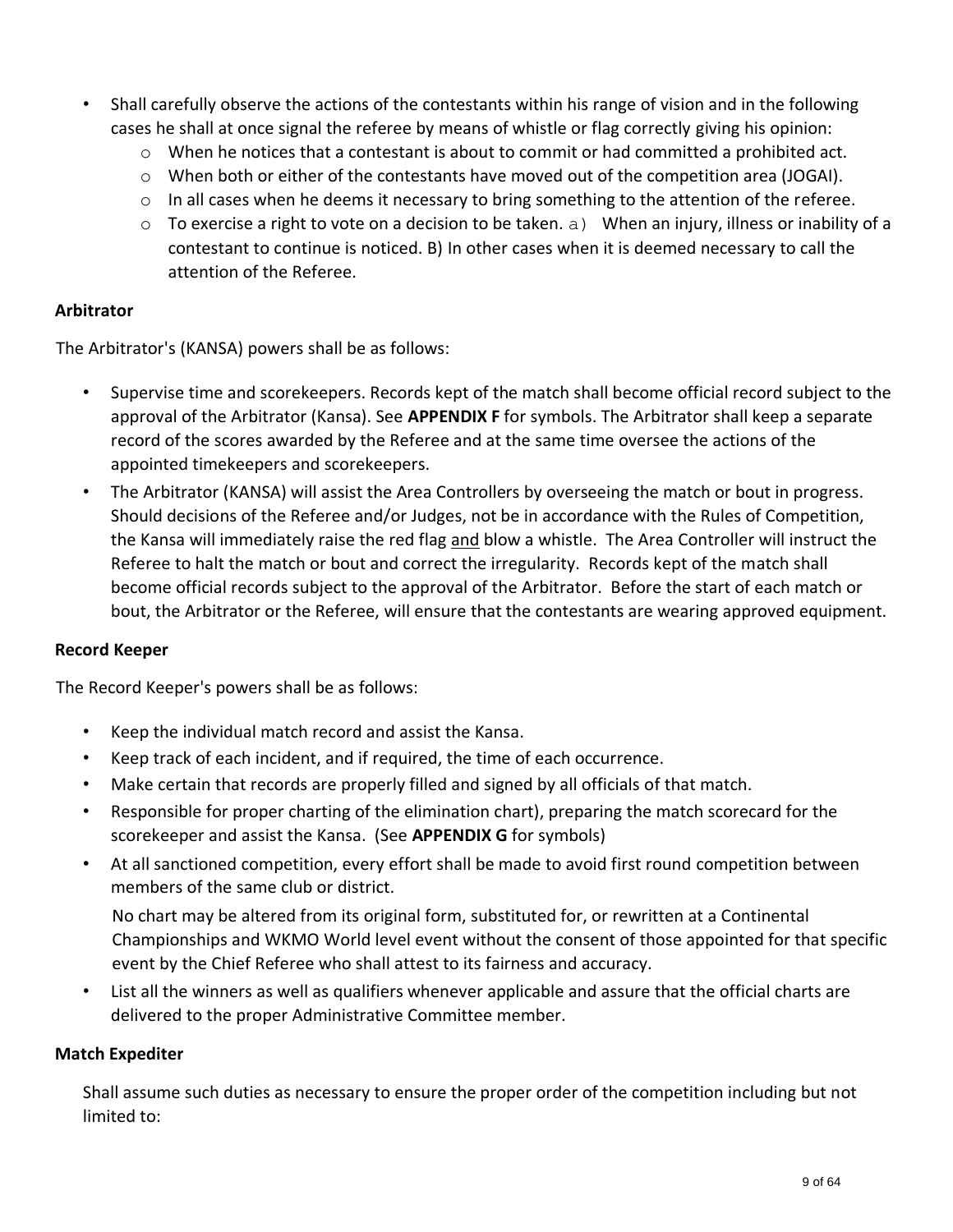- Summoning the tournament medical person when necessary.
- Seeing that each (Youth) competitor is properly identified and that the GI, safety gear, red sash, and head guard are fixed correctly.
- Ensure that the match is run precisely and with minimum delay.
- Directing winners of each bout to confirm victory with the Control Table.

#### **Announcer**

• Shall announce the competing contestants (designating Aka and Shiro), the competitors who are on deck and shall announce the winners unless otherwise instructed.

## **Considerations**

- When explaining the basis for a judgment after the match, the Referee may speak to the Area Controller or the Referee Commission. The Referee will explain to no one else.
- The good Referee will not halt the smooth flow of the bout unless it is necessary to do so. All halts with no outcome such as "Yame-Torimasen" must be avoided.
- All consultations between the referee panel must be kept as brief as possible. Whenever possible, discussion should be strenuously avoided, and reliance placed upon the prescribed signals and gestures, as given in APPENDIX **H**, to communicate views.
- Every effort should be made to utilize "World" officials for advanced divisions.
- The Referee need not halt a bout when the Judges signal, if convinced the signals are incorrect. The Referee's judgment in this instance is made on the move. Before overruling the Judges signal the Referee must consider whether the Judges were in a better position to see the technique. Judges will signal only by flag gesture.
- When, however, the match has been halted and the judges have different opinion to that of the Referee then the majority decision will prevail.
- The Judges must only score what they actually see. If they are not sure that a technique reached a scoring area they should signal "Mienai".
- In the event that the Referee does not hear the time-up bell, the Arbitrator will blow his whistle.
- Judges may signal the referee by raising their flag in a circular motion for administrative errors, safety issues or violations by coaches, athletes, volunteers or spectators.
- When restarting the bout, the Referee should check that both contestants are on their lines and properly composed. Contestants jumping up and down or otherwise moving excessively must be stilled before combat can recommence. The Referee must restart the bout with the minimum of delay.
- When halting a bout, the Referee does not merely call "YAME!". He/she also makes the appropriate signal. The Referee must first identify the scoring opponent ("Aka" or "Shiro"), then the scoring area attacked ("Chudan, Jodan'). This followed by the general classification of scoring techniques used ("Tsuki", "Uchi' or "Keri") and finally the score awarded.

## **ARTICLE 8. DETERMINATION OF AGE**

• Athletes must compete and/or qualify in their proper age division.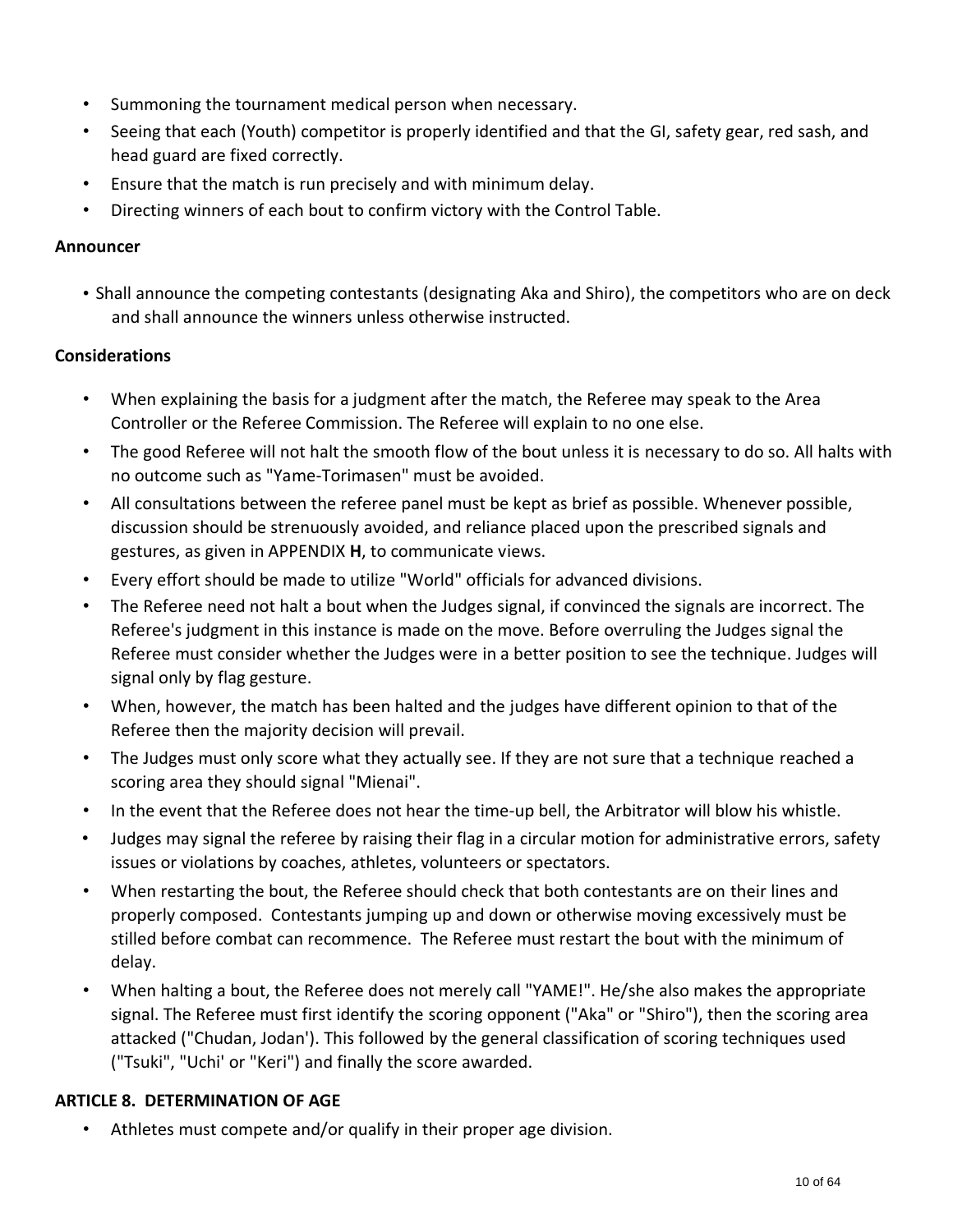- An athlete's age is determined by their age on Tournament date of the calendar year.
- Athletes must compete in that age division for the entire calendar year.

#### **ARTICLE 9. QUALIFICATION PROCEDURE World Championship Qualifiers**

- All athletes must compete at continental event or Regional level qualifier.
- Local events shall qualify the top 20 athletes from each appropriate age category to participate at a continental level.

#### **Special Qualifiers:**

- The WKMO Directing Committee shall have the right to qualify any athlete to the World Championship or Continental Championship in the WKMO.
- The number of athletes qualifying directly to the World Championships shall be determined by the WKMO Directing Committee in consultation with Referee Commission.

#### **Sanction**

• For each tournament to be valid, the appropriate sanction for the event must be secured, and all competitors must be properly registered.

#### **Exceptions**

• Upon petition to the WKMO Directing Committee, the President may for an individual on a case by case basis ask to waive certain or all requirements for participation at the WKMO Continental or World Championships. A written request must be sent to the WKMO Secretary no later than (30) days prior to commencement of these championships for consideration.

## **2019 WKMO Karate Handbook –Kumite Rules**

## **CHAPTER 2. WKMO KARATE RULES FOR KUMITE COMPETITION**

#### **ARTICLE 1. GENERAL GUIDELINES**

- See General Rules CHAPTER 1 ARTICLE 1.
- Kumite divisions may be divided into weight divisions as prescribed in **APPENDIX A**.
- Adult Black Belt Sanbon division will be divided into weight classes as prescribed in **APPENDIX A**.

#### **ARTICLE 2. COMPETITION AREA**

- See General Rules CHAPTER 1 ARTICLE 2.
- Two parallel lines, each one-meter-long must be drawn at a distance of one- and one-half meters from the center of the competition area for positioning the competitors.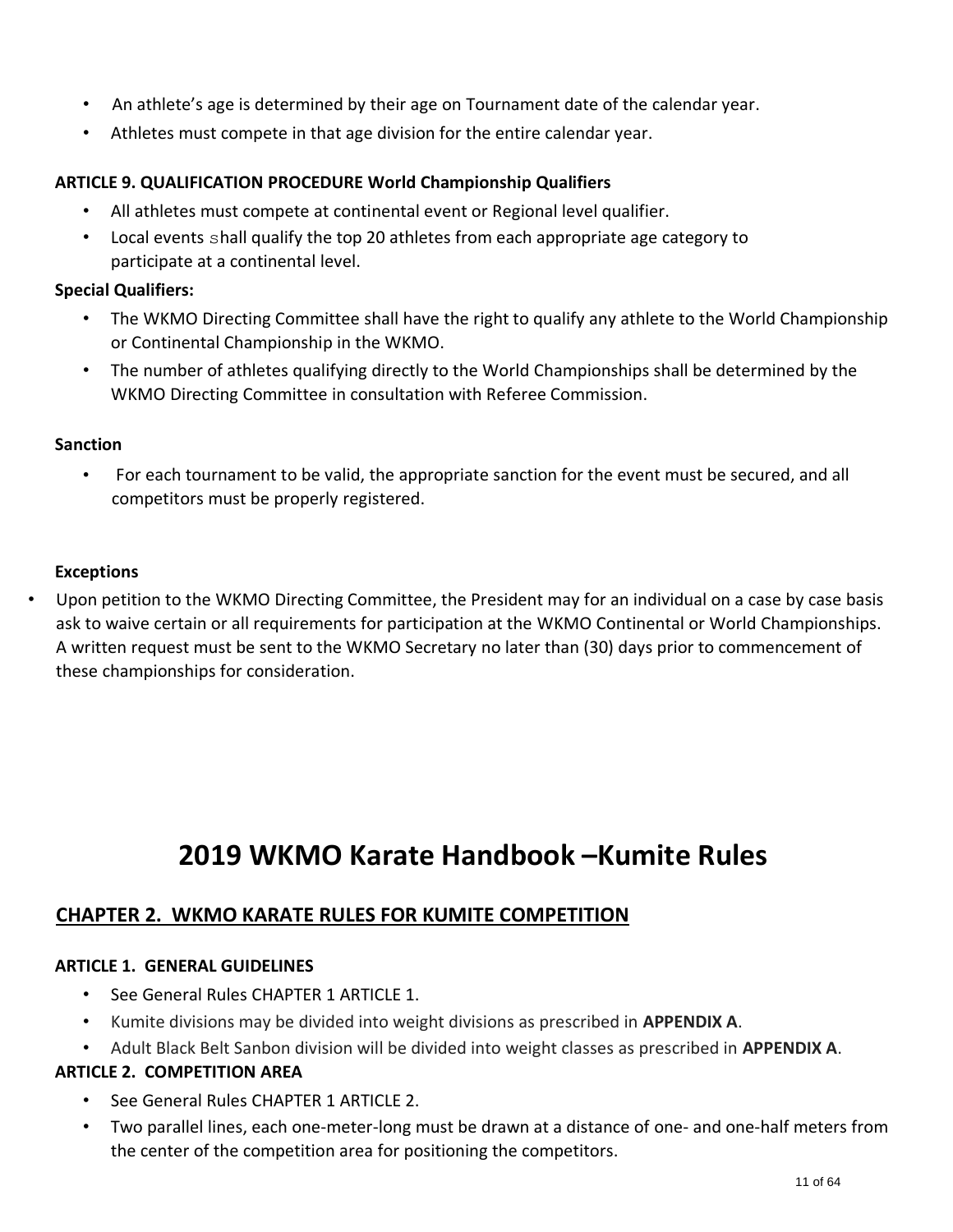• A one-meter wide border inside the prescribed fighting area shall be the warning area. The line should be of a different color than the rest of the surface (floor or mat).

#### **POSITION OF OFFICIALS/COACHES IN COMPETITION AREA**

- **Referee-**The Referee may move around the entire tatami (when 4 corner judges are used), including the safety area where judges are seated.
- **Judges-** Each judge will be seated at the corners on the mat in the safety area. Each judge will be equipped with appropriate equipment for the conduct of that match.
- **Arbitrator-** the Arbitrator and or the Match Supervisor shall be seated just outside the safety area, behind and to the left or the right of the Referee.
- **Coaches-** Coaches will be seated outside the safety area, on their respective sides at the side of the tatami towards the official table. The Coach may be assigned a specific place by the Referee Commission in conjunction with the Tournament Organizing Officials. This area shall be close to the competition area and the Coach allowed a free and uninterrupted access to contestants between bouts.

#### **ARTICLE 3. REFEREE/OFFICIAL PANEL**

- The Referee Panel shall consist of one Referee (Shushin), one, two, or four Judges (Fukushin), and one Match Supervisor (Kansa).
- Several timekeepers, caller-announcers, and record keepers shall be appointed to facilitate the operation of matches.

#### **ARTICLE 4. OFFICIAL ATTIRE**

• See General Rules CHAPTER 1 ARTICLE 3.

#### **ARTICLE 5. EQUIPMENT**

• See General Rules CHAPTER 1 ARTICLE 4.

#### **ARTICLE 6. SCORING AREA**

The scoring areas shall be limited to the following:

- Head
- Abdomen
- Face
- Chest
- Neck (including throat, but not actually touching the throat)
- Back target areas include all areas except the spinal cord.
- Ridge Hand is allowed only to the rib and back area (Advance Divisions)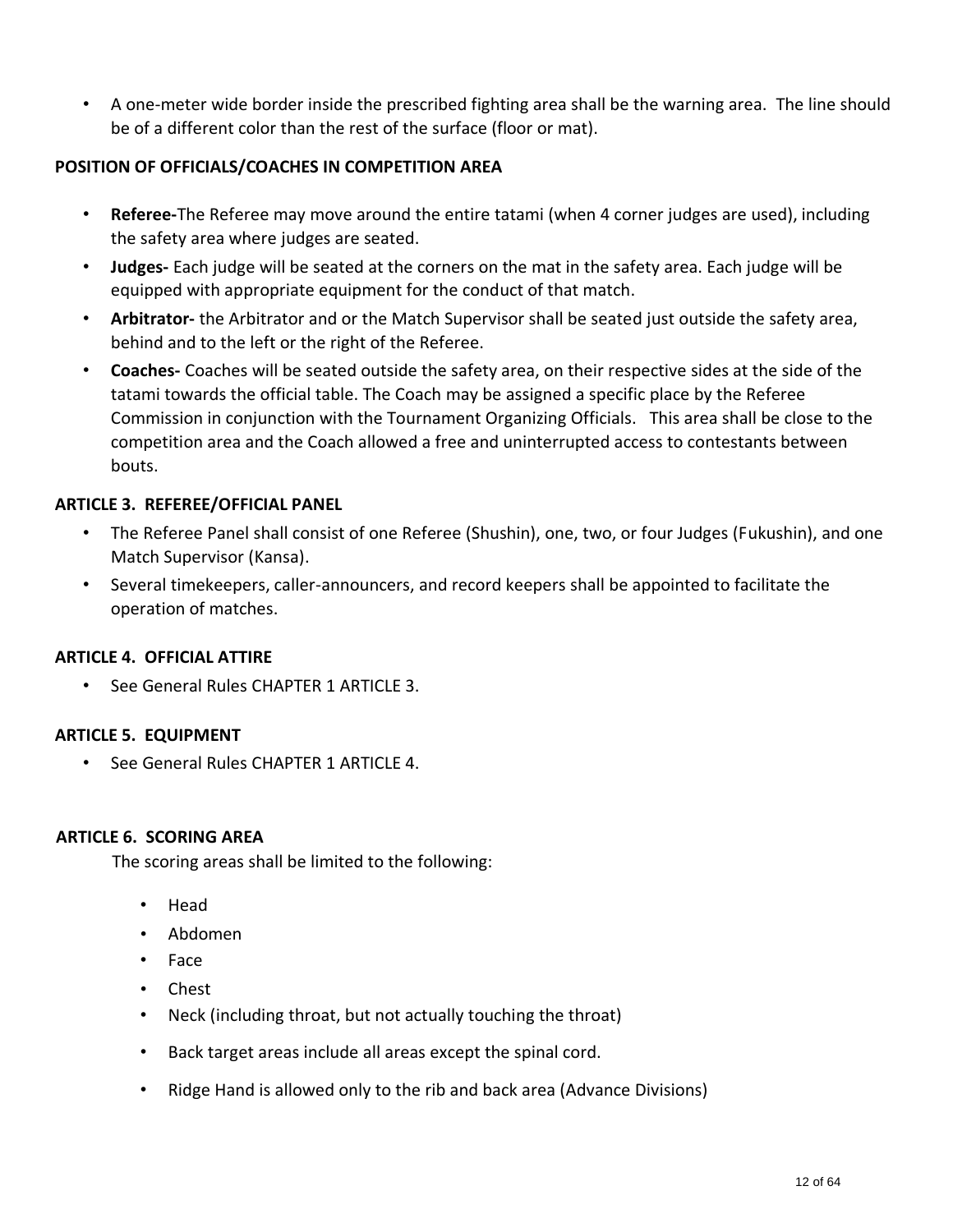#### **ARTICLE 7. CRITERIA FOR SCORING**

A score is awarded when a technique is performed to a scoring area and according to the following criteria:

- **Good form -** a technique with good form is said to have characteristics conferring probable effectiveness within the framework of traditional karate concepts.
- **Correct attitude -** a non-malicious attitude of great concentration obvious during delivery of the scoring technique within the framework of traditional Karate concepts.
- **Vigorous application -** defines the power, speed and controlled delivery of the technique, with the purpose of succeeding.
- **Zanshin -** a continued state of awareness and commitment which endures after the technique has landed. The contestant with Zanshin maintains total concentration and awareness of the opponent's potential to counterattack and the ability to continue with proper form other continuing techniques.
- **Proper timing -** delivering a technique when it will have the greatest potential effect. Proper timing is carrying out a technique at the optimum moment in time to achieve the greatest result.
- **Correct distance -** delivering a technique at the precise distance where it will have the greatest potential effect.

#### **Scoring**

- A full point is awarded to the following techniques only: controlled kick to the head or face, break of balance / safe takedown immediately followed by a scoring technique Ridge hand rib/Back area.
- All other techniques including multiple scoring techniques (RENSOKU WAZA) to scoring areas will be awarded a half point.

#### **ARTICLE 8. PENALTIES**

- There are no points awarded to the opponent for penalties.
- A Hansoku or Kiken (disqualification or loss of match due to penalties) will count as the full score (Ippon, Sanbon) for the opponent.

#### **Penalty Categories**

- Hansoku Prohibited actions and behaviors. Contact and non-contact penalties.
- Jogai Out of bounds
- Mubobi defenseless behavior.
- Shikkaku (disqualification or expulsion from the event/competition)

#### **Penalty Levels**

- Levels of penalty for each of the penalty categories (Hansoku, Jogai, Mubobi) there are 3 levels: Chukoku (warning)
	- Hansoku Chui (penalty)
	- Hansoku (disqualification)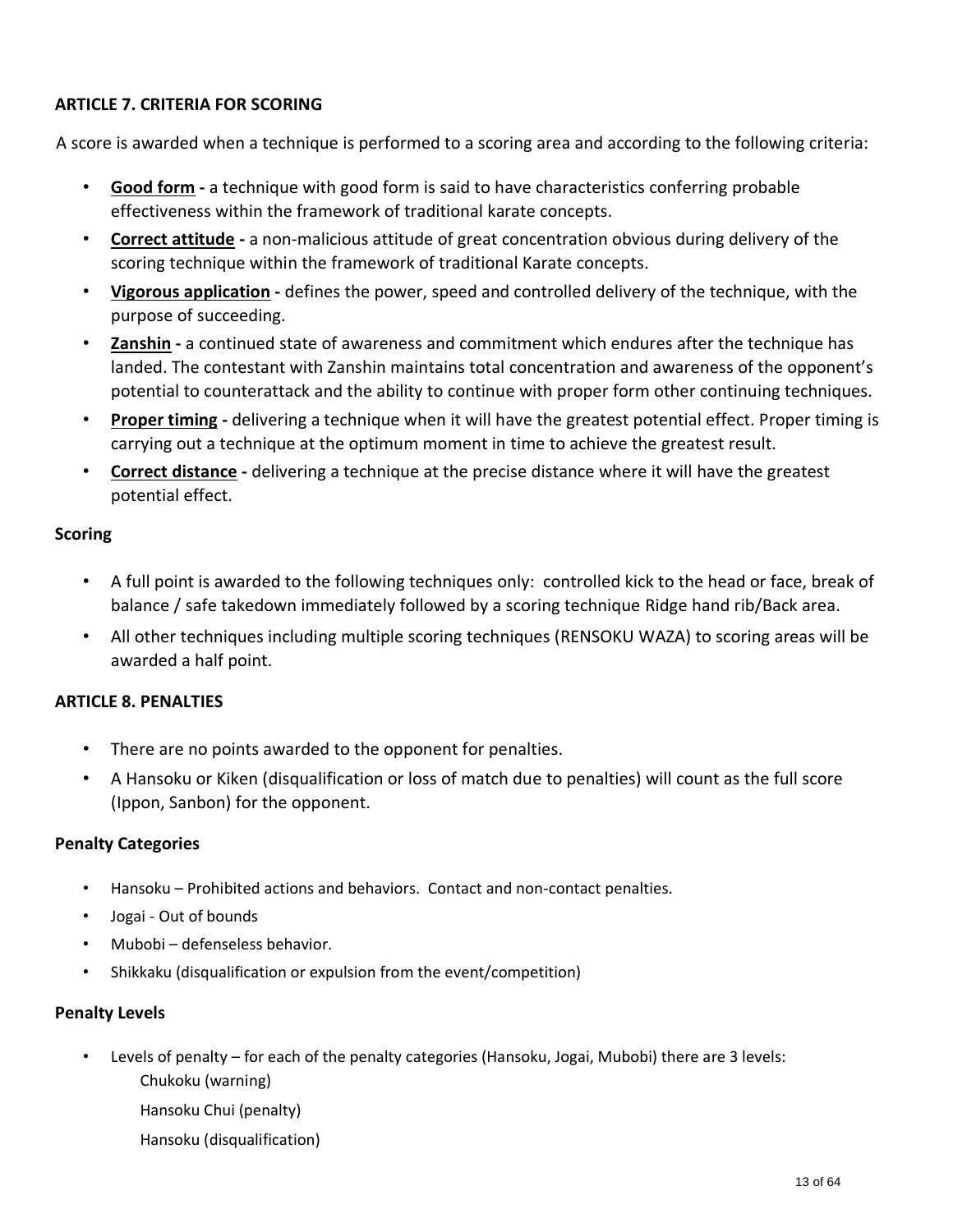• Penalty categories DO NOT cross accumulate

#### **Prohibited behavior**

- Face Contact All Beginner and Novice Divisions (kick/hand technique): Contact is not allowed, and may be penalized. All Intermediate and Advanced Divisions (kick/hand technique): "skin touch" is allowed, but excessive transfer of energy to the target area is prohibited and will be penalized.
- Any excessive contact regarding the target area.
- Attacks and contact to the joints, throat, below the pubic bone or groin, arms and legs are not considered points and may result in a penalty.
- A sweep of the ankle or foot must be followed up with an attempt to score to one of the scoring targets otherwise may result in a penalty.
- Exiting the ring during the match (Jogai).
- Avoiding the opponent, running around the ring and generally disengaging from the match is a non-contact violation and may result in a penalty (Mubobi). Mubobi is not a contestant simply moving to a different position in the ring but obviously avoiding engaging the opponent.
- When SHIKKAKU is imposed, the severity of the penalty is decided by the Referee Council and Executive Committee (disqualification from the actual tournament, competition, or match).
- Any technique executed while moving backward (ie. Geri or Zuki) cannot be scored.

#### **ARTICLE 9: INJURIES**

- An injured contestant who has been declared unfit to fight by the tournament doctor cannot fight again in that competition.
- A competitor who is injured during a bout in progress and requires medical treatment will be allowed three minutes in which to receive it. If treatment is not completed within the time allowed, the Referee will decide if the competitor shall be declared unfit to fight, or whether an extension of treatment time shall be given.
- An injured contestant who wins a bout through disqualification due to injury is not allowed to fight again in the competition without permission from the doctor. If they are injured, they may win a second bout by disqualification but are then immediately withdrawn from further Kumite competition in that tournament.
- A contestant who wins two matches in a single division thru disqualification will not be allowed to continue.

#### **FEIGNING INJURY**

- In order that the credibility of the sport is maintained, competitors who feign injury will be subject to the strongest penalties up to and including suspension for life for repeated offenses.
- Competitors who receive SHIKKAKU for feigning injury will be taken from the competition area and put directly into the hands of the tournament Medical Commission who will carry out an immediate examination of the competitor. The Medical Commission will submit its report before the end of the Championship, for the consideration of the Referee Council.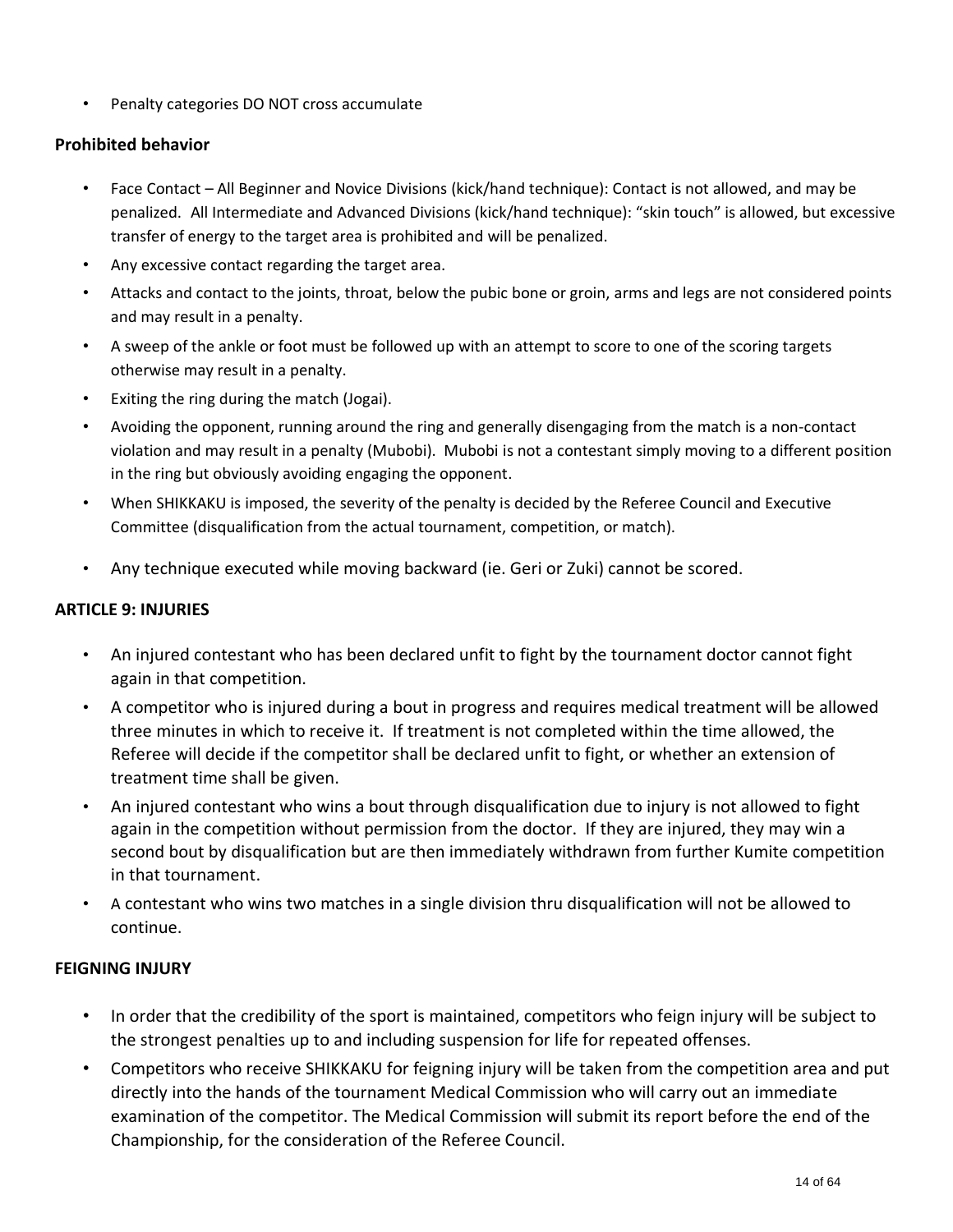#### **ARTICLE 10: 10 SECOND RULE**

Any competitor who falls, is thrown or knocked down and does not fully regain his/her feet within ten seconds is considered unfit to continue fighting and shall be automatically withdrawn from all Kumite events in that tournament.

#### **ARTICLE 11: SHOBU IPPON KUMITE**

Shobu Ippon Kumite is a sparring match where the goal is to score a full point (IPPON) or two half points (WAZARI) to equal a full point to win the match.

#### **Scoring**

Scoring is described in ARTICLE 7.

#### **Winning a Match**

To win the match the following criteria is considered in this order:

- Earning a score of ippon during the allotted time.
- If an ippon is not reached during the allotted time of the match, the referee calls for HANTEI (judge's decision). The judges vote plus the referee's silent vote/judgment will determine the winner or if there is a tie (HIKIWAKE).
- If HANTEI determines there is a tie (HIKIWAKE), the athletes will conduct a new match (SAI SHIAI), where no points, penalties, or memory of previous penalties will be considered in the new match.
- The winner of SAI SHIAI is the athlete who earns an ippon, or if no ippon is reached during the allotted time of the match, the referee calls for HANTEI. At this point, the judges must pick a winner (NO HIKIWAKE).

#### **Duration of bout**

- An ippon match will be 2 minutes running time for all divisions.
- Atoshibaraku announcement shall be when there are 30 seconds left in the allotted time.
- Duration of SAI SHIAI match will be 2 minutes for all divisions.

#### **Penalties**

Penalties and prohibited behavior are described in ARTICLE 8.

#### **Equipment**

Mandatory and elective equipment are described in ARTICLE 5.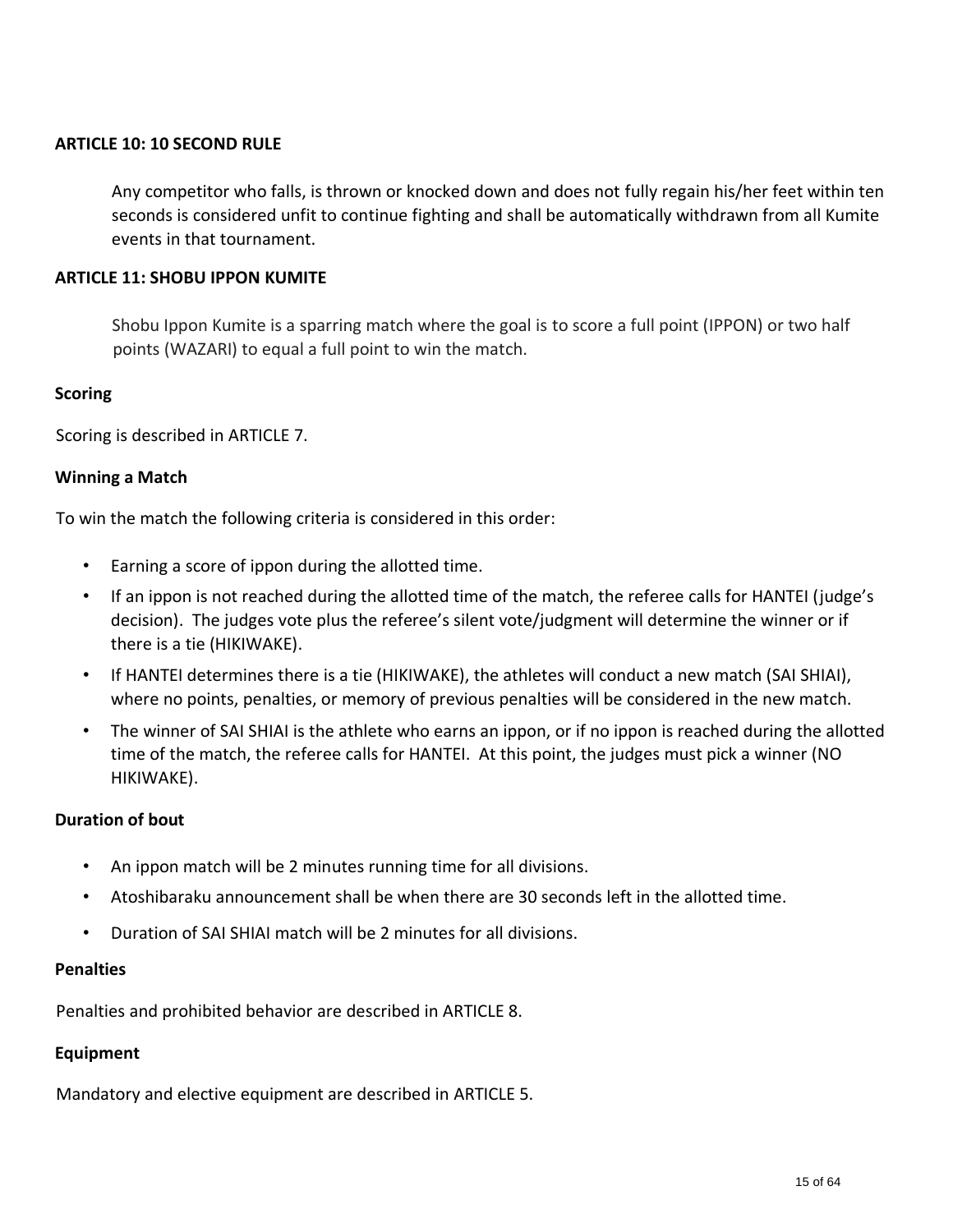#### **ARTICLE 12. SHOBU SANBON**

Shobu Sanbon Kumite is a sparring match where the goal is to score 3 full points to win the match.

#### **Scoring**

Scoring is described in ARTICLE 7.

#### **Winning a Match**

To win the match the following criteria is considered in this order:

- Earning a score of sanbon (3 points) during the allotted time.
- Having the leading score at the end of the allotted time.
- If the score at the end of the allotted time is tied the referee calls for HANTEI (judge's decision). The judges vote plus the referee's silent vote/judgment will determine the winner or if there is a tie (HIKIWAKE).
- If HANTEI determines there is a tie (HIKIWAKE), the athletes will conduct a match extension (ENCHOSEN), where no points are carried over. However, penalties will carry over and be considered in the match extension.
- The ENCHOSEN match is where the first competitor to score wins ("sudden death").
- If there is no score at the end of the allotted time of the match extension, the referee calls for HANTEI. At this point, the judges must pick a winner (NO HIKIWAKE).

#### **Duration of bout**

- Sanbon match will be 2 minutes (clocked time) for all divisions except for adult black belt 18-34 years.
- Adult Black belt 18-34-year-old match will be 3 minutes.
- Atoshibaraku announcement shall be when there are 30 seconds left in the allotted time.
- Enchosen match is 1 minute for all divisions.

#### **Penalties**

Penalties and prohibited behavior are described in ARTICLE 8 with the following exception:

#### **Penalty Levels for Jogai**

• There are 4 levels for Jogai: Jogai Ichi (warning) Jogai Ni (warning) Jogai Hansoku Chui (penalty) Jogai Hansoku (disqualification)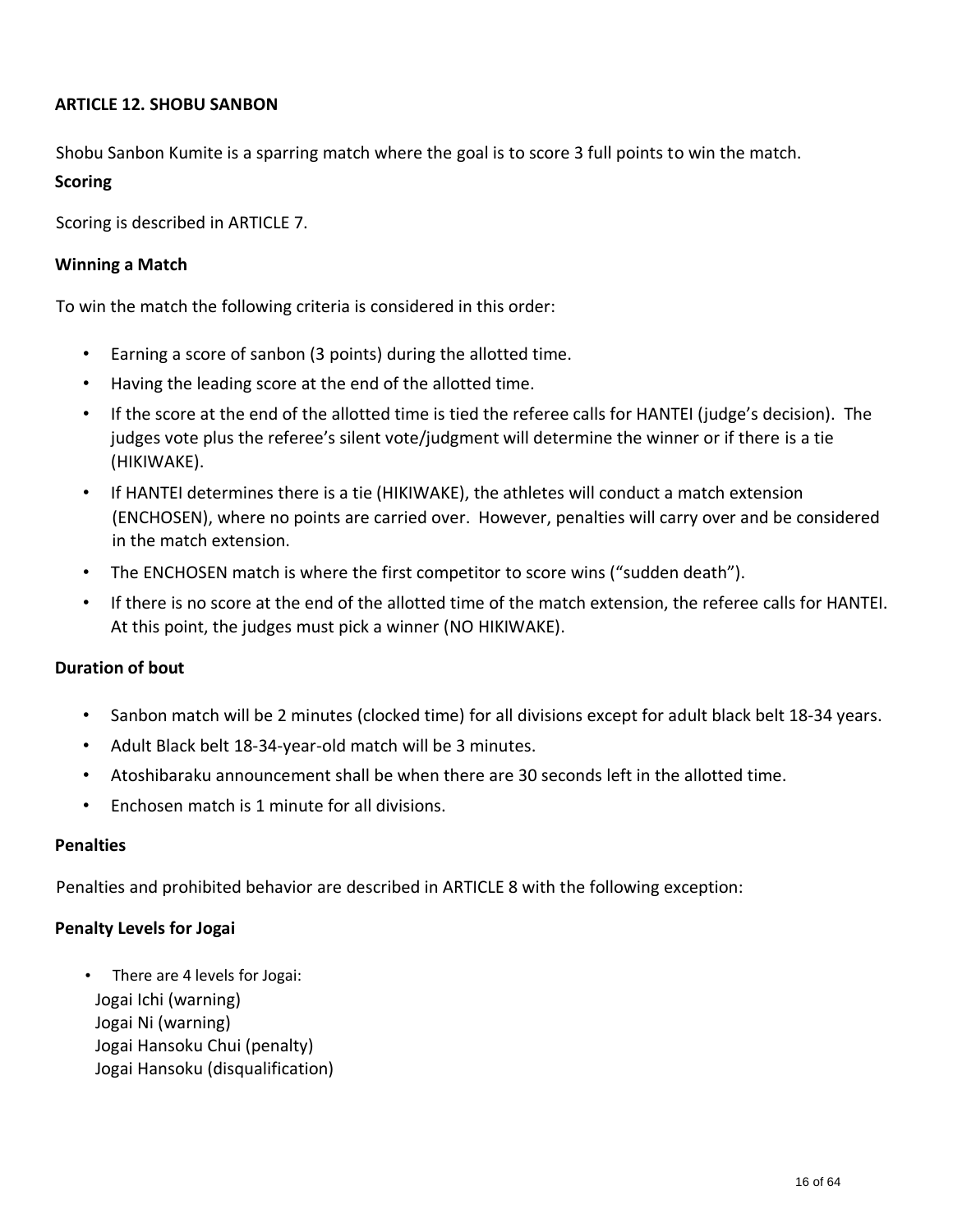#### **Equipment**

Mandatory and elective equipment are described in ARTICLE 5.

#### **Team competition:**

- Kumite teams shall consist of 3 contestants on each team of the appropriate age and rank for the division. A fourth contestant as an alternate is permissible but not required.
- At the beginning of each team match, each team must submit in writing the order of contestants for that match and not vary from that order.
- Individual matches will use the same time/length and rules for Sanbon individual matches except in case of a tied score. No decision is rendered by the judging panel; a tie (HIKIWAKE) is recorded instead.
- The order of situations in determining the winning team shall be:
	- o Number of Sanbon matches won. Kiken and Hansoku will be considered a loss of a match (the match score will be elevated to 3 ippons to the opposite team).
	- o Total score accumulated (taking both winning and losing matches into account).
	- $\circ$  A tie breaker match ending with a winner or by HANTEI (NO HIKIWAKE). Contestant's name must be submitted to the table.
- In team matches, should a team member receive KIKEN, or be disqualified (contact HANSOKU or SHIKKAKU) their score will be reduced to zero and the opponent's score will be set to the maximum allowable score.

#### **ARTICLE 13. REFEREE PROCEDURES**

#### **Suspending Matches**

• The Referee shall suspend the match by using the appropriate gesture and calling "Yame." When resuming the match, the Referee will announce "Tsuzukete Hajime".

#### **Ending Matches**

- The timekeeper shall give signals by a whistle or buzzer indicating Atoshibaraku (a little time to go), using one sharp blast.
- Time-Up signal shall have two long blasts of the signaling equipment. At "time-up" the Referee will halt the match and announce "Soremade". He will then check the score, announce the decision and award the contest to the winner, or call Hantei.
- The Referee shall end the match with the formal exchange of bows by the contestants and Referee Panel (Otagai ni Rei - Shomen ni Rei) and at that stage the match is deemed to be over.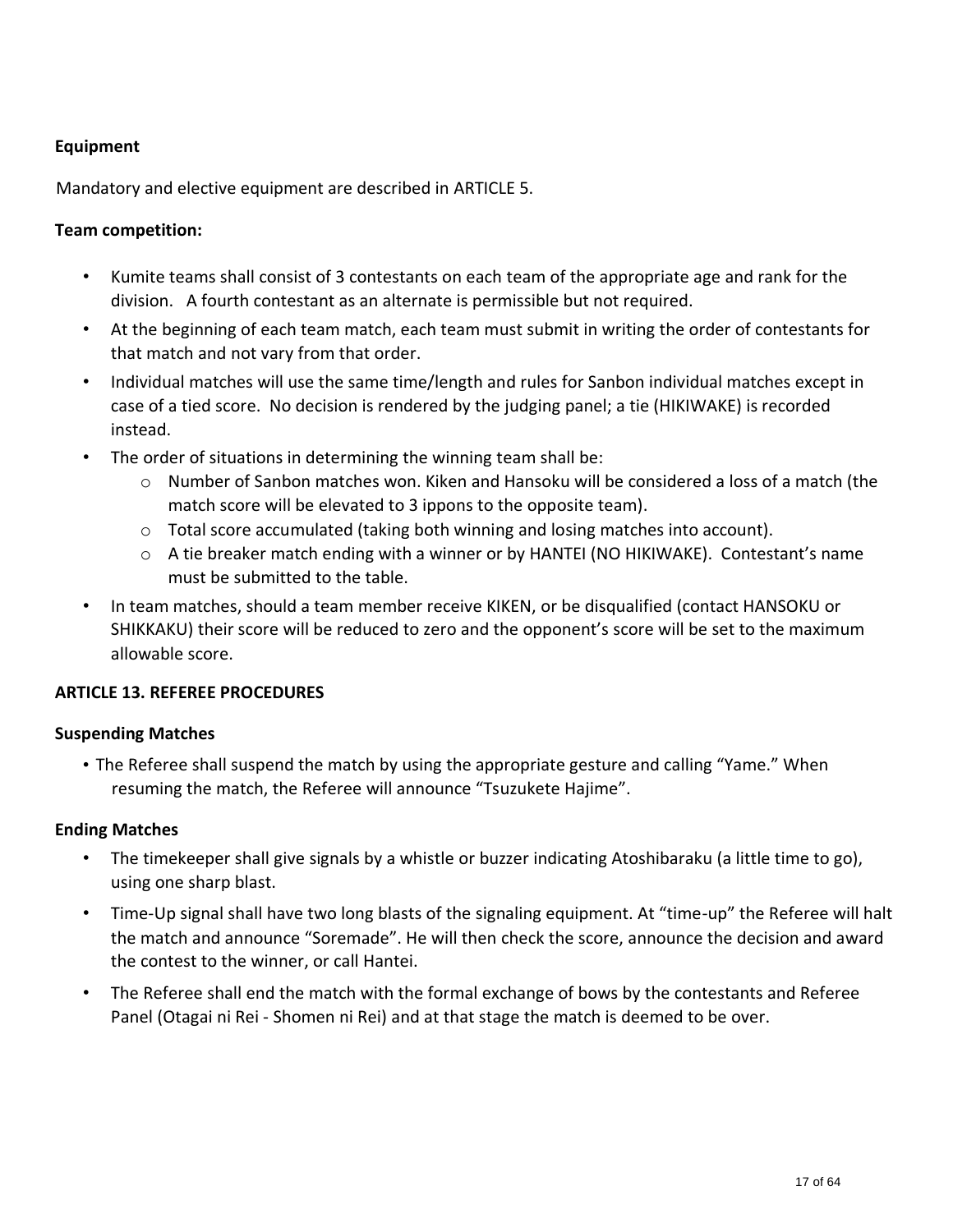#### **Match Procedure**

- At the start of a Kumite match, the Referee stands on the outside edge of the match area facing toward the center of the mat. Judges shall stand to the left and right of the referee.
- After the formal exchange of bows by the contestants and the Referee Panel, the Referee takes a step back and the Judges turn inward and all bow together.
- The Referee and Judges shall take up their prescribed positions and following an exchange of bows between the contestants, the Referee will announce "SHOBU HAJIME" and the bout will commence.
- The Referee will stop the bout by announcing "YAME". If necessary, the Referee will order the contestants to take up their original positions (MOTO NO ICHI).
- The Referee returns to the starting position and the Judges will indicate their opinions by means of a signal. In the case of a score to be awarded the Referee identifies the contestant (AKA or SHIRO/AO), the area attacked, and then awards the relevant score using the prescribed gesture. The Referee then restarts the bout by calling "TSUZUKETE HAJIME".
- When a contestant has scored the maximum points as allowed during a bout, the Referee shall call "YAME!" and order the contestants back to their standing lines as he returns to his. The winner is then declared and indicated by the Referee raising a hand on the side of the winner and declaring "SHIRO/AKA) NO KACHI". The bout is ended at this point.
- When time is up, and the scoring situation tied, the Referee shall call "YAME!" and return to his position. The Referee will call "HANTE!" and following his signal (by whistle) the judges will indicate their opinions. The majority decision will be taken. The judges and Referee have one vote each at HANTE.
- The Referee will award the decision and announce the winner or give a draw ("HIKIWAKE") as allowed by appropriate rules.
- When changing the entire referee panel, the departing officials take one step forward, turn around and face the incoming panel. They bow to each other and on the command of the incoming Referee and in one line (facing the same direction) leave the competition area.
- When individual Judges change, the incoming judge goes to the outgoing judge, they bow together and change positions.
- Officials should not referee, when possible, a competitor who is from the official's dojo or karate organization.
- At the start of a Team Kumite match, the Referee stands on the outside edge of the fighting area. On his left and right sides stand the Judges. The Referee will call both teams (only the actual fighters, not the substitutes or coach), to line up in order, properly composed and proceed to initiate the formal exchange of bows by both contestants and officials (Shomen Ni Rei - Otagai Ni Rei). The Referee will then take one step back, the Judges will turn inwards towards the Referee and all bow together. The match shall start with the announcement by the Referee of "Shobu Hajime" and the bout will then commence.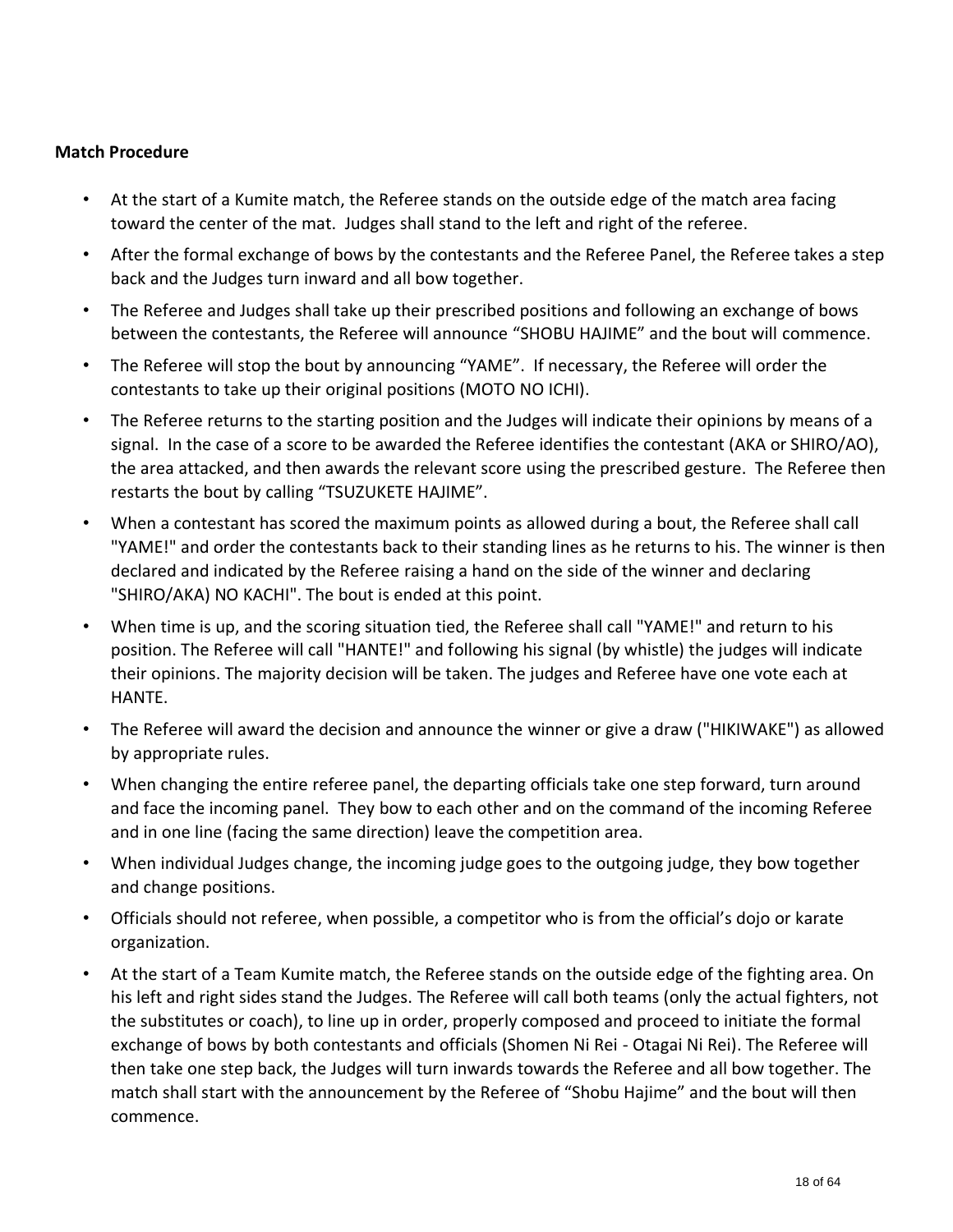#### **SHIKKAKU Procedure**

- Referee shall call up all of the judges (SHUGO).
- The judging panel discusses the offense. If the entire judging panel agrees to the SHIKKAKU, they write up a description of the offense and the agreed upon SHIKKAKU.
- Every judge on the panel signs the SHIKKAKU document.
- The referee then SHIKKAKU's the athlete and takes possession of their credential.
- The referee then continues with the division.
- The referee council and executive committee are notified and review the SHIKKAKU document.
- The referee council and executive committee determine the extent of the SHIKKAKU penalty (Shikkaku from the match, the division, the day, the tournament, the season, for life, etc.). They record the ruling on the credential and return it.
- A public announcement of the extent of the SHIKKAKU is made at the tournament.

#### **10 Second Rule Procedure:**

- In the event that a competitor falls, is thrown or knocked down and does not return to his feet immediately, the Referee shall signal to the timekeeper to start the ten second count-down by a blast on the whistle, raising his/her hand and then calling out for the doctor.
- The timekeeper will stop the clock when the competitor stands fully upright and the Referee raises his/her arm. In all cases where the 10 second clock has been started the doctor will be asked to examine the contestant. For incidents falling under this 10 second rule, the contestant may be examined on the mat.
- If the contestant does not regain their feet within the 10-seconds, the Referee Panel will decide on KIKEN, HANSOKU or SHIKKAKU as the case maybe.

#### **Calling Doctor Procedure:**

- The Referee should call the doctor when a contestant is injured and needs medical treatment by raising his/her hand and verbally calling out "doctor".
- If physically able to do so, the injured contestant should be directed off the mat for examination and treatment by the doctor.
- The doctor is obliged to make safety recommendations only as they relate to the proper medical management of that particular injured contestant.

#### **Other Procedures for Suspending the Match:**

When faced with the following situations, the referee shall call "YAME" and halt the bout temporarily:

- When both or either of the contestants are out of the match area (or when a Judge signals a JOGAI).
- When a Referee orders a contestant to adjust the karate-GI or protective equipment.
- When the Referee notices that a contestant appears about to contravene the rules.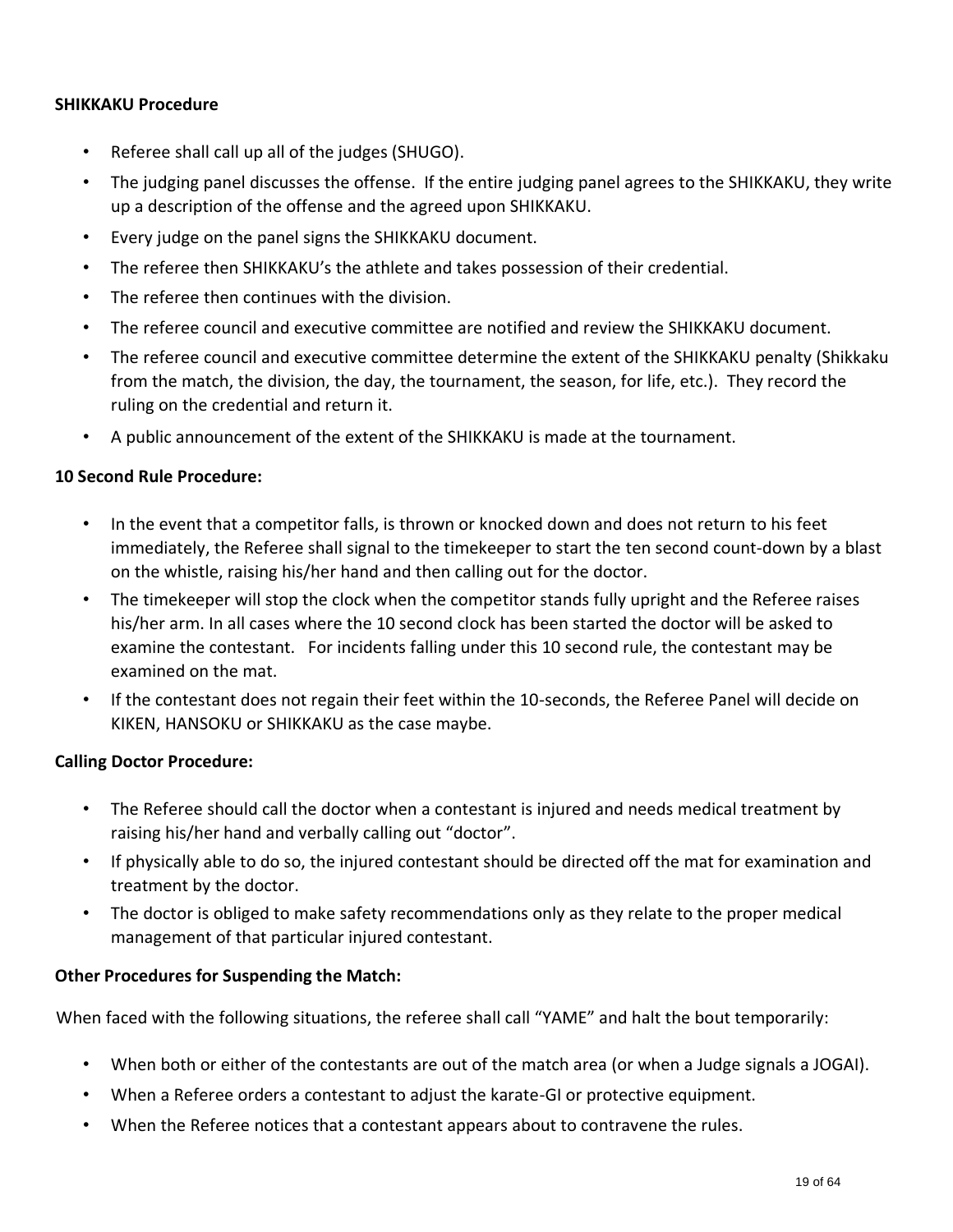- When the Referee notices that a contestant has contravened the rules.
- When the Referee considers that one or both of the contestants cannot continue with the bout due to injuries, illness or other causes. Heeding the tournament doctor's opinion, the Referee shall decide whether the bout should be continued.
- When a contestant seizes the opponent and does not perform an immediate technique or throw within two seconds.
- When one or both contestants fall or are thrown, and no effective techniques are immediately forthcoming.
- When one or both contestants are off their feet following a fall or attempted throw and begin to wrestle.
- When both competitors seize or clinch each other without attempting a throw or score within two seconds.
- When both competitors stand chest to chest without attempting a throw or score within two seconds.
- When a score or foul is indicated by two or more judges for the same competitor.
- When in the opinion of the Referee, there has been a point scored or foul committed.
- When the situation calls for halting the match for safety reasons.
- When requested to do so by the Area Controller or Referee Council Member.

#### **Table Procedure:**

- The timing of the bout starts when the Referee gives the signal to start and stops each time the match is stopped (HAJIME/ YAME).
- The timekeeper shall give signals by a bell or buzzer. A short signal indicates "thirty seconds remaining" ("atoshibaraku"), and a long signal indicating "time-up". When using a bell, one ding indicates "atoshibaraku", and several dings indicate "time-up".
- The timekeeper will also have available an additional stopwatch for the "10 second" rule.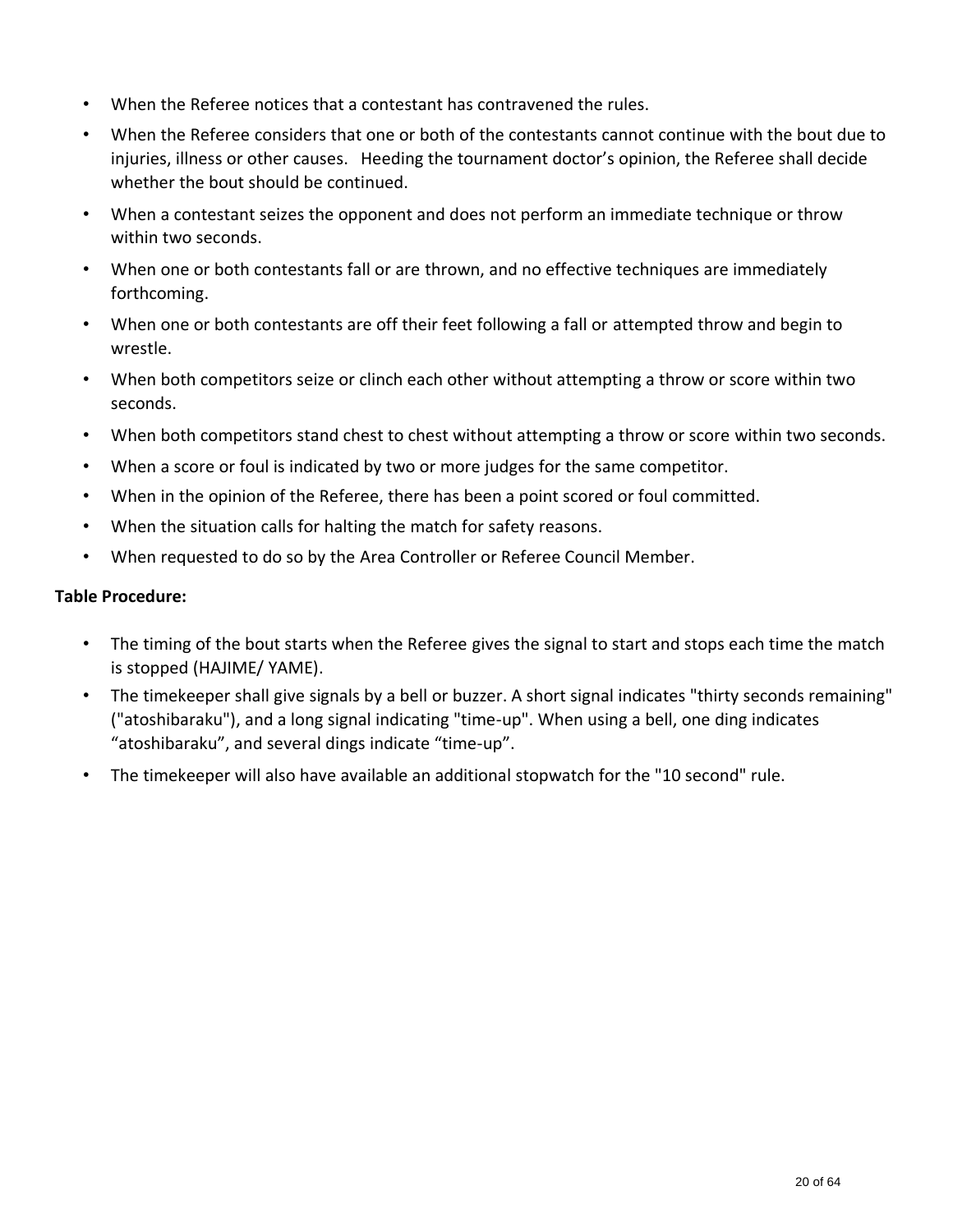## **2019 WKMO Karate Handbook – Kata Rules**

## **CHAPTER 3. WKMO KARATE RULES FOR KATA COMPETITION**

#### **ARTICLE 1. GENERAL GUIDELINE**

•

• See General Rules CHAPTER 1 ARTICLE 1.

#### **ARTICLE 2. COMPETITION AREA**

• See General Rules CHAPTER 1 ARTICLE 2.

#### **ARTICLE 3. OFFICIAL ATTIRE**

• See General Rules CHAPTER 1 ARTICLE 3.

#### **ARTICLE 4. ORGANIZATION OF KATA COMPETITION**

- Kata competition takes the form of team and individual matches.
- Team Competition is conducted between three people in unison against each other in separate male and female categories.
- Individual competition is where contestants compete against each other in separate male and female categories.
- Advanced male or female kata contestants 16 years and older may compete in the Compulsory Kata Competition as well their individual age categories.
- The National Referee Council may waive in part or in its entirety the requirements set forth with the approval of the National Executive Committee for specific competition or event. Allowance may be made to allow male and female athletes to compete in same categories or to suspend the requirement for compulsory Kata. The Referee Council may further combine and adjust divisions for enhancement of meaningful competition. However, consideration must be taken to ensure that deviation does not distract from safety and the dignity of the competition.

#### **ARTICLE 5. INDIVIDUAL KATA REGULATIONS**

- Individual KATA Competitors shall compete in the same age and skill divisions that they would for Kumite.
- There shall be no weight divisions as described for KATA competition.
- Beginner athletes must use a basic (Kihon) Kata from their style (see **APPENDIX D**).
- Novice athletes may perform any kata except those listed in APPENDIX E.
- Advanced and Intermediate athletes may use any Kata.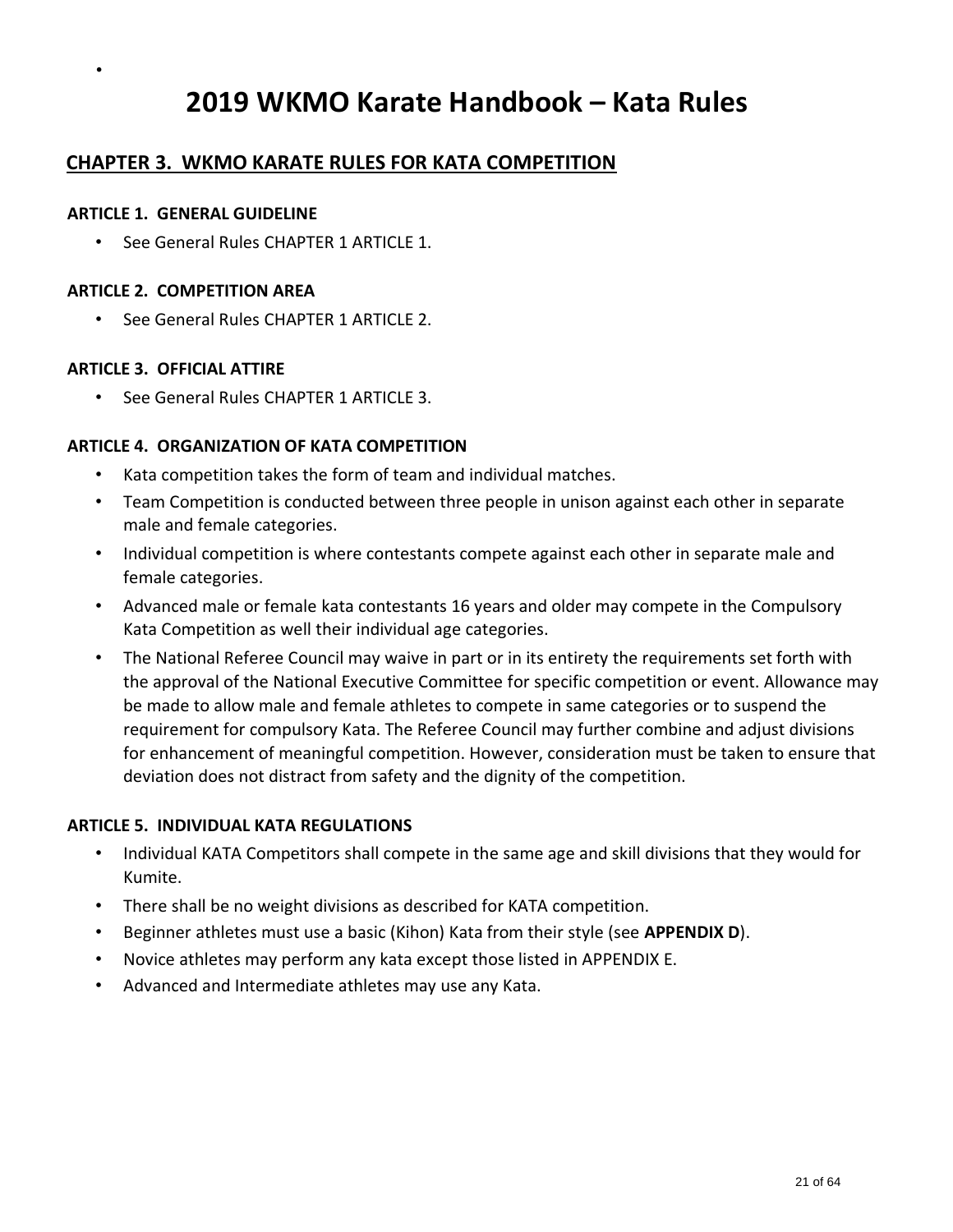#### **ARTICLE 6. INDIVIDUAL KATA COMPETITION**

#### **Individual Flag System**

- By the approval of the WKMO Directing Committee, the flag judgment system may be incorporated for all kata divisions.
- Organization of Individual Competition for flag judgment system shall be Free Selection (TOKUI) or Open Selection Kata.
- In the flag system if enough personnel are available, a panel of five judges for each match shall be designated by the Referee Commission. Otherwise, a panel may consist of three judges. In addition, an expeditor and when necessary, a caller/announcer shall be appointed. Two rounds of competition shall determine the winners in flag judgment system.

#### **Flag Judgment System First Round Procedure:**

- At the beginning of the division all competitors will sit on Aka side of ring.
- All competitors will remain seated in a prescribed order.
- The order of seating may be altered by the Referee to avoid competitors from the same Country/Dojo competing against each other in the first round only.
- The first two competitors will bow before entering the match area and the next two competitors will stand up and be on deck.
- Both competitors shall enter the match area and space themselves so as to avoid collision or interference in the performance of their Kata.
- The competitors will bow and announce their Kata. They shall commence their performance at the sound of the whistle by the Referee.
- On completion of their Kata, the competitors shall stand side-by-side in the match area and await the decision from the Panel.
- If the Kata does not conform to the rules, or there is some other irregularity, the Referee may call the other Judges to reach a verdict.
- After completion of both Kata, the Referee shall call for a decision (HANTEI) and blow a two-tone blast on the whistle. The flags shall be raised at the same time.
- The Referee shall blow a further short blast on the whistle, whereupon the flags shall be lowered.
- The decision shall be for Aka or Shiro. No ties are permitted. The competitor who receives most votes shall be declared the winner.
- The Referee will then raise the flag for the winner.
- The competitors will then bow to the judging panel and exit the match area.
- The winner will go to the end of the line on the Aka side.
- The defeated competitor will form a line on the Shiro side furthest from the Referee panel.
- The next two competitors will perform their kata in the same manner and will sit behind the previous competitor in the appropriate line (Winner to Aka side and defeated competitor to Shiro side).
- The procedure outlined above, will continue until there is only one competitor remaining in the firstround line, who will be the gold medalist.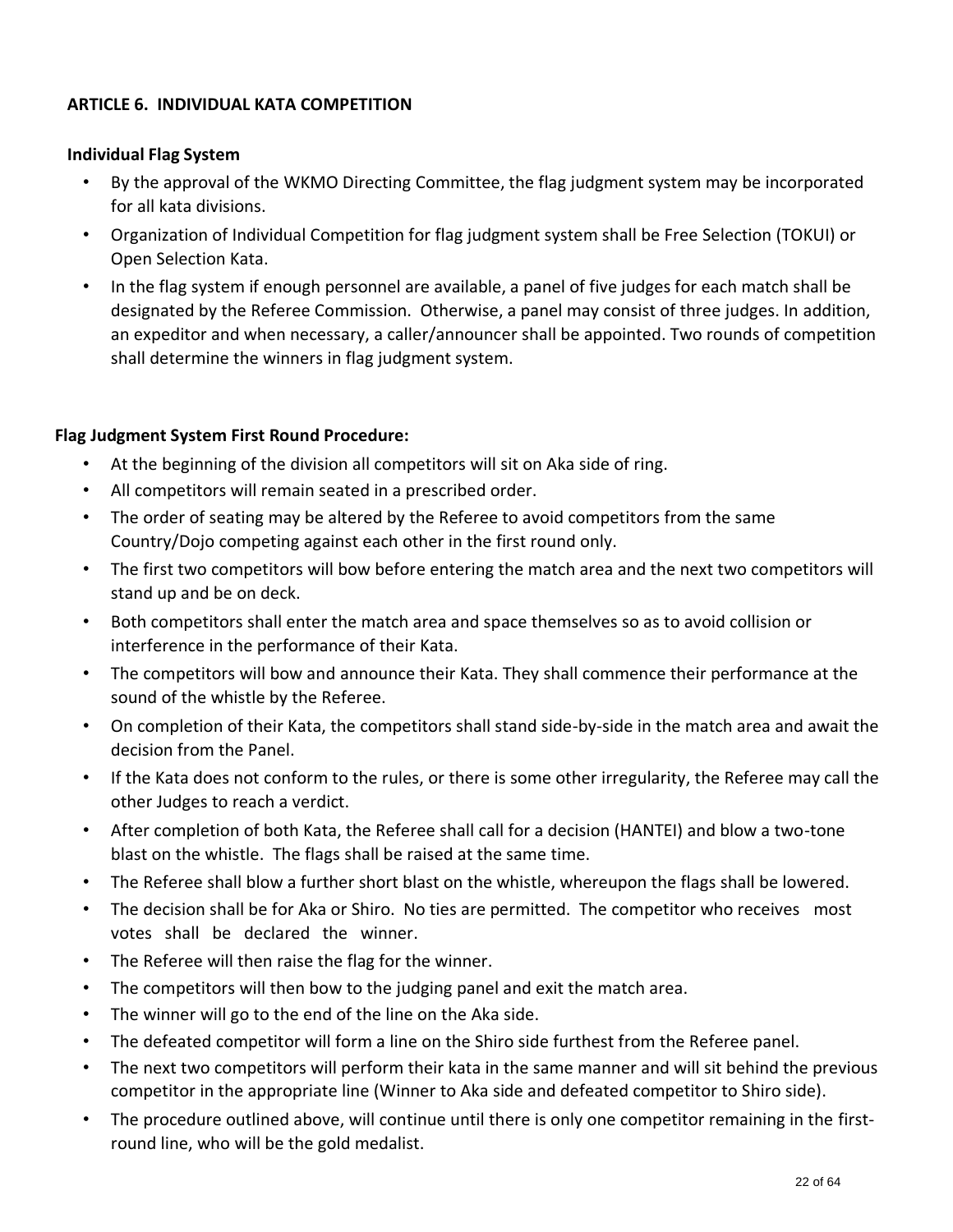- The last two competitors remaining will be allowed a one-minute rest period, before beginning the final match.
- The gold medalist and the last competitor of the first round will sit on the Shiro side of the Referee panel and be exempt from the second round of elimination. The gold medalist will sit closest to the Referee panel.

#### **Individual Scoring System**

•

- In point system, if enough personnel are available, a panel of five judges for each match shall be designated by the Referee Commission. Otherwise, a panel may consist of three judges.
- In addition, a scorekeeper, caller/announcer and when necessary, an expeditor shall be appointed.
- One round of competition shall determine the winners in individual scoring system.
- When all competitors have performed, the highest total scores shall determine the first, second, third, and if applicable, fourth place winners.

### **Individual Scoring System Procedure:**

When called upon by the announcer, the competitor(s) will proceed inside the match area, bow to the Referee and will announce the name of the Kata to be performed to the Judges.

- The Referee will clearly repeat the name of the Kata to be performed.
- The participant(s) will then commence their performance, and upon completion, will return to their original position(s) and await the Judge's decision.
- Once the Kata has been completed, the Referee shall call Hantei, for the corner Judge's decisions. All scoreboards will be raised simultaneously. The announcer will call out the scores given, Referee first and going in a clockwise direction always announcing all the scores of the corner Judges.
- After the score has been announced and recorded, the Referee shall give a signal (by means of a short whistle), to the Corner Judges to lower the scoreboards.
- The Administration Table Official and the Scorekeeper shall record the announced scores on separate Official Record Sheets and will separately calculate the final score as follows:
	- $\circ$  Seven Scores delete the highest and lowest and add all the remainder.  $\circ$ Five Scores - delete the highest and lowest and add all the remainder.
	- o Three Scores add all three scores.
- After checking that the scores of both the Jury Table Judge and the Scorekeeper agree, the Announcer shall announce the total score.
- The participant will bow to the Referee and leave the match area.

#### **ARTICLE 7. TEAM KATA COMPETITION**

- In Team Kata, all three team members must start and end the Kata facing in the same direction and towards the Referee.
- They shall start and finish in a triangular formation.
- All three members shall perform the same kata.
- The performance must be synchronized.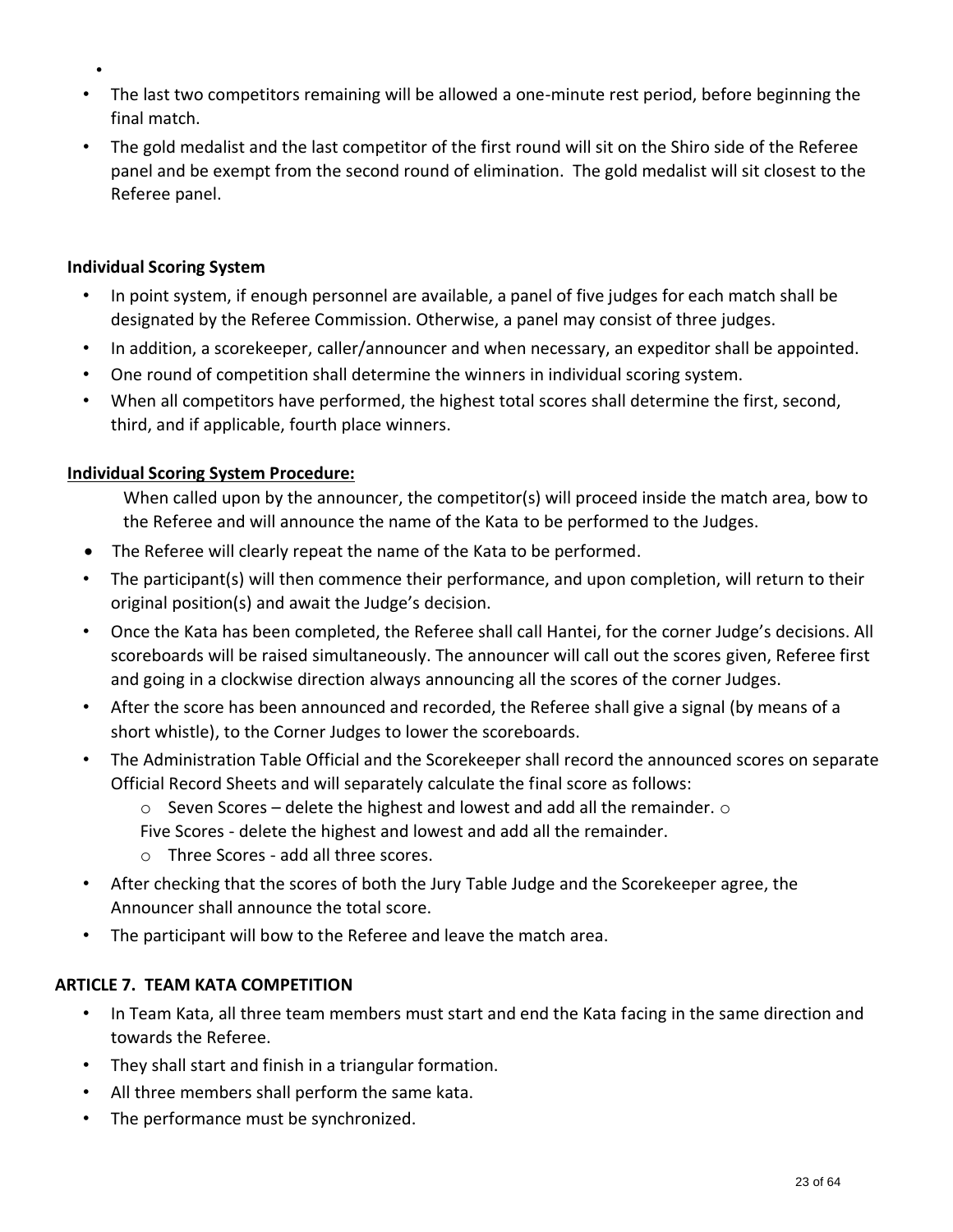- Team Kata uses the individual scoring system with the winner being the contestant (team) with the highest total score.
- One round of competition shall determine the winners in team kata.

Compulsory Kata Grand Championship:

- The top two performers in each of the Style Specific and mandatory all style kata divisions will compete for the grand championship.
- Competition will be a single round flag scoring system.
- The first and second place competitors from each division will be charted in a different branch.

#### **ARTICLE 8. CRITERIA FOR DECISION FOR KATA COMPETITION**

- It is the responsibility of the Referee Commission, the Referee to administrate the rules set forth. If the Kata does not conform to the rules, or there is some other irregularity, the Referee may call the other judges in order to reach a verdict.
- The Kata must be performed with competence and must demonstrate a clear understanding of the traditional principles it contains. Kata is not a dance or theatrical performance. It must adhere to the traditional values and principles. It must be Budo based, realistic in fighting terms and display concentration, power, and potential impact in its techniques. It must demonstrate strength, power, and speed as well as grace, rhythm and balance.
- In assessing the performance of a contestant or team the Judges will look for:
	- o Realistic performance of the Kata with correct attitude (REIGI).
	- o Understanding of the application of the techniques being used (BUNKAI).
	- o Good timing, rhythm, speed, and focus of power (KIME). Control of speed and rhythm.
	- o Correct and proper use of breathing.
	- o Correct focus of attention (CHAKUGAN) and concentration.
	- o Correct stances (DACHI) with proper tension in the legs, and feet flat on the floor. Stability and balance.
	- $\circ$  Proper tension in the abdomen (HARA) and no bobbing up and down of the hips when moving. Control of tension and contraction.
	- o Kata sequence (EMBUSEN).
	- o Correct form (KIHON) of the style being demonstrated.

#### **Additional Criteria for Team Kata:**

- Synchronization without external cues such as commands to start and stop the performance, stomping the feet, slapping the chest, arms or karate-GI, and inappropriate exhalation.
- The members of the team must demonstrate competence in all aspects of the Kata performance.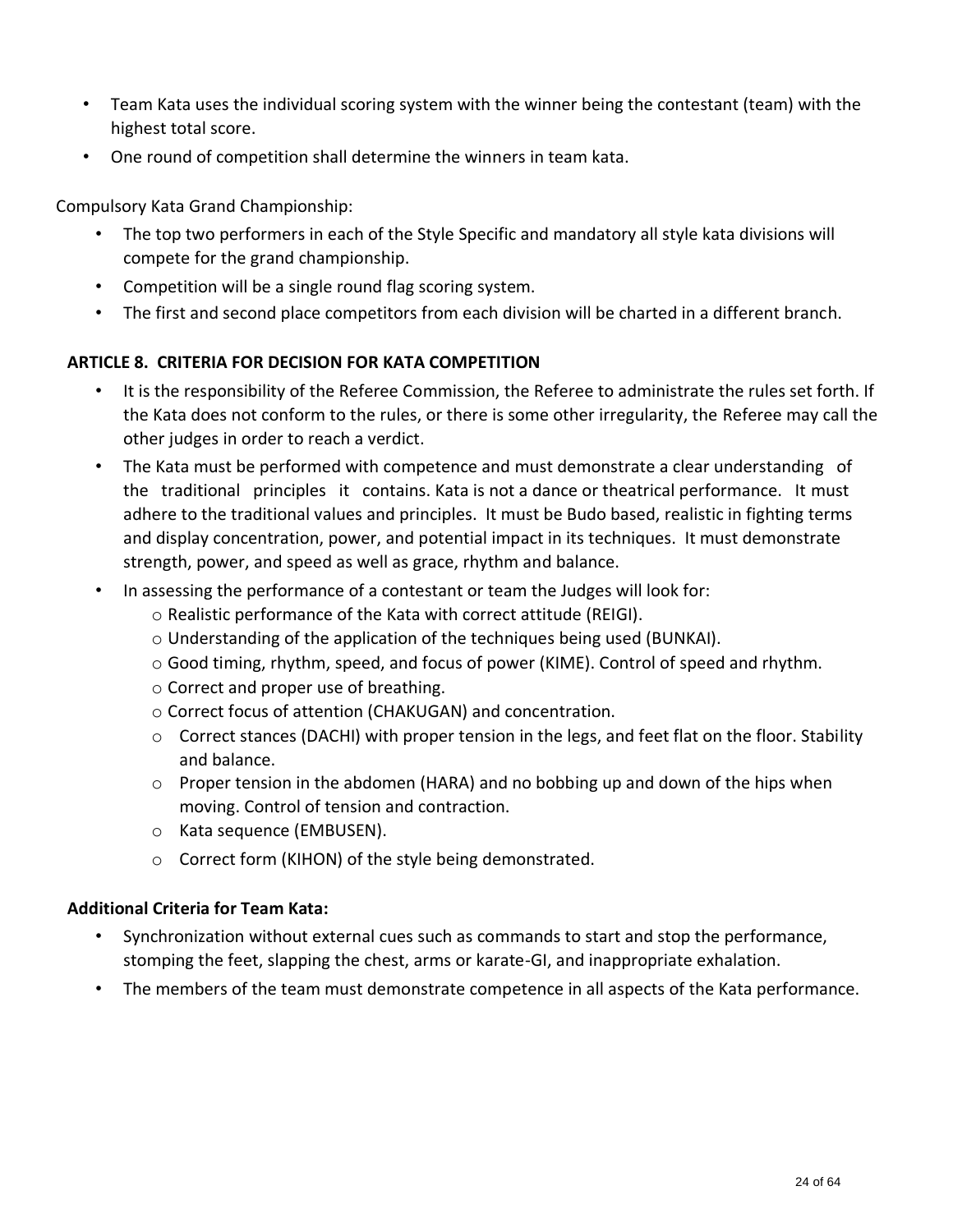#### **ARTICLE 9. BREAKING TIES FOR KATA COMPETITION**

•

- In the event of a point score tie, the low score from the remaining scores shall be added into the final score. If the tie persists, the high score from the remaining scores is added into the final score.
- In the event of a continuing tie, the contestants must perform again. The athlete may repeat the same kata only in beginner division.
- If the point scores for the tiebreaker kata are tied, the Referee shall call for a decision by Hantei. A decision must be taken by the Panel of Judges (based only on the last Kata performed) at which time the judges shall each indicate their choice of either Aka or Shiro as the winner.

### **ARTICLE 11. SCORING FOR KATA COMPETITION**

**Deductions -** In the smooth performance of the Kata points will be deducted from competitors score in accordance to the following schedule:

- 0.1 point shall be deducted from the final score for a quickly remedied momentary hesitation.
- 0.1 to 0.2 points shall be deducted for a momentary, but discernible pause.
- 0.2 to 0.3 points shall be deducted for a momentary imbalance, with barely a wobble quickly remedied.
- 0.3 to 0.4 points shall be deducted for actual instabilities where there is a distinct but recoverable loss of balance.

**Disqualification** may be imposed for the following:

- A contestant who varies the SHITEI Kata.
- A contestant who comes to a distinct halt during the performance of the SHITEI or TOKUI Kata or who performs a Kata different from that announced or as notified to the score table.
- A contestant who performs an ineligible Kata (mandatory) or repeats a Kata (when prohibited by rules) may be disqualified.
- If the contestant loses balance completely and/or falls over.

#### **Point System Scoring Range**

The following scoring range shall be used for the specified experience levels:

- Beginner:  $5.0 7.0$  Intermediate:  $6.0 8.0$
- Novice: 5.5 7.5 Advanced: 6.5 8.5

The following scoring range shall be used for the mandatory Kata divisions:

- Shitei: 6.5 8.5
- Sentei: 7.0 9.0
- Tokui: 7.5 9.5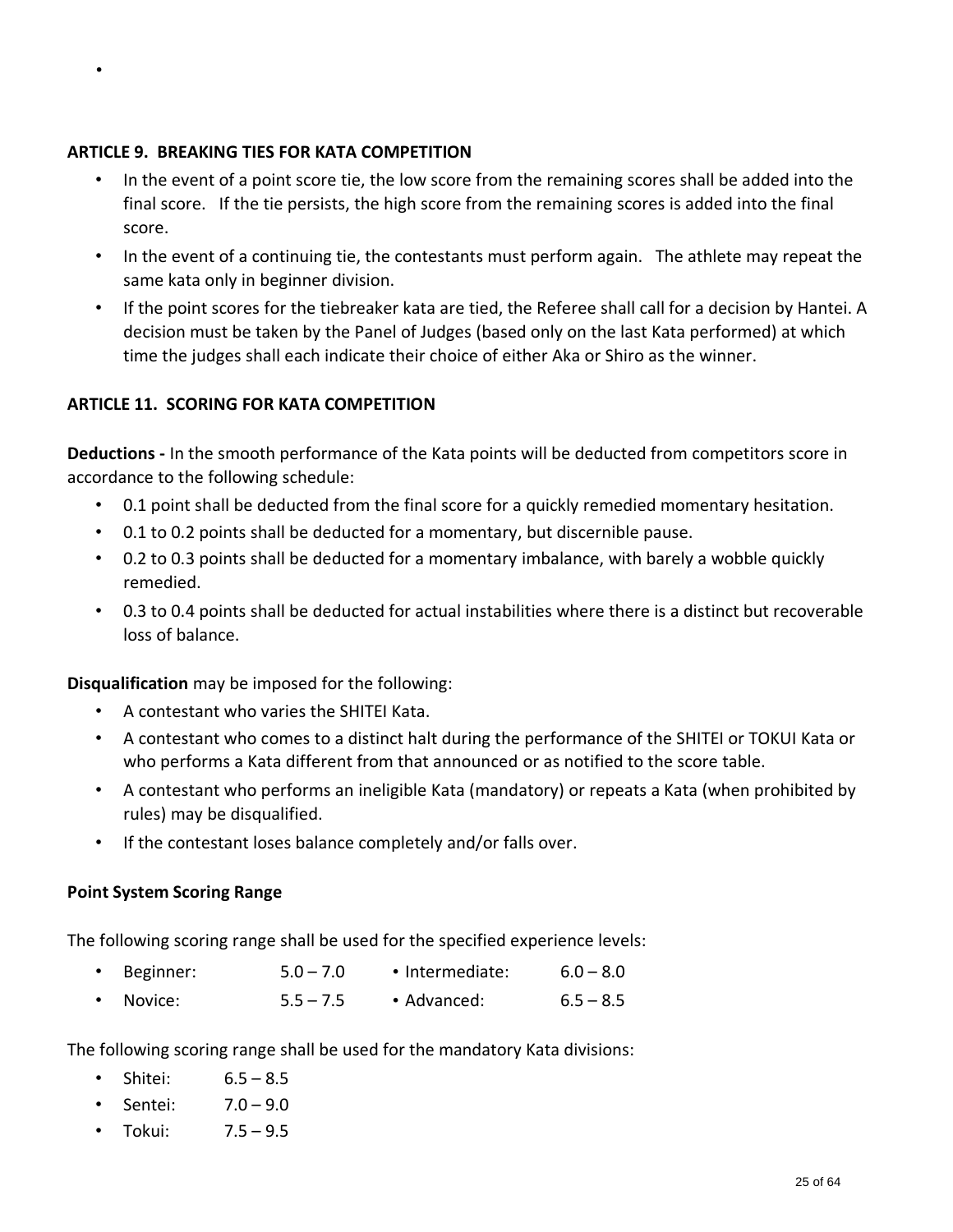## **2020 WKMO – Kobudo Rules**

## **CHAPTER 4. WKMO RULES FOR KOBUDO COMPETITION**

#### **ARTICLE 1. GENERAL GUIDELINE**

• See General Rules CHAPTER 1 ARTICLE 1.

#### **ARTICLE 2. COMPETITION AREA**

• See General Rules CHAPTER 1 ARTICLE 2.

#### **ARTICLE 3. OFFICIAL ATTIRE**

• See General Rules CHAPTER 1 ARTICLE 3.

#### **ARTICLE 4. ORGANIZATION OF KOBUDO COMPETITION**

- Kobudo competition consists of long and short-weapons competition.
- Kobudo competition takes the form of team and individual matches.
- Team Competition is conducted between three people in unison against each other.
- Individual match consists of individual performance in separate male and female divisions.
- In Kobudo competition the contestants must perform a traditional Kobudo kata.

#### **ARTICLE 5. WKMO KARATE KOBUDO WEAPONS**

Only the following weapons will be allowed in WKMO Kobudo competition:

- **BO** The Bo shall be made of hardwood. The length shall be a minimum of the competitor's height or longer. Competitors over 6 feet in height may use a standard 6-foot Bo. Competitors under 5 feet in height may use a minimum diameter of 7/8 inches. Competitors over 5 feet in height must use a Bo with minimum diameter of 1 inch. Adult competitors over 6 feet in height must use Bo with minimum of 11/16 inches in diameter.
- **TONFA (pair)** TONFA must be entirely made of hardwood with a minimum length, when grasped by the handle, to reach the end of the competitor's elbow. Two TONFA are used in WKMO KOBUDO competition.
- **EKU (Kai-Bo)** EKU must be made of hardwood and have a length of eye level or higher. In addition, the EKU blade shall have a flat side and a rounded or beveled side, and the blade tip may not have a sharp point.
- **NUNCHAKU (pair)** One pair of NUNCHAKU constitutes two hardwood handles connected by a cord. In principle a minimum handle length of 12".
- **SAI (pair)** Two Sais must be used for WKMO KOBUDO competitions (Sai KATAs that use one Sai or three Sais are not allowed). Sai must be made of steel and when grasped in the normal fashion, the tip shall at a minimum extend to the competitor's elbow.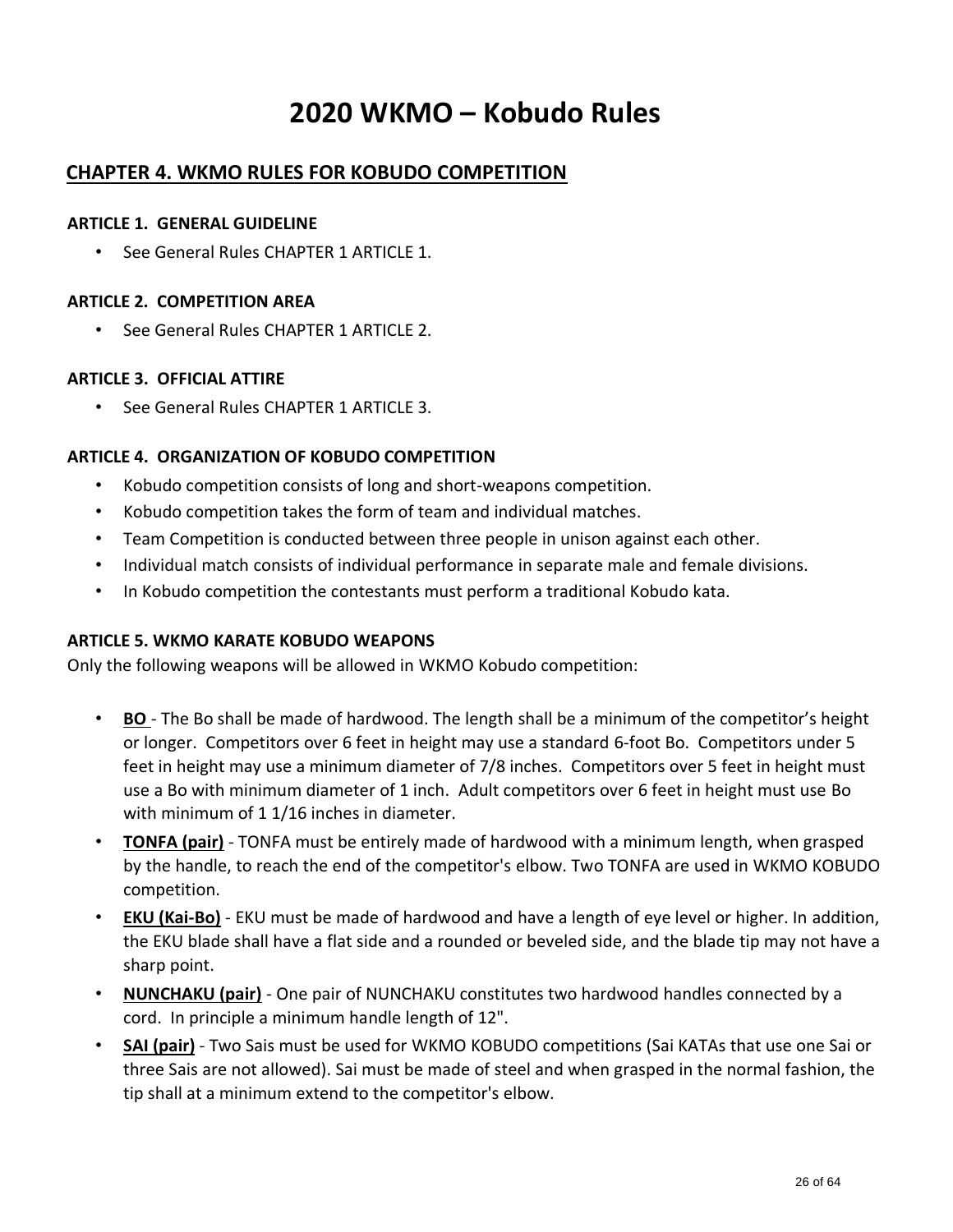• *KAMA (pair)* - Two Kamas are used in WKMO KOBUDO competitions. Kama handles are made of hardwood and the blades of unsharpened steel. No rope, chord, string, etc. are permitted nor Kamas with holes in blades.

#### **ARTICLE 6. WKMO KARATE KOBUDO GENERAL WEAPON GUIDELINES**

- At the discretion of the Directing Committee, KOBUDO weapons.
- All weapons shall be examined by an official prior to competition to ensure that they are of authentic design, construction and materials. Any weapon that, in the examiner's opinion, gives an unfair advantage to a competitor may not be used.
- An approved WKMO stamp is required for all Bo competitors. The stamp is received after the Bo passes inspection.
- Weapons must be of traditional design and any decision as to a weapon's eligibility will be made by the Chief Referee and/or the Referee Commission.
- Grounds for rejecting a weapon include but are not limited to exceptionally lightweight, coating to improve grip, markings (including different color tones of wood) and non-standard construction.
- All wood on weapons must be hardwood. The Bo must be made of the dense hardwood (hickory, oak, ash or Purple Heart: no rat-tan), Ultra-light Bo's may be disqualified from the competition upon the inspection of the referee.
- In short weapons competition, the contestants must use the following traditional Okinawan weapons: Kama (2), Sai (2), Tonfa (2), or Nunchaku (1 pair or 2 pair). No variations are allowed.

#### **ARTICLE 7. INDIVIDUAL KOBUDO REGULATIONS**

- Individual and Team Competitors shall compete in the same age and skill divisions that they would for Kumite.
- There shall be no weight divisions as described for KOBUDO competition.

## **ARTICLE 8. INDIVIDUAL KOBUDO COMPETITION (Individual)**

#### **Flag System**

- By the approval of the WKMO Referee Commission, the flag judgment system may be incorporated for all Kobudo divisions.
- Organization of Individual Competition for flag judgment system shall be organized into a single round.
- In flag system if sufficient personnel are available, a panel of five judges for each match shall be designated by the Referee Council. Otherwise, a panel may consist of three judges.
- In addition a caller/announcer and when necessary, an expeditor shall be appointed.
- The competitors shall be charted in the same manner as Kumite.

#### **Single Round Flag Judgment System Procedure:**

- The contesting athletes shall be called to ring.
- Following a bow to the Judging Panel, Shiro shall then step back out of the match area.
- After moving to the starting position and a clear announcement of the name of the Kobudo Kata that is to be performed, AKA shall begin.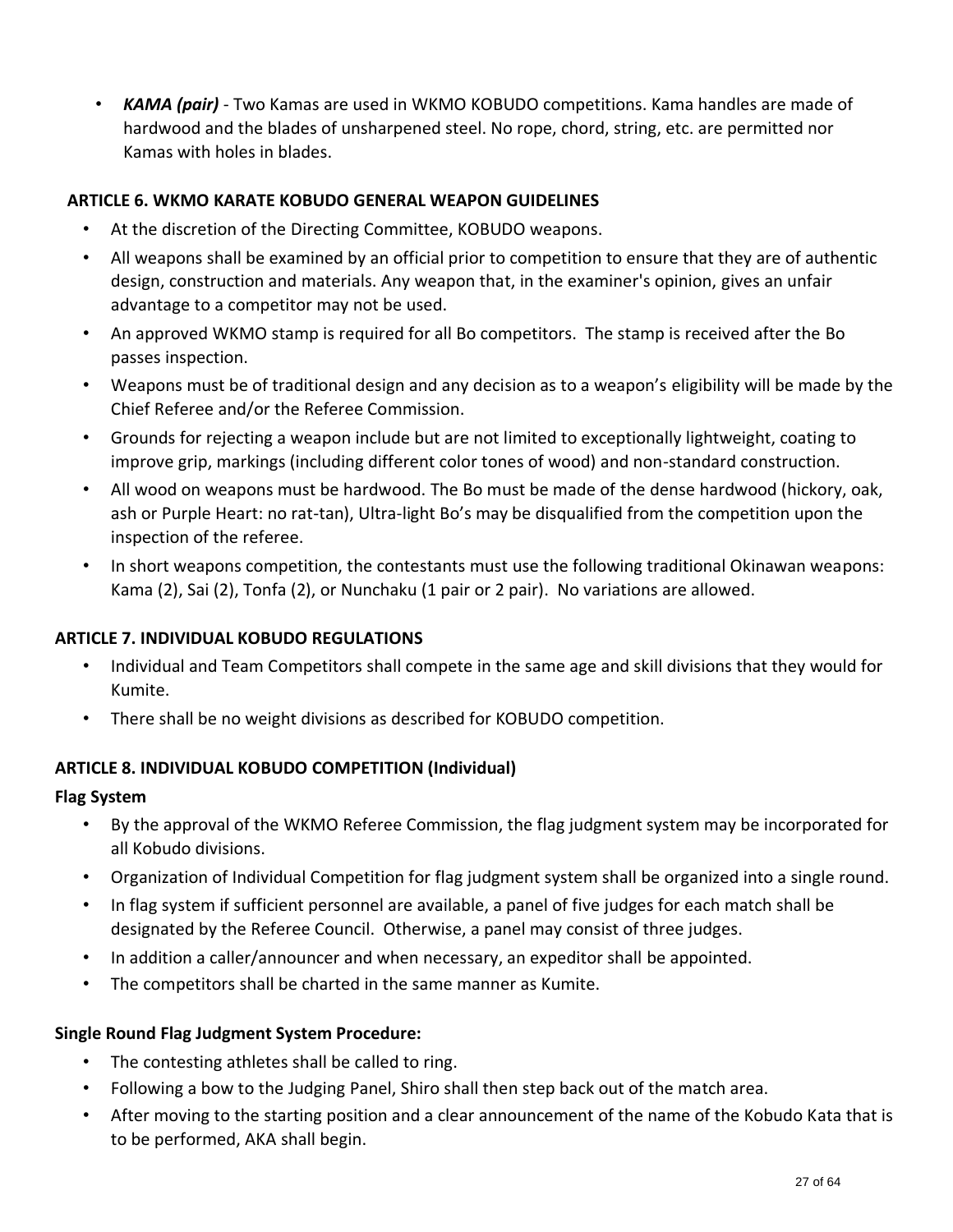- On completion of the Kobudo Kata, Aka shall leave the area to await the performance of Shiro. After Shiro's Kobudo Kata has been completed, both shall return to the match area perimeter and await the decision from the Panel. The competitors shall stand side-by-side in the match area and await the decision from the Panel.
- The Chief Judge shall call for a decision (HANTEI) and blow a two-tone blast on the whistle. The flags shall be raised at the same time.
- The Chief Judge shall blow a further short blast on the whistle, whereupon the flags shall be lowered.
- The decision shall be for Aka or Shiro. No ties are permitted. The competitor who receives the majority of votes shall be declared the winner.
- The Referee will then raise the flag for the winner.
- The competitors will then bow to the judging panel and exit the match area.
- The winner shall advance and the loser shall be eliminated.
- The next two competitors will perform their Kobudo Kata in the same manner.
- The procedure outlined above, will continue until there is only one competitor remaining, who will be the gold medalist.
- The 2<sup>nd</sup> and double 3<sup>rd</sup> medalists will be determined via the chart, where the silver medalist will be the competitor who lost to the gold medalist in the final round, and the bronze medalists will be the competitors who lost in the semi-final rounds.

#### **Individual Scoring System**

• Shall be conducted in the same manner as the Kata individual scoring system, please refer to Kata rules CHAPTER 3 ARTICLE 6: individual scoring system for details.

#### **Individual Scoring System Procedure:**

• Shall be conducted in the same manner as the Kata individual scoring system, please refer to Kata rules CHAPTER 3 ARTICLE 6: individual scoring system procedure for details.

#### **ARTICLE 8. TEAM KOBUDO COMPETITION**

- Shall be conducted in the same manner as the Team Kata competition, please refer to Kata rules CHAPTER 3 ARTICLE 7: Team Kata Competition for details.
- The competitors must use the same type of weapon.

## **ARTICLE 9. CRITERIA FOR DECISION FOR KOBUDO COMPETITION**

- Shall be in the same manner as the Kata competition, please refer to Kata rules CHAPTER 3 ARTICLE 9: Criteria for Decision for Kata Competition.
- The contestants must properly use the body and footwork to extend the power (energy) into the weapons.
- The contestants must always maintain control of the weapons during the performance.
- Correct and consistent Kihon of the style of Kobudo being demonstrated.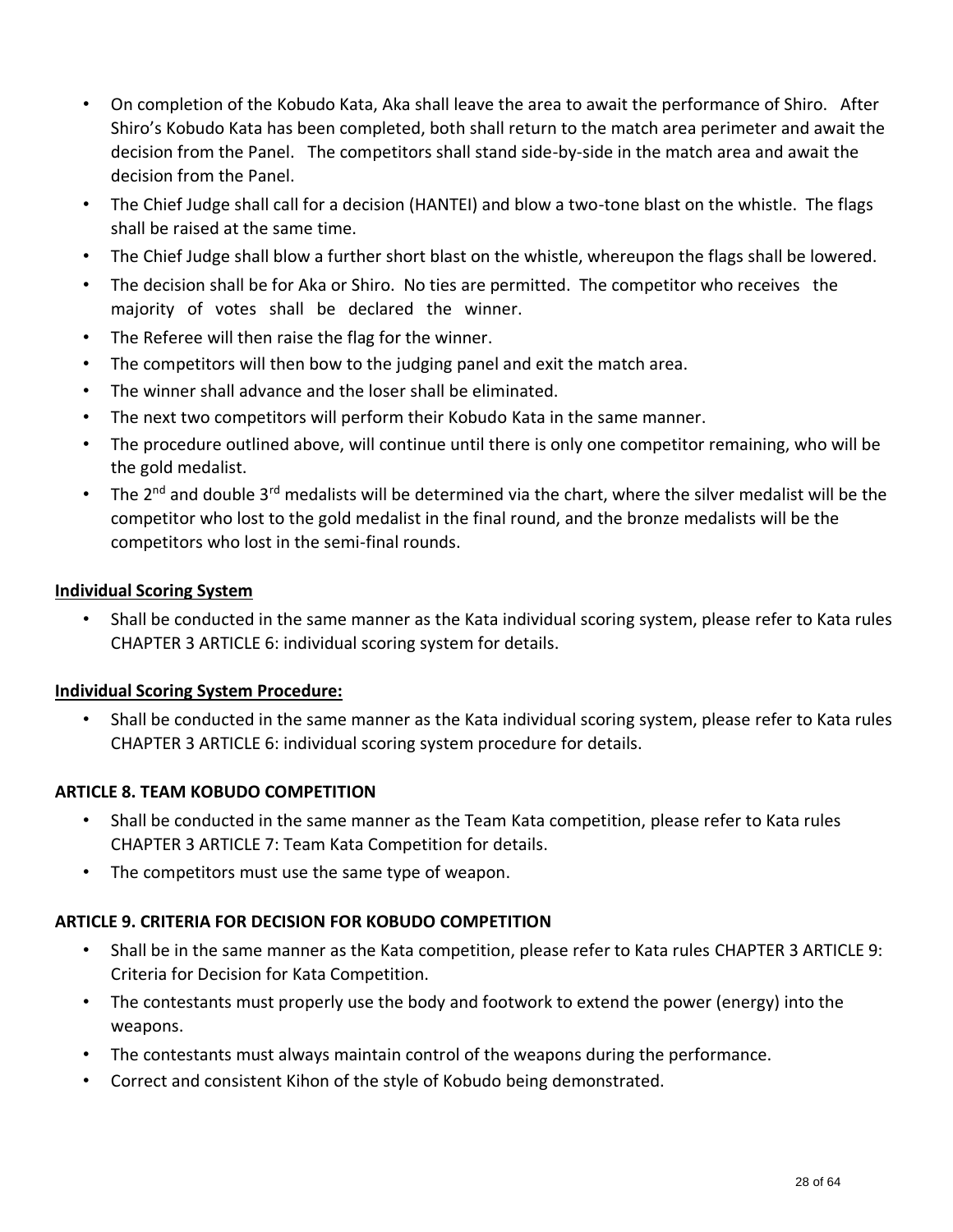#### **Additional Criteria for Team Kobudo**

- The Kobudo Kata must not alter in rhythm or timing for the purpose of synchronization. It must demonstrate correct dynamics of the weapon as if performed by an individual.
- The members of the team must demonstrate competence in all aspects of the Kobudo performance, as well as synchronization.
- A mistake in synchronization of Team Kobudo requires the same numerical deduction as a technical mistake in individual Kobudo.

#### **ARTICLE 10. BREAKING TIES FOR KOBUDO COMPETITION**

- Shall be conducted in the same manner as the Kata competition, please refer to Kata rules CHAPTER 3 ARTICLE 10: Breaking Ties for Kata Competition.
- Competitors may repeat the same Kobudo kata, except in the black belt division.
- In black belt division, the tie breaker kata MUST be a different kata. It may be of a different weapon but must be stay within the long or short division.

#### **ARTICLE 11. SCORING FOR KOBUDO COMPETITION**

• Shall be conducted in the same manner as the Kata competition, please refer to Kata rules CHAPTER 3 ARTICLE 11: Scoring for Kata Competition.

**Disqualification -** Disqualification may be imposed for the following:

- A contestant shall be disqualified if he/she drops a weapon during the performance.
- A contestant shall be disqualified if he/she uses a dangerous technique that jeopardizes the safety of the Judges or other contestants.

#### **ARTICLE 12. WKMO KARATE KOBUDO DIVISIONS** KOBUDO

competition shall be conducted as follows:

- Junior Divisions ages 5 17, Beginners, Novice, Intermediate and Advanced.
- Adult Divisions ages 17 34 Beginners, Novice, Intermediate and Advanced.
- Seniors Divisions ages 35 and above- Beginners, Novice, Intermediate and Advanced.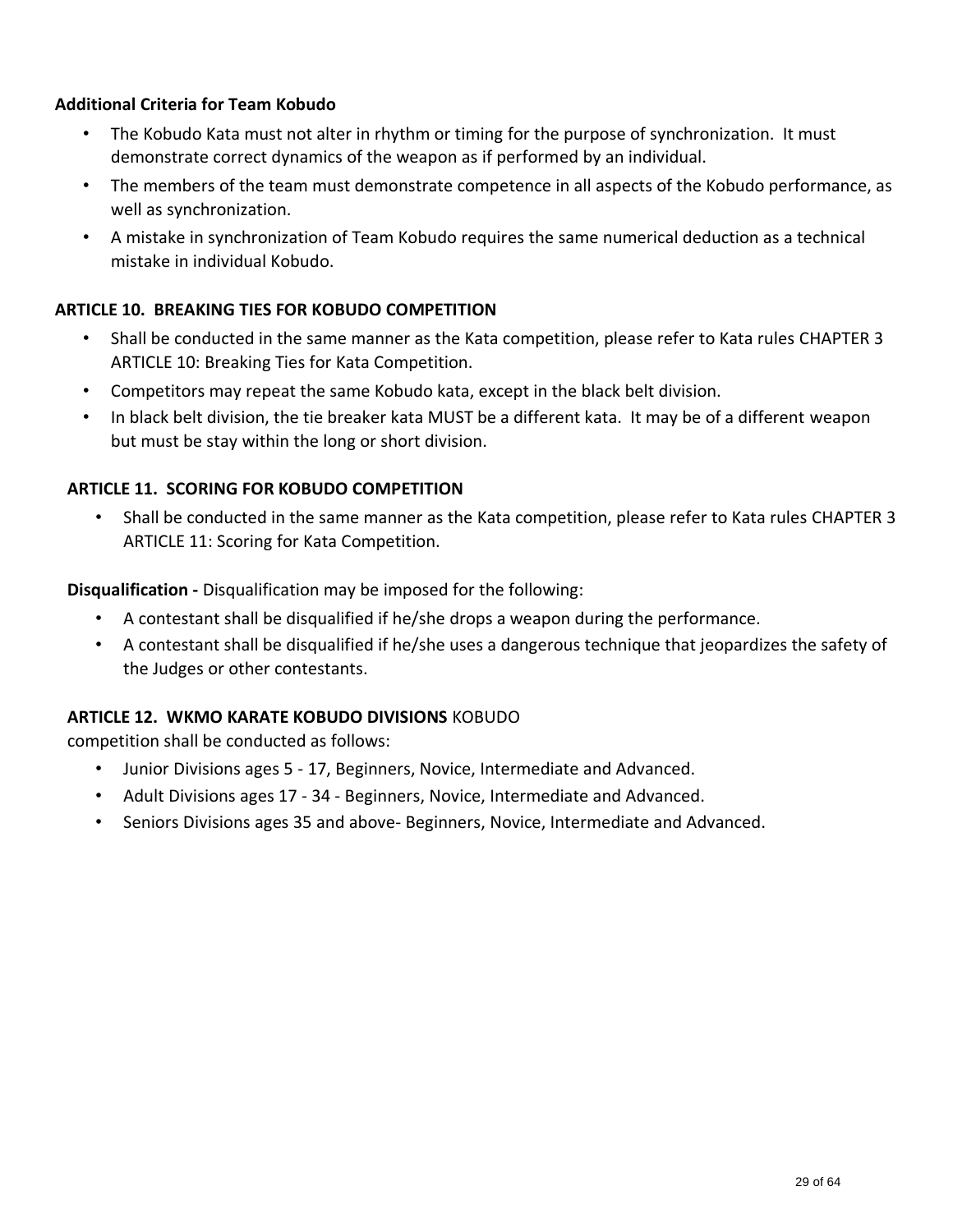## **2019 WKMO Karate Handbook – Appendix**

#### **APPENDIX A. WEIGHT DIVISIONS**

#### **Shobu Sanbon:**

- Adult Black Belt Male (18-34yrs)
	- $\circ$  < 150lbs (68kg)
	- $\circ$  >= 150lbs and < 172lbs (78kg)
	- $\circ$  >= 172lbs  $\circ$  Open Weight
- All Other Adult Male divisions
	- $\circ$  < 154lbs (70kg)
	- $\circ$  >= 154lbs (70kg)
- Adult Black Belt Female (18-34yrs)
	- $\circ$  < 121lbs (55kg)
	- $\circ$  >= 121lbs and <132lbs (60kg)
	- $\circ$  > 132lbs (60kg)
	- o Open Weight
- All Other Adult Female divisions
- $\circ$  < 132 lbs (<60kg)
- $\circ$  >= 132 lbs (>=60kg)
- All Junior divisions may be divided into light and heavy weight
- o Lightweight (< median weight of competitors)
- o Heavyweight (>= median weight of competitors)

#### **Shobu Ippon:**

- Adult Black Belt Male / Female (18-34 yrs)
- o Lightweight
- o Heavyweight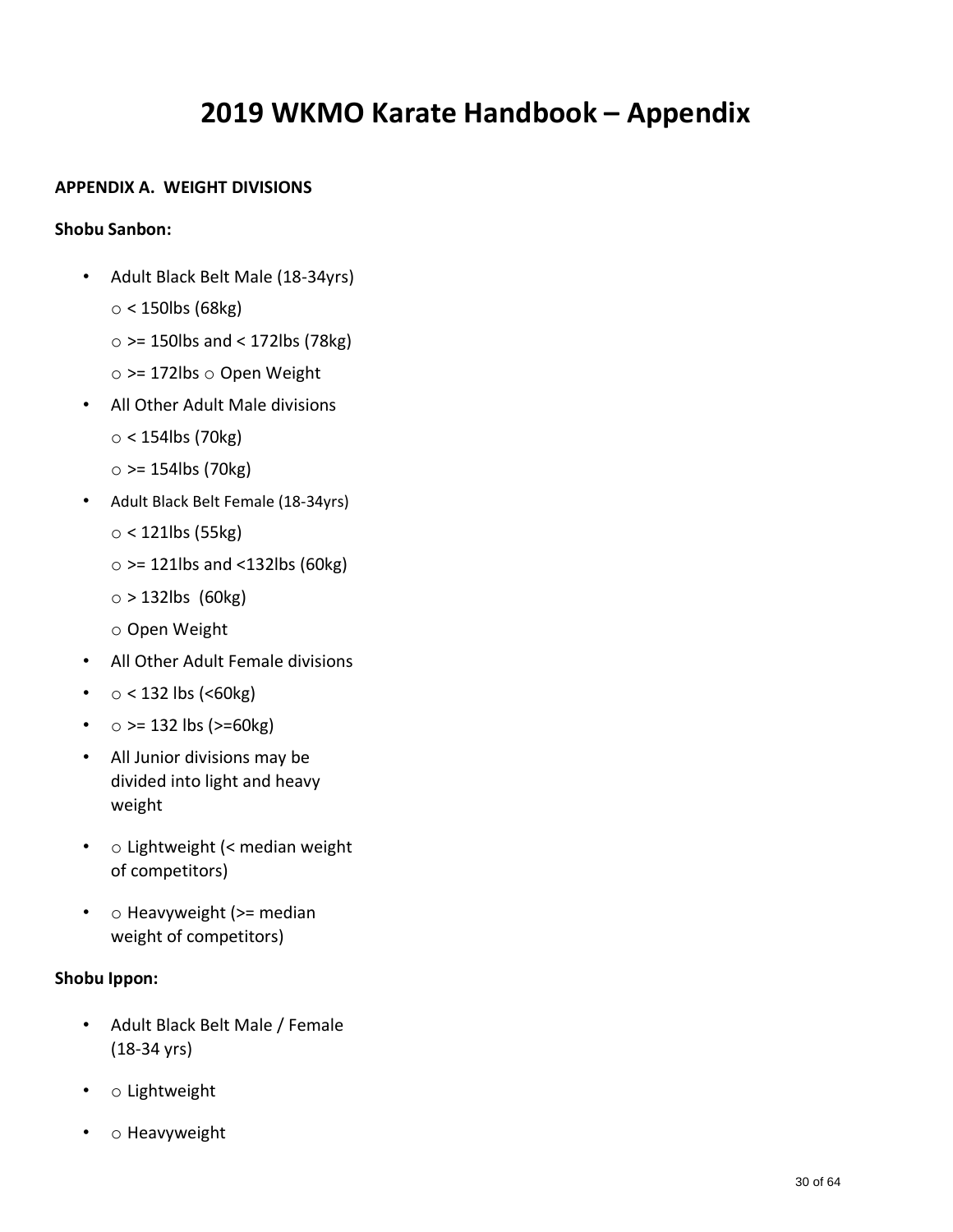#### **APPENDIX B. GENERAL CONSIDERATIONS FOR SCORING**

- No point shall be awarded if the competitor injures his opponent, even if the injury is only very minor. A warning or penalty may be imposed against the offender.
- Techniques which land below the belt may score, if they are above the pubic bone.
- The neck is a target area and so is the throat. No contact whatsoever to the throat is permitted but a score may be awarded for a properly controlled technique.
- A technique that lands on the shoulder blades may score. The non-scoring part of the shoulder is the junction of the upper bone of the arm with the shoulder blades and collarbones.
- The time-up bell signals the end of scoring possibilities in that bout, even though the Referee may inadvertently not halt the bout immediately. The time-up bell does not however mean that warnings or penalties cannot be imposed. Penalties can be imposed by the Refereeing Panel up to the point where the contestants leave that area after the bout's conclusion. Penalties can be imposed after that, but then only by the Referee Committee.
- Simultaneous effective scoring techniques (Aiuchi) delivered by both contestants shall not score. True AIUCHI's are rare. Not only must two techniques must land simultaneously but both must be valid scoring techniques each with good form etc. Two techniques may well land simultaneously, but seldom are both effective scores. The Referee must not dismiss as Aiuchi, a situation where only one of the simultaneous pair is actually a score. This is not Aiuchi.
- No technique will be scored if it is delivered after a penalty. If contestant one makes contact to contestant two's face just before contestant two scores, and the referee calls "Yame!" and penalizes contestant one, no score will be awarded to contestant two. However, if contestant two scores at the same time of contestant one's violation, both the score and penalty should be given.
- All penalties shall supersede scoring possibilities for that same contestant. Example: Contestant one scores with a Chudan Geri, the referee calls, "Yame!", and then that competitor accidentally makes contact to the opponents face. Contestant one will be penalized with no score for the Chudan Geri.
- Techniques in principle have the potential to score if they are delivered perpendicular to the scoring area and directed to the axis of the body.
- A victory over an opponent who has been given a Hansoku or Shikkaku shall be worth Kachi. If a contestant is absent or is withdrawn, the opponent shall be credited with a win by Kiken.
- If a contestant, whilst inside the fighting area delivers a scoring technique and then steps outside of the area, the technique shall score. For example:
	- o If a contestant (Aka), whilst inside the fighting area delivers a technique that does not score and who then steps outside of the area, Jogai will be recorded against Aka.
	- $\circ$  If a contestant (Aka), whilst inside the fighting area delivers a scoring technique and Shiro steps outside of the area after it has scored, the technique shall score and Jogai shall not be recorded against Shiro.
	- $\circ$  If a contestant (Aka), whilst inside the fighting area delivers a scoring technique and Shiro has stepped out or steps outside the fighting area as Aka's technique is delivered, the technique shall score and Jogai shall be recorded against Shiro.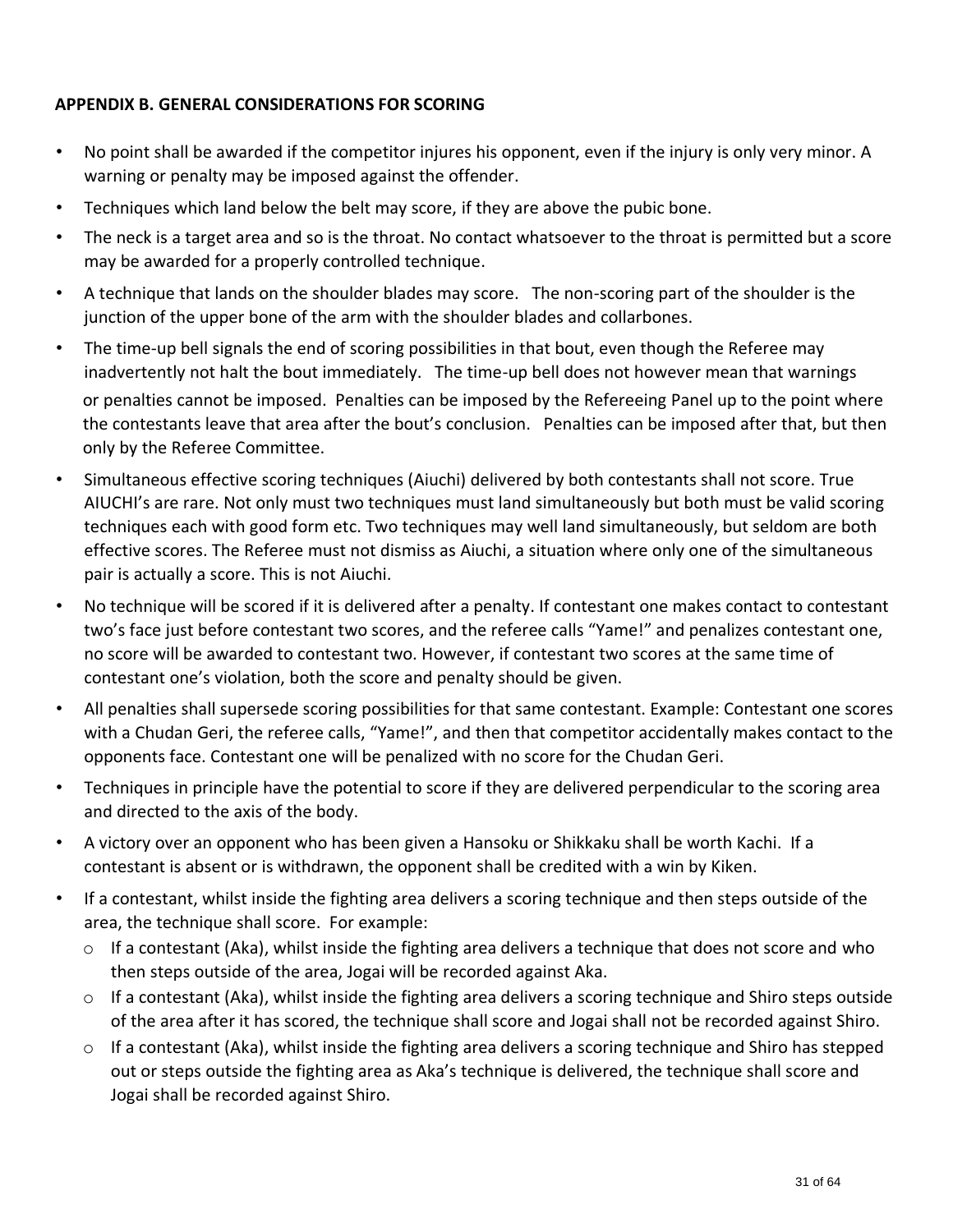- $\circ$  No technique, even if technically correct, shall be scored if it is delivered when the two contestants are outside the competition area. However, if one of the contestants delivers an effective technique while still inside the competition area and before the Referee calls "Yame", the technique shall be scored.
- The point at which "YAME" should have been called is helpful in determining if Jogai has occurred. For Jogai to occur a contestant's foot or any other part of the body must touch the floor outside the fighting area. An exception to this is when the contestant is physically pushed or thrown from the area by the opponent.
- An effective technique delivered while the end of the bout is signaled is considered valid. A technique even if effective, delivered after an order to suspend or stop the bout shall not be scored and may result in a warning or a penalty being imposed on the offender.
- For reasons of safety, throws where the opponent is being grabbed below the waist, thrown without being held onto, or thrown dangerously, or where the pivot point is above the thrower's belt level, are prohibited and shall incur a warning or penalty. Exceptions are conventional karate leg sweeping techniques that do not require the opponent to be held while executing the sweep, such as ashi-barai, kouchi-gari, kani waza, etc.
- A worthless technique is a worthless technique regardless of where and how it is delivered. A technique that is badly deficient in good form, or lacking in power, shall not score. A technique delivered while moving backward cannot score.

### **APPENDIX C. INJURIES AND ACCIDENTS IN COMPETITION**

- KIKEN or forfeiture is the decision given when a contestant or contestants are unable to continue, abandon the bout, or are withdrawn on the order of the Referee. The grounds for abandonment may include injury not ascribable to the opponent's actions.
- If two contestants injure each other or are suffering from the effects of previously incurred injury, and are declared by the Tournament Doctor to be unable to continue, the bout is awarded to the contestant who has amassed the most points. In Individual Matches, if the points score is equal, then a vote (HANTEI) will decide the outcome of the bout.
- Self-inflicted injury and those injuries caused by the athlete are easy to deal with but when assessing an injury caused by the opponent's technique, the Panel must consider whether the technique was valid. Was it properly applied to the proper area at the correct time and with the correct degree of control? Consideration of this will assist the Referee Panel in deciding whether the injured contestant should be declared the loser by Kiken, or whether the opponent should be penalized for a foul.
- When a contestant is injured, the Referee shall at once halt the bout and call the doctor. The doctor is authorized to diagnose and treat the injury only.
- If the doctor declares the contestant unfit, the appropriate entry must be made on the monitoring record sheet. The extent of unfitness must be made clear to the Refereeing Panel.

#### **APPENDIX D: BEGINNER KATA**

In the Beginner division the competitors will be restricted to performing a kata from the following:

- Isshin Ryu Seisan • Heian / Pinan • Gekisai
	-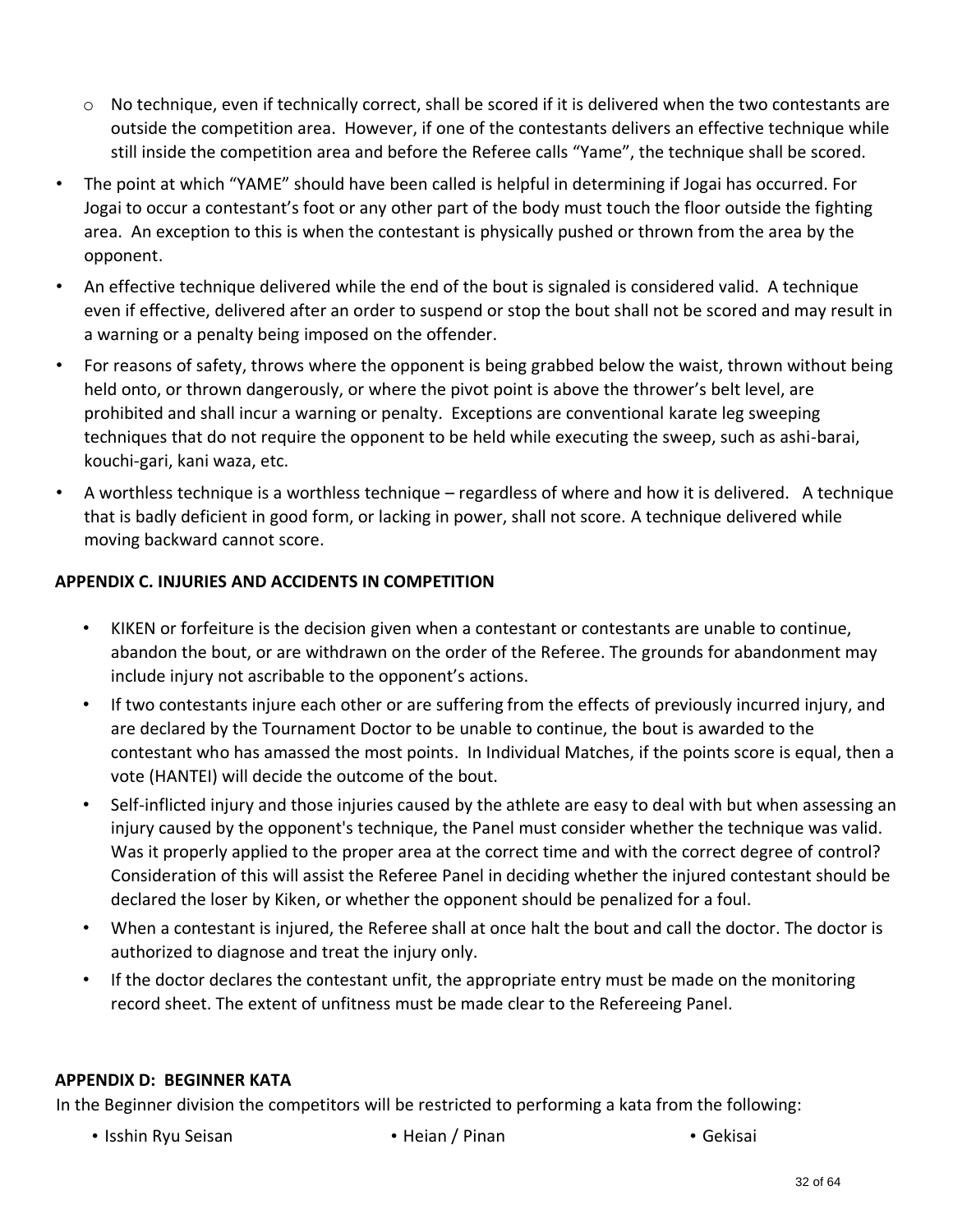#### **APPENDIX E: NOVICE KATA**

#### In the novice kata divisions, the competitors will be allowed to perform **any kata EXCEPT**:

- Nipaipo Sochin
- Suparinpei /  **Unsu / Unshu** Hykuhachiho • Anan / Anan-Dai
- Chatanyara Kushanku Ohan / Ohan Dai
	-
- Papurin Paiho
- 
- Gojyushiho Sho/Dai
- Sunsu
- Gankaku / Chinto
- Chinte

**APPENDIX F: STYLE SPECIFIC SHITEI, SENTEI, TOKUI KATA**

Shotokan Shitei:

| Heian 1-5<br>$\bullet$ | • Tekki Shodan       |          |
|------------------------|----------------------|----------|
| Shotokan Sentei:       |                      |          |
| • Any Kata             | • Bassai Dai •       | Jion     |
| from Shitei            | •Kanku Dai •         | Empi     |
| list                   | $\cdot$ Jiin $\cdot$ | Hangetsu |

• • Gankaku

- Shotokan Tokui:
	- Any Kata from Shitei/Sentei list
	- Jitte
- Shorin Ryu Shitei:
	- Fukyugata Ichi/Ni
- Pinan 1-5 Shorin Ryu Sentei:
	- Any Kata from Shitei list
- Wanshu Shorin Ryu Tokui:
	- Any Kata from Shitei/Sentei list
- Isshin Ryu Shitei:
	-
- Sandan • Tekki Nidan / Nijyushiho Chintei • Naihanchi Shodan • Wankan • • (Hakutsuru) Rohai Jitte
- Tomari Pasai
- Matsumura Kusanku
	-
- Sochin
- Meikyo
- Unsu
- Bassai Sho
- Kanku Sho
- Naihanchi Nidan Naihanchi
- Sochin
- Ananku
- Kusanku Sho
- Chatanyara Kusanku
- Chinto
- Chintei
- Seisan Wansu Wansu Naihanchi
- • Wankan Gojyushiho
- Sho/Dai Hyakuhachiho
- Sandan
- Passai Sho/Dai
- Seisan
- Niseishi
- Gojushiho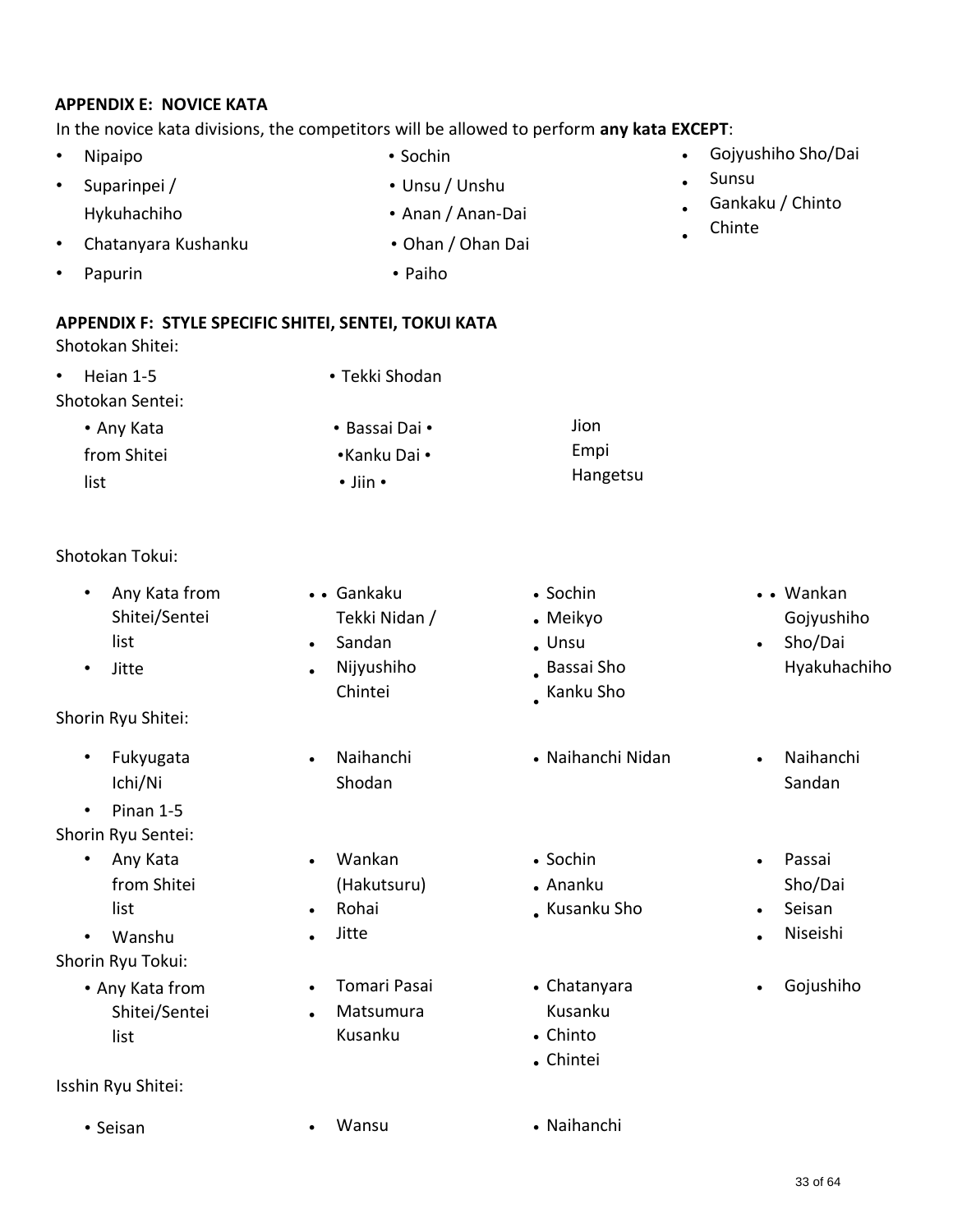## Isshin Ryu Sentei:

| • Any Kata<br>from Shitei<br>list     | Seienchin<br>$\bullet$<br>Chinto<br>$\bullet$<br>Ku San Ku | • Sunsu      |                         |
|---------------------------------------|------------------------------------------------------------|--------------|-------------------------|
| Isshin Ryu Tokui:                     |                                                            |              |                         |
| • Any Kata from Shitei or Sentei list |                                                            |              |                         |
|                                       |                                                            |              |                         |
| Wado Ryu Shitei:                      |                                                            |              |                         |
| $\cdot$ Pinan 1-5                     | • Naihanchi                                                | • Naihanichi |                         |
|                                       | Shodan                                                     | Nidan        |                         |
| Wado Ryu Sentei:                      |                                                            |              |                         |
| • Any Kata                            | • Seishan                                                  | • Wanshu     |                         |
| from Shitei                           | • Bassai                                                   | $.$ Jion     |                         |
| list                                  | • Kushanku                                                 |              |                         |
| Wado Ryu Tokui:                       |                                                            |              |                         |
| • Any Kata                            |                                                            | • Chinto     | Jitte                   |
| from Shitei/Sente list                |                                                            | • Niseishi   | Rohai                   |
|                                       |                                                            |              |                         |
| Goju Ryu Shitei:<br>• Gekki Sai Dai   |                                                            | • Saifa      |                         |
|                                       | · Seienchin Ichi/Ni<br>• Shisochin                         |              |                         |
|                                       |                                                            |              |                         |
|                                       |                                                            |              |                         |
| Goju Ryu Sentei:                      |                                                            |              |                         |
| Any Kata<br>٠                         | • Sanseru                                                  | • Suparinpe  |                         |
| from Shitei<br>$\bullet$              | • Kururunfa                                                | • Seipai     |                         |
| list                                  | • Sesan                                                    |              |                         |
|                                       |                                                            |              |                         |
| Goju Ryu Tokui:                       |                                                            |              |                         |
|                                       | Any kata from the Shitei or Sentei list above              |              |                         |
| Shito Ryu Shitei:                     |                                                            |              |                         |
| Bassai Dai                            | Jion                                                       |              | Seienchin<br>$\bullet$  |
| Jutte / Jitte                         | Annanko                                                    |              | Naihanchin<br>$\bullet$ |
| Jyuroku                               | Jiin                                                       |              | Shodan/Nidan/Sandan     |
| Matsukaze                             | Saifa                                                      |              |                         |

• Rohai (Matsumura) • Aoyanagi / Aoyagi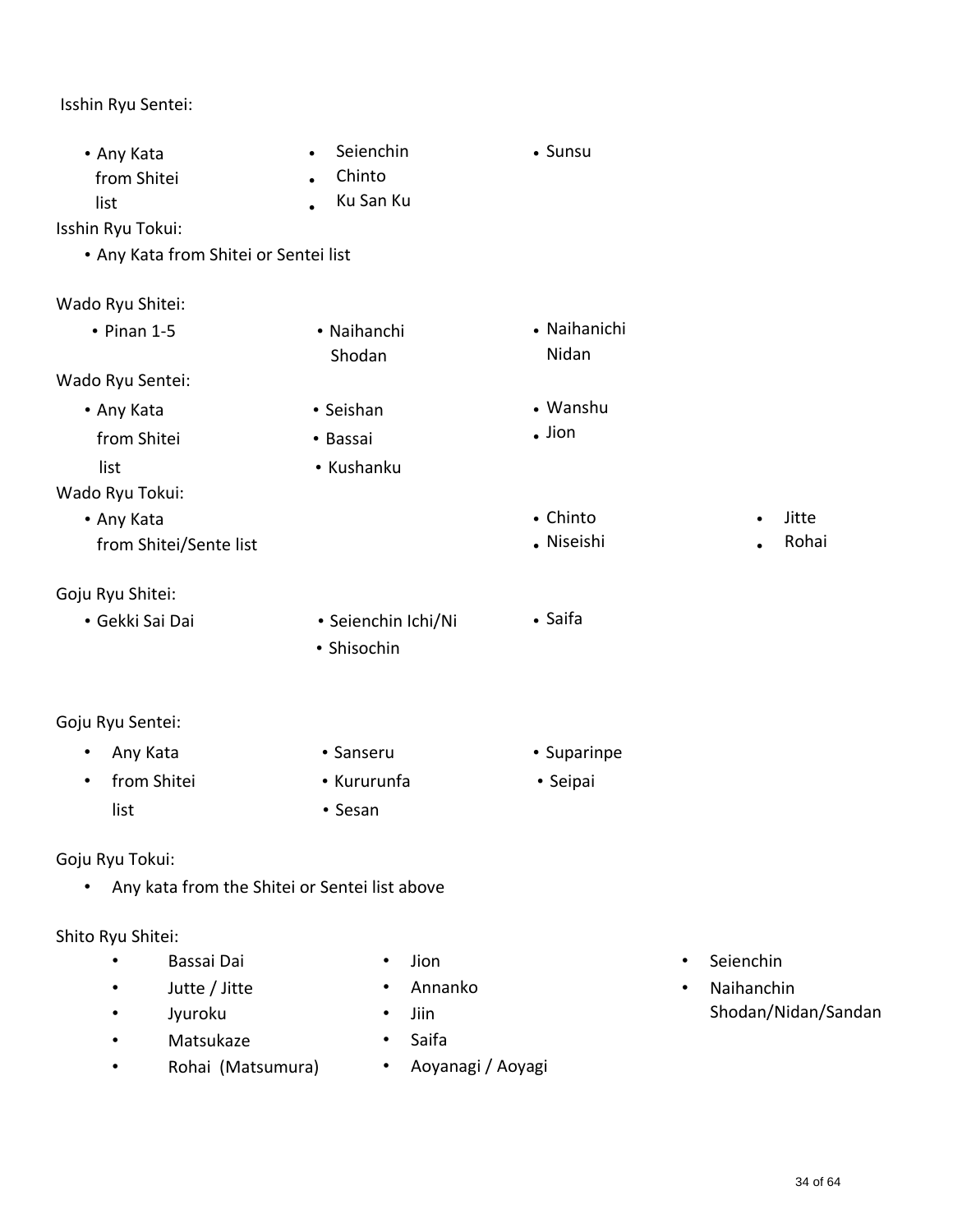- Any Kata from Shitei list
- Bassai Sho
- Kosokun Dai / Sho
- Sochin

Shito Ryu Tokui:

- Any Kata from Shitei or Sentei list
- Suparinpei
- Nipaipo
- Gojushiho

## Mandatory All-Style Tokui:

Tokui list

#### **APPENDIX G: ARBITRATION SYMBOLS**



#### **Penalties:**

|   | Chukoku    |          | HC         | Hansoku Chui        |    | Hansoku        |
|---|------------|----------|------------|---------------------|----|----------------|
|   | Jogai Ichi | Jogai Ni | <b>JHC</b> | Jogai Hansoku Chui  | JH | Jogai Hansoku  |
| M | Mubobi     |          | <b>MHC</b> | Mubobi Hansoku Chui | MH | Mubobi Hansoku |
|   | Kiken      | Shikkaku |            |                     |    |                |

- Shisochin
- Nijyushiho
- Seipai
- Seisan
- Wanshu / Empi
- Tomari-Bassai
- Matsumura-Bassai
- Chatanyara-Kushanku
- Unshu
- Sanseiryu
- Shihokosokun
- Kururunfa
- Chinto
- Chintei
- Heiku
- Anan/Anan Dai
- Papurin
- Any of the Style Specific Shitei / Sentei / **Any Traditional Okinawan/Japanese Kata**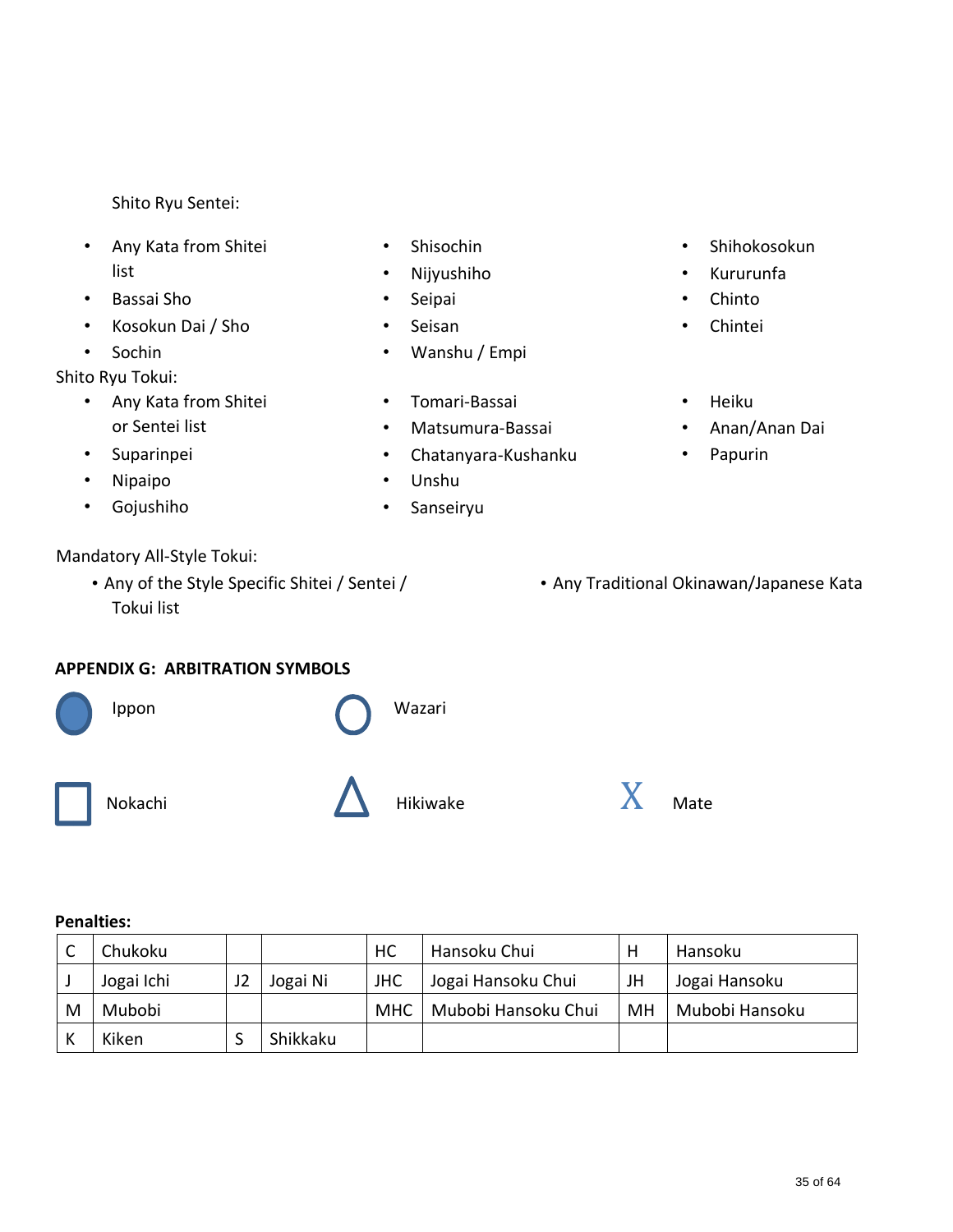

#### **WKMO GENERAL RULES**

#### **COMPETITOR RESPONSIBILITIES**

It is the responsibility of the competitor to know the rules and be ready for competition when called to do so. He/she must be suitably attired, weighed-in and at the appropriate ring when competition begins. Three calls will be made for competition at ringside. If the competitor is not at his/her ring ready to compete when competition begins, he/she will not be able to compete (see delay of time rule). If a competitor leaves the ring after the competition begins and is not present when his/her name is called to compete, his/her name will be called three times at ringside. If he/she is still not present to compete, he/she will be disqualified).

#### **COMPETITOR**

Each competitor must present him/herself to the referee suitably attired with proper uniform and equipment and physically prepared to compete. If he/she is not prepared to compete as deemed by the center official, the competitor may be penalized for delay of time.

#### **COMPETITOR RESPONSIBILITIES**

It is the responsibility of the competitor to know the rules and be ready for competition when called to do so. He/she must be suitably attired, weighed-in and at the appropriate ring when competition begins. Three calls will be made for competition at ringside. If the competitor is not at his/her ring ready to compete when competition begins, he/she will not be able to compete (see delay of time rule). If a competitor leaves the ring after the competition begins and is not present when his/her name is called to compete, his/her name will be called three times at ringside. If he/she is still not present to compete, he/she will be disqualified (see delay of time rule).

#### **LEGAL AGE RULE**

All competitors MUST compete the age HE/SHE is on the date of the competition.

#### **PROOF OF AGE RULE**

All competitors must have a proof of age document. If there is a legitimate reason to question a competitor's age, he/she must present a proof of age (birth certificate, driver's license, or other acceptable documents) to prove his/her age.

#### **RANK RULE**

A competitor must compete at the highest belt level they have earned in the martial arts. Based on years of experience.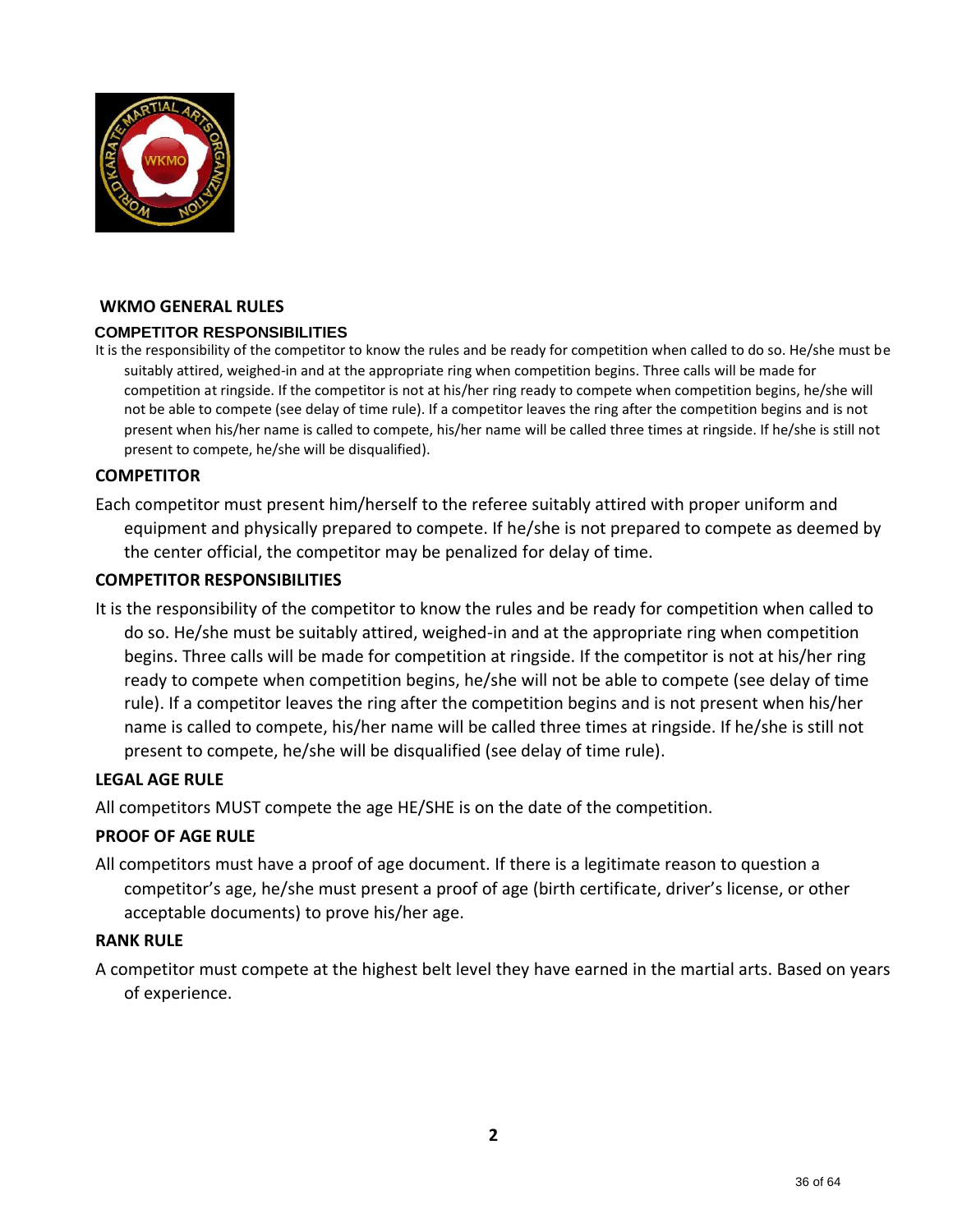#### **LATE ENTRIES**

- If a competitor arrives late (the division is ready to start, but the 1st competitor has not started), the late entry must compete first.
- Once a division has started (the first competitor has started his/her form/weapon routine or the first divisional sparring match has started) no competitor/s can be added to that division. BE ON TIME!

Only exception to this rule is the "Fairness Rule" at the end of this rules summary.

Late Entry Definition: a competitor arrives at the ring after the last call for the division has been made, the chief referee will make a decision.

#### **UNDER BLACK BELT RULES**

Our Focus is on Safety.

#### **WEIGHING-IN**

It is mandatory for all adult sparring competitors – who are in weighed divisions – to weigh in before competition. Only one official weigh-in is required. All competitors must compete in his/her weight division. A competitor cannot compete up or down in another weight division for which he/she has not made the proper weight. It is the responsibility of the tournament personnel to weigh and properly record the competitor's weight. If a competitor is caught falsifying their weight, they will be disqualified.

#### **FAIRNESS RULE**

If a question arises that is not completely covered by this rule book, the Referee Commission or Chief Referee may at his/her discretion, overrule, modify or change a delineated rule if he/she believes that enforcing such a rule would result in an inherent unfair outcome to a competitor. However, Referee Commission CAN overrule, modify, or change a delineated rule only in extreme cases.

#### **EQUIPMENT AND UNIFORMS**

#### **UNIFORM**

All competitors must wear a complete (top and bottom) traditional or sport karate (Kung Fu, Tae Kwon Do, etc.) uniform in a good state of repair. The appropriate color belt or sash must be worn in competition.

a) **Sparring**: All sparring uniforms must have sleeves. No T-shirts, sweats, tank tops and no shoes are allowed in the sparring divisions (see sparring foot pads).

b) **Forms & Weapons: No** T-shirts, tank tops and sweatshirts are allowed in forms. Removal of the uniform top is not allowed.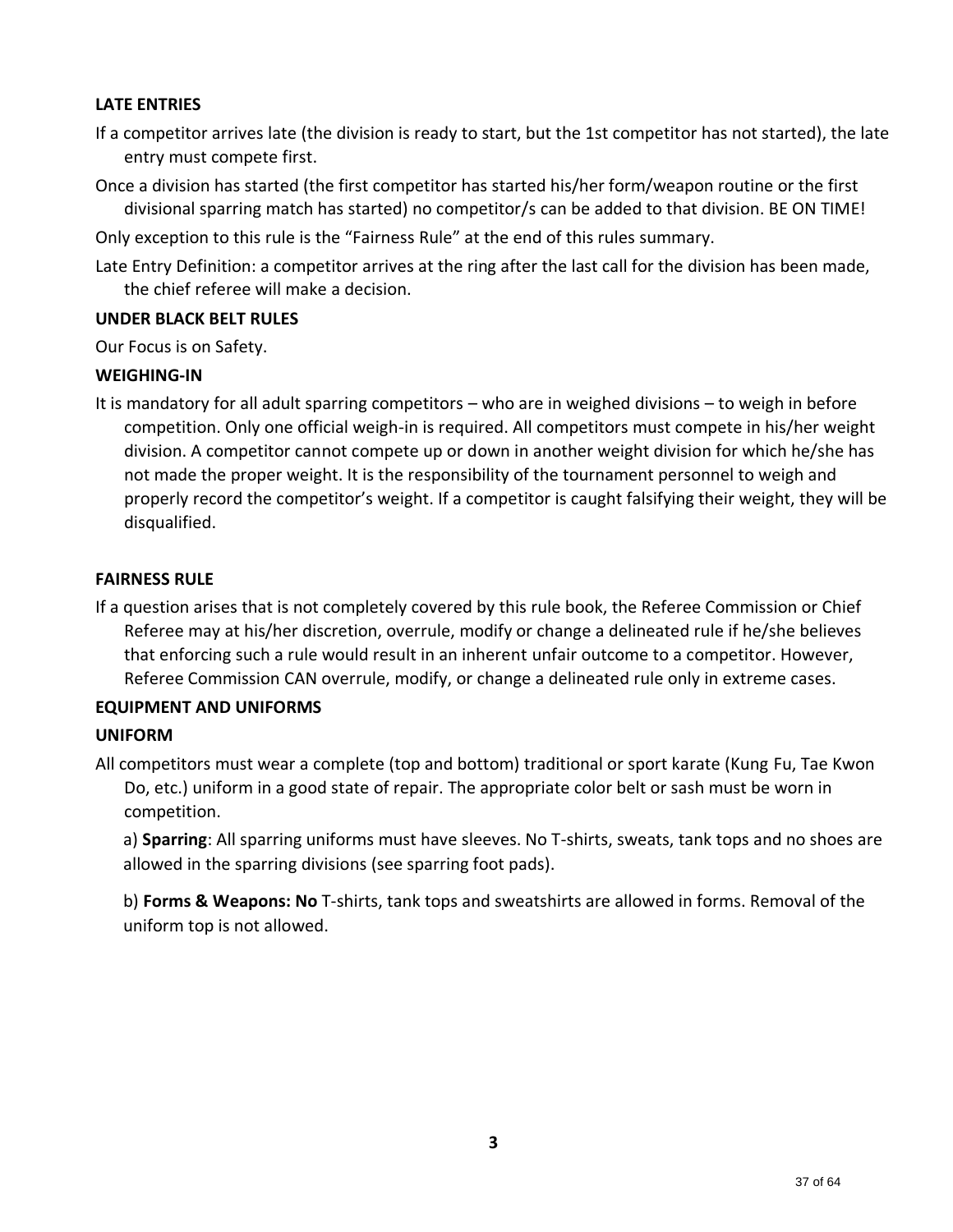#### **REQUIRED AND RECOMMENDED SAFETY EQUIPMENT**

- Approved headgear; hand, foot pads, mouthpieces, groin cups (for male competitors only) and chest guards & face shields (for all competitors 12-year-old and younger) are mandatory for all competitors in sparring divisions. See General rules for more information.
- The competitor's equipment will be checked and if it is deemed unsafe or does not fit properly, he/she will be asked to change the equipment before he/she can compete. Insufficiently padded gloves, foot, chest and head hear will not be allowed. Equipment must be in a good state of repair and must be free of heavy taping, tears or any other repairs that may cause injury.

#### **COACHING**

.

All Coach **must attend the referee workshop and received a certify Coaches badge to be allowed on the floor.** 

*Coach not allowed to enter the ring without the referee's permission;* 

*c) No abusive, violent, unsportsmanlike or overzealous coaching;* 

*d) Coaches cannot ask for a time out need to communicate with the Ring chief or Chief Referee.*

A flag or other tool will be provided, at the coach's chair, to throw into the ring to call for a judgement or protest. However, if the center official has ruled a judge's call was late and therefore not considered, arbitration cannot be requested.

e) Coaches can never, at any time, interfere with the proper running of the ring or the decisions of the judges. The center official can issue a penalty point to a competitor for each time his/her coach is interfering with a match or disrupting fair play between contestants. A referee can ask for a disqualification of a contest, but requires a majority vote of all judges.

f) If a coach's chair is provided, the coach must stay in the chair during the match. A coach's player can be penalized during a match if they leave the chair without permission of the head judge. The head judge determines the severity of the penalty base on the coach's conduct.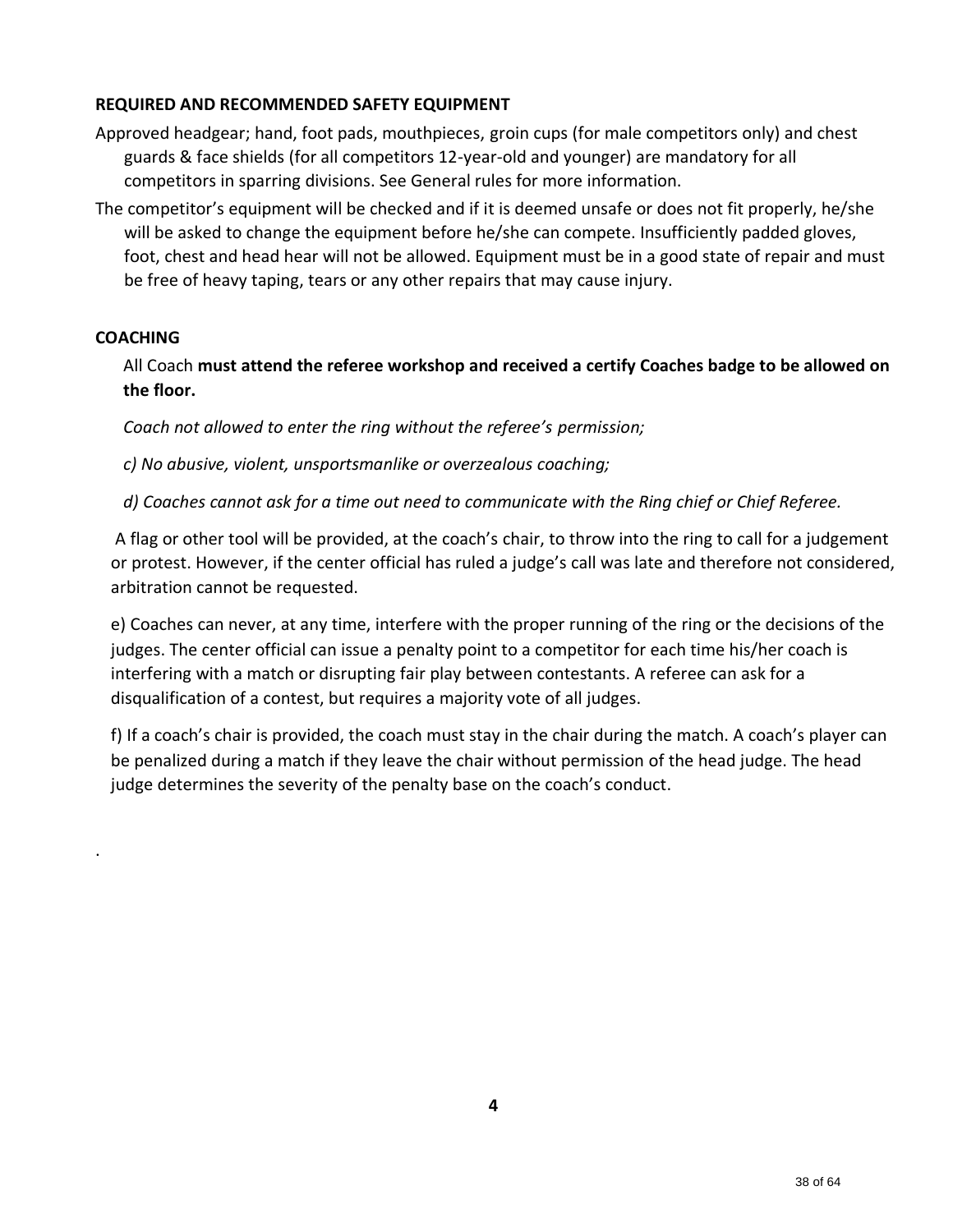#### **CORING RULES – SELF DEFENSE / WEAPONS / DEMONSTRATION**

#### **WE will use Flags for those 3 Categories (See General weapon rules)** .

a) **TIES:** If there is a tie for 1st thru 4th place, the competitor will do same or another performance majority of the judge's Flags will determine the winner.

#### **DROPPING A WEAPON**

- If a competitor drops his/her weapon during the eliminations, they will not be scored and will be disqualified. They are encouraged to complete their form but are not required to continue.
- If a competitor drops their weapons during the finals, they are not disqualified unless they drop twice or do not finish their weapons form.
- If a competitor drops their weapon and it goes out of bounds or hits anyone, they will be disqualified and will not receive any score.

#### **STARTING A FORM OVER**

If a competitor starts his/her form over because of a memory lapse or any other reason due to his/her own negligence, he/she may perform the form again.

a) The officials will score as though there was not a mistake, but the center referee will instruct the judges to subtract .05 points from the competitor's final score.

b) The three-minute time limit will start over.

c) A competitor can only start over one time for scoring.

d) If a competitor has to start over, not due to his/her negligence, he/she will not be penalized on the start over.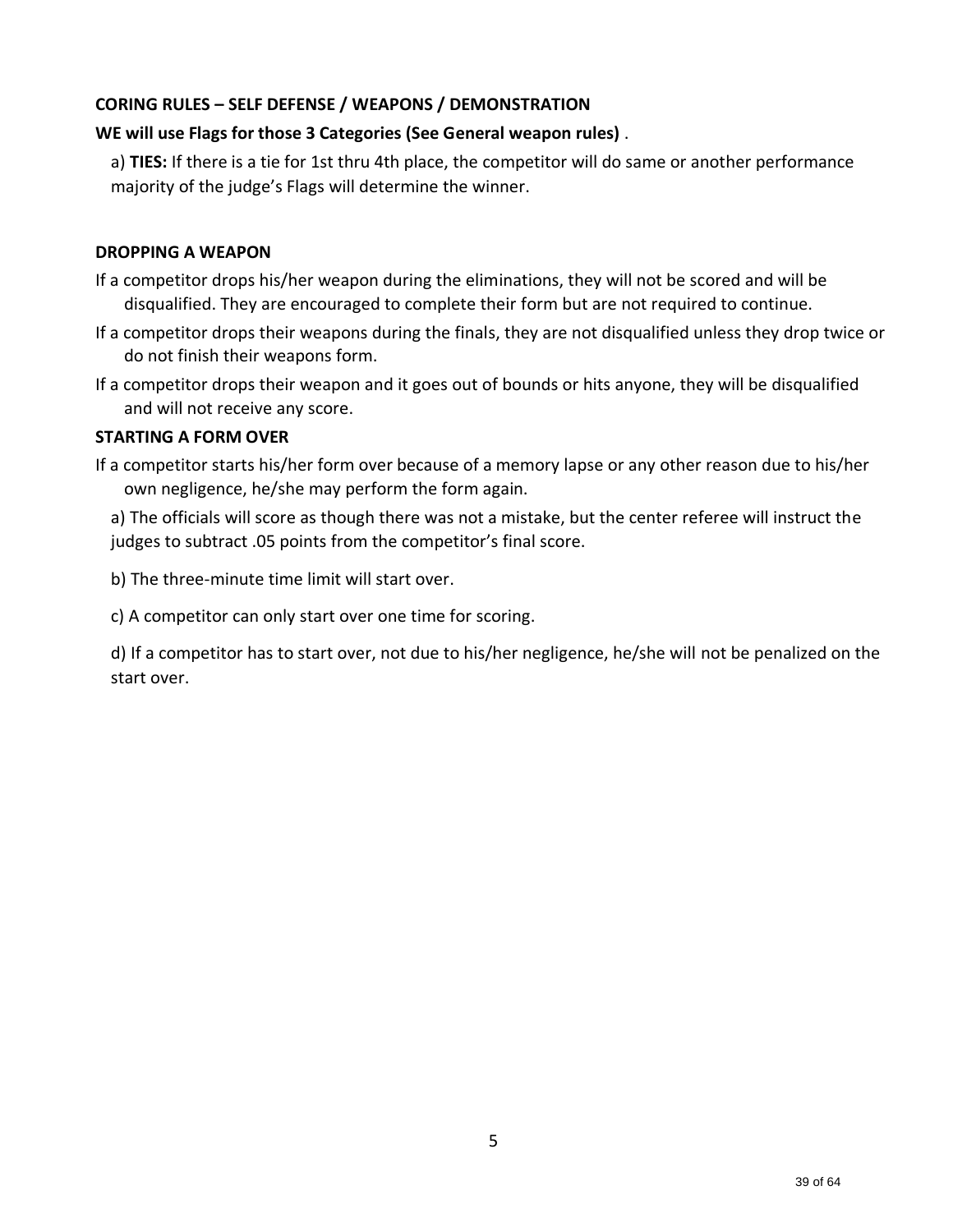#### **Maximum Deviation Rule**

- Divisions with three officials will use the Maximum Deviation Rule. Since high and low scores are not dropped when three officials are used, the Maximum Deviation Rule has a similar effect of limiting the impact of a judge's score that is significantly higher or lower than the other judge's scores. This prevents a single score from being so high or so low that it controls the placing order.
- When a form or other performance is ready to be scored, the center official will blow the whistle", then, "Check", at which point the three judges show their score to each other only.

#### **TRADITIONAL WEAPONS DIVISIONS**

These forms must capture the essence of classic martial arts movements, displaying the traditional techniques, stances, footwork, and weapons. Emphasis is placed on execution of technique, application of technique, balance, speed, power, solid stances, and focus.

- Forms may be unmodified or modified from what a system or school considers to be the original version of the form; however, performance of the following movements will result in a downgrade of the form, or upon unanimous vote of the judges, a "no score" as a form inappropriate for the division:
- a) Movements that involve more than a 360-degree spin;
- b) Require the body to be inverted more than parallel to the floor;
- c) More than two kicks with the same leg without putting the foot down in between;
- d) Front or back flips;
- e) Cartwheels;
- f) Front or side leg splits;
- g) Releases of the weapon other than simple hand switches;
- h) or any other gymnastic movements or extreme exhibitions of flexibility or agility with the body or weapon that are deemed in the opinion of the judges to be inappropriate for the division pursuant to the general guidelines set forth here. (EXCEPTION – A Forward Roll is a legal Traditional Technique.)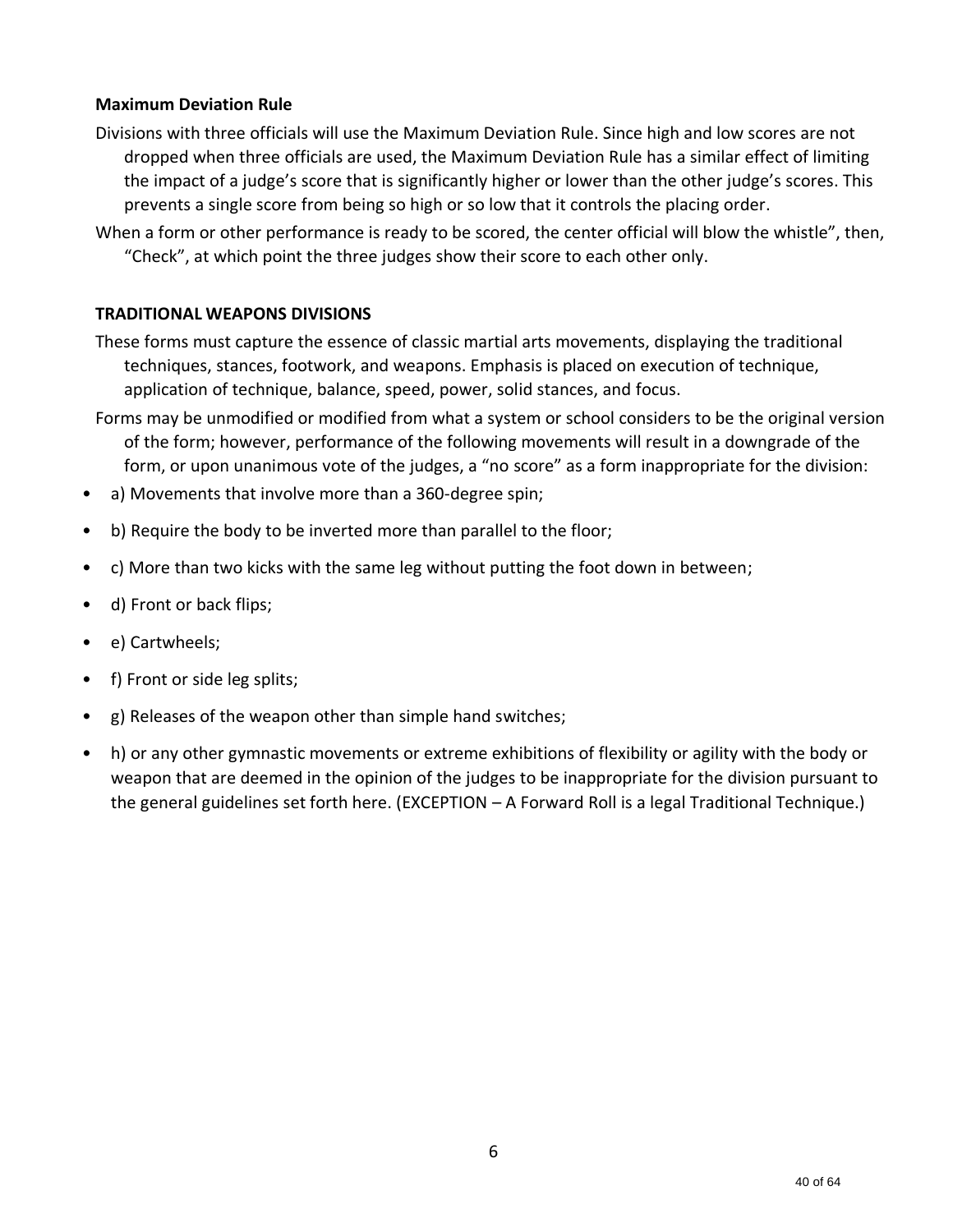#### **CREATIVE**

- The Creative Division allows forms to include contemporary martial arts techniques that have evolved over the last 30 years. These may be added to a traditional form, or the form may be devised in its entirety by the competitor. The Creative Division is also known as the Open Division.
- A form in the Creative Division must **ONLY** include techniques which originate from martial arts and like the Traditional Division, emphasis will be placed on execution of the techniques, application of the techniques, balance, speed, power, solid stances, and focus Spinning kicks, jump spinning kicks, flying kicks, multiple kicks, splits, weapon twirls, weapon releases, and other creative martial arts techniques are permitted.

Performance of the following movements will result in a downgrade by the judges, or upon unanimous vote of the judges, a "no score" as a form inappropriate for the division:

- a) Movements that involve more than a 360-degree spin;
- b) require the body to be inverted more than parallel to the floor;
- c) or are similar to movements found in gymnastics and/or non-martial arts disciplines;
- d) or forms that meet the above definition of strictly traditional forms.

Although one creative move qualifies a competitor for the creative divisions, it should be expected that a creative form or weapon routine with multiple creative moves of good quality would prevail as the winner, assuming all other criteria is met.

- The following techniques are legal in the Creative Divisions and will be score as any other techniques (power, speed, balance, and proper execution):
- a) Butterfly kick;
- b) Illusion kick;
- c) Forward Roll;
- d) Kip Up.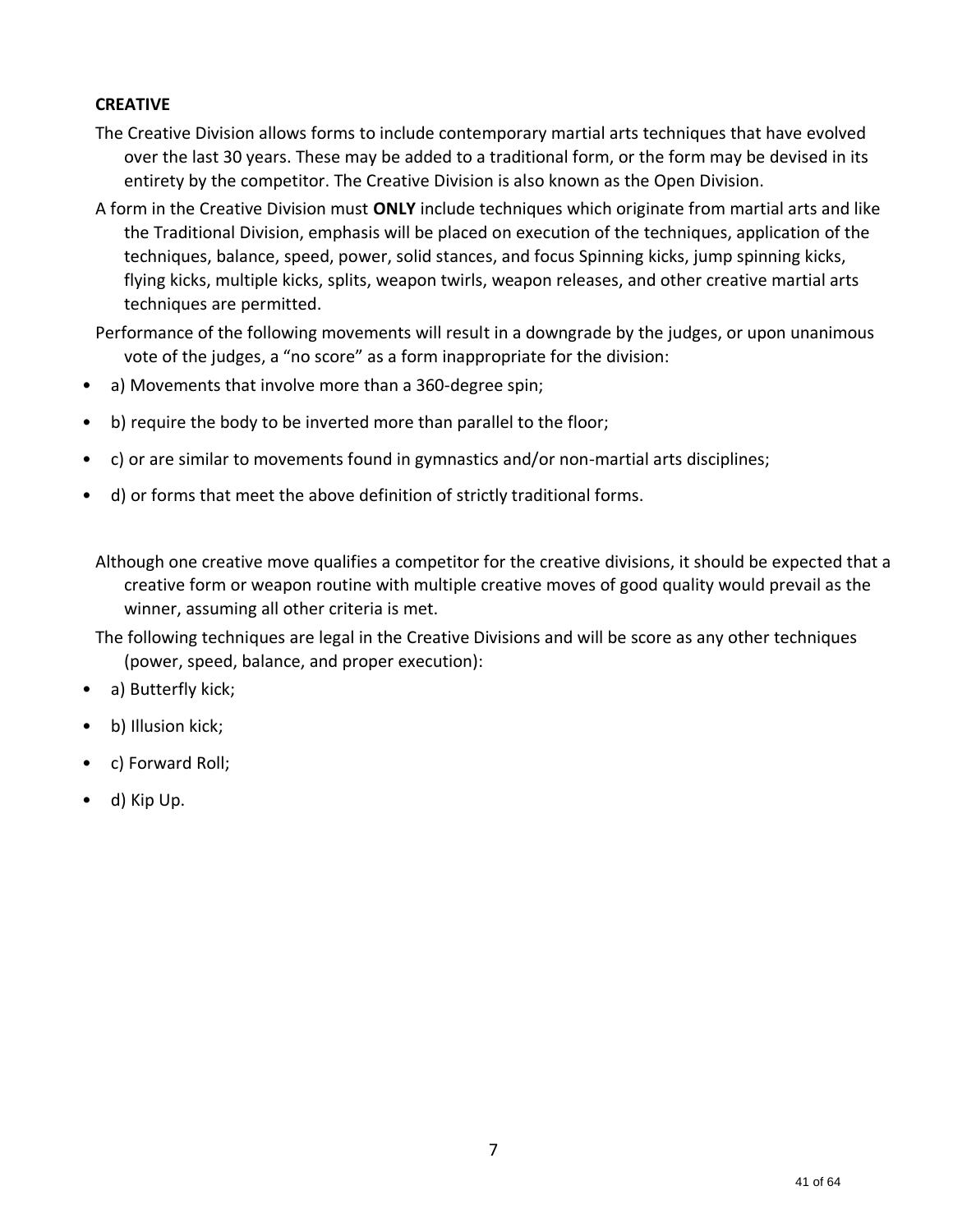#### **EXTREME**

The Extreme Divisions allow the competitor to perform any movements whether they originate from traditional or contemporary martial arts systems or otherwise. However, (1) at least half of the form must originate from martial arts techniques, and (2) the competitor must execute at least one technique that involves an inverted move or greater than 360-degree spin.

Emphasis is placed on:

- a) the quality of execution of techniques and movements;
- b) martial arts skills,
- c) balance, speed, and power;
- d) degree of difficulty;
- e) and showmanship.

In addition, only those movements that portray a definite offensive or defensive martial arts purpose, or

**Commentary:** As martial arts evolves from the Traditional to Creative to Extreme, this category allows for the integration of techniques and movements from all martial art styles, gymnastics, acrobatics, dance, and athletic disciplines. If a competitor wishes to participate in a division with moves not permitted in the Traditional and Creative Divisions but meeting the guidelines described here, the competitor should compete in the Extreme Division.

#### **Chinese (WINNERS WILL BE DETERMINED USING FLAGS)**

- A Form or Weapon routine in the Chinese Division can include techniques which originate from the style of martial arts the competitor represents and emphasis will be placed on execution of the techniques, application of the techniques, balance, speed, power, solid stances, and focus.
- (a) Movements that involve more than a 360-degree spin;
- (b) require the body to be inverted more than parallel to the floor;
- (c) or are similar to movements found in gymnastics and/or non-martial arts disciplines;
- (a) Butterfly kick; (b) Illusion kick;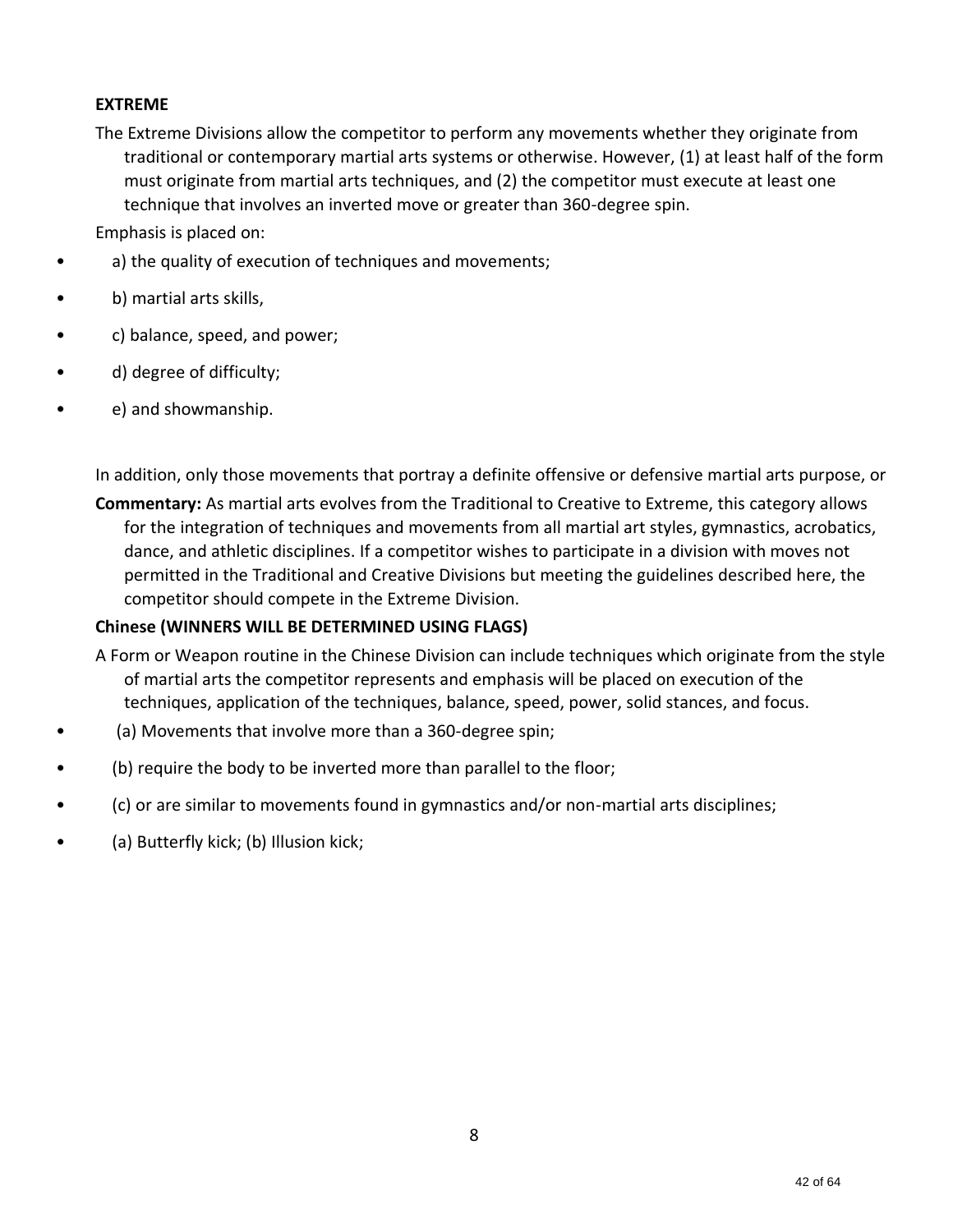The list of katas below are the ones recognized by the WKMO for the four major styles of Japanese Karate (Goju, Shito, Wado and Shotokan) and the Okinawan Prefecture Karate Rengokai for the Okinawan styles (Goju, Shorin, Uechi, Isshin and Ryuei-Ryu). Only the Katas listed below can be performed. Style-specific alternate names are also indicated.

School variations are permitted. However, alterations and modifications including (but not limited) to adding or deleting movements or altering the structure of the classical form are not permitted.

Annan Annanko Aoyagi Bassai/Passai – Matsumura Bassai/Passai – Tomari Bassai/Passai Dai Bassai/Passai Sho Chinte Chinto – Tomari (Shotokan: Gankaku Sho) Chinto (Shotokan: Gankaku) Fukyu (all versions) Gekisai 1 and 2 Gojushiho Dai Gojushiho Sho Hakutsuru/Hakucho Hangetsu Heiku Jiin Jion Jitte Juroku Kanchin Kanku Dai (Shorin-Ryu Kusanku Dai or Shito-Ryu Kosokun Dai)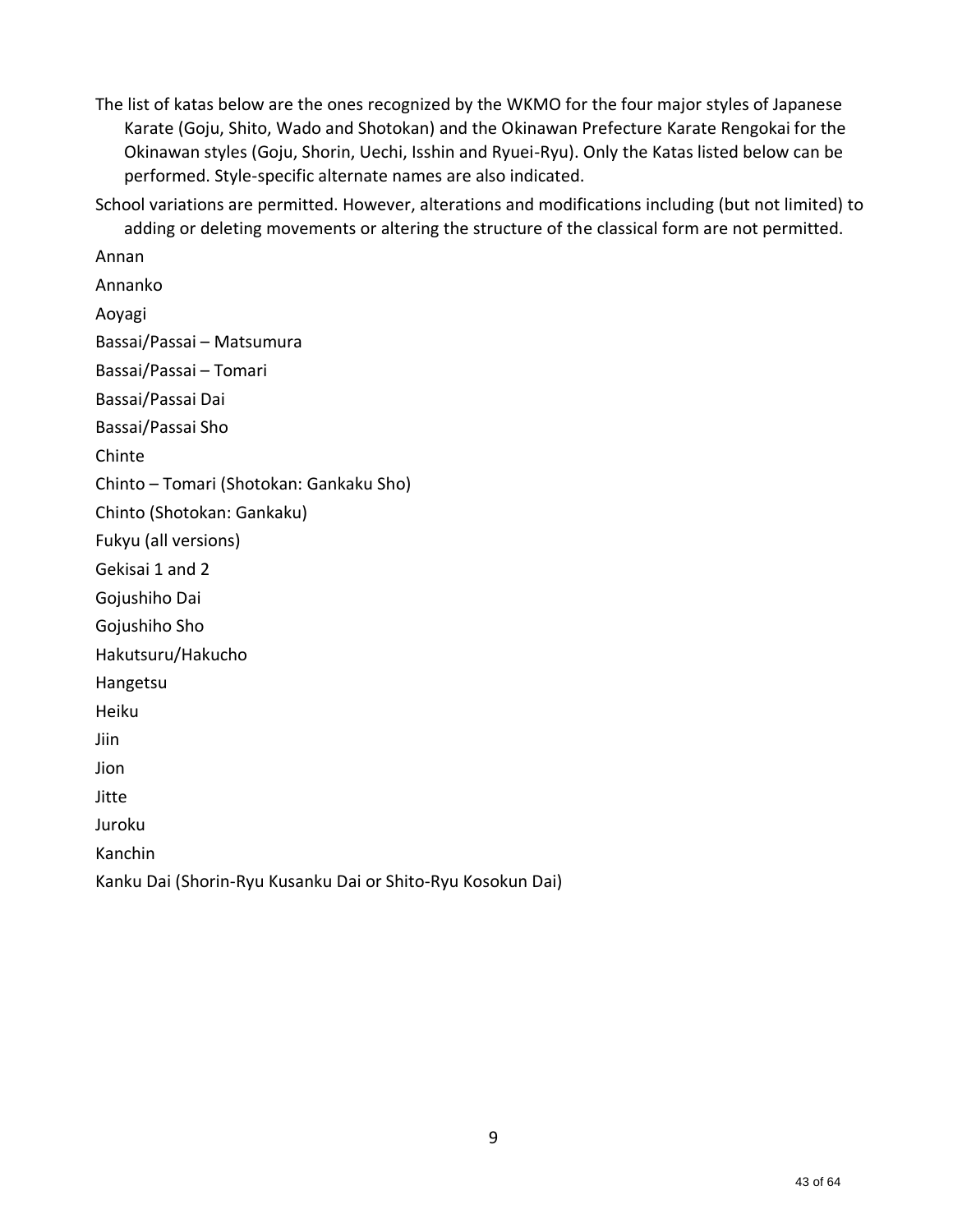Kanku Sho (Shorin-Ryu Kusanku Sho or Shito-Ryu Kosokun Sho) Kanshiwa Kanshu Kosokunshiho (Shito-Ryu) Kururunfa Kusanku – Chatanyara Meikyo Nipaipo (Standard Shito Ryu version only) / Nijuhachiho (Shotokan) Niseishi (Shotokan : Nijushiho) Paiku Paipuren Pinan / Heian  $1 - 5$ Rohai Saifa Sanchin Sanseiru Sanseiru (Uechi-Ryu version) Seichin Seipai Seirui Seisan (all versions) Seiunchin Shinpa Shishochin Sochin (Shotokan and Shito-Ryu versions) Sunsu (Isshin Ryu) Suparinpei/Peichurrin Taikyoku (all versions) Tekki 1 – 3 (Okinawan: Naihanchi) Tensho Unshu (Shito Ryu) Unsu (Shotokan) Wankan (Shotokan) Wankan (Shito Ryu: Matsukaze) Wansu (Shotokan : Empi)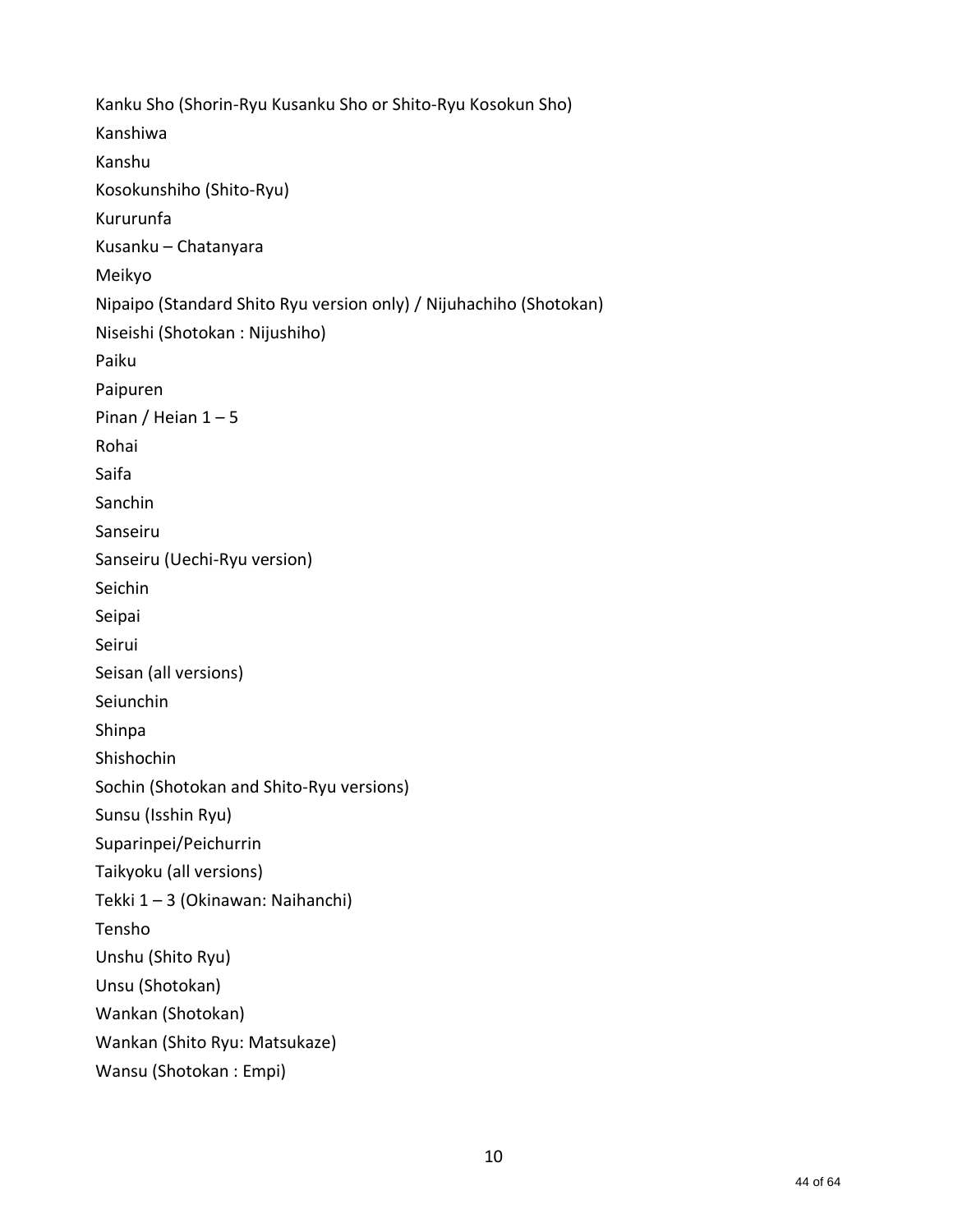

## **SELF DEFENSE RULES & SCORING CRITERIA**

## **WINNERS WILL BE DETERMINED USING FLAGS)**

World Karate Martial Arts Organization: Self Defense is offered for all belt levels, all ages and genders:

- **SELF DEFENSE RULES & SCORING CRITERIA** Description: Pre-arranged self-defense scenario against up to four attackers. Rules:
- Competitor is limited to four (4) attackers only
- All competitors and attackers Must wear Martial Arts uniforms
- Two (2) minute time limit from the time the first attack begins
- All attack must be performed on the Mats
- NO music, breaking, real weapons, dangerous objects or substances allowed
- Scoring Criteria: Scoring will be based on:
- Realism: Are the attacks authentic and threatening?
- Effectiveness: Would the defenses really work under the circumstances presented?
- Difficulty: How challenging are the attacks and how sophisticated are the counters? Please note that higher scores will be awarded to Self Defense competitors who use multiple attack scenarios that are performed in a continuous presentation.
- Variety of technique: How many different strategies or principles\* are implemented and are skills demonstrated drawn from a number of different martial arts systems, blocking, avoiding, trapping, offbalancing, jamming, karate, judo, kung-fu, jujitsu, Aikido.
- Description: Pre-arranged self-defense scenario against up to four attackers

# TAE-KWON-DO RULES

ADOPTING International Tae-kwon-do Federation Rules

## **ITF RULES**

#### **DURATION OF BOUTS AND DECISIONS**

Color Belts: Single elimination. One round of two (2) minutes duration.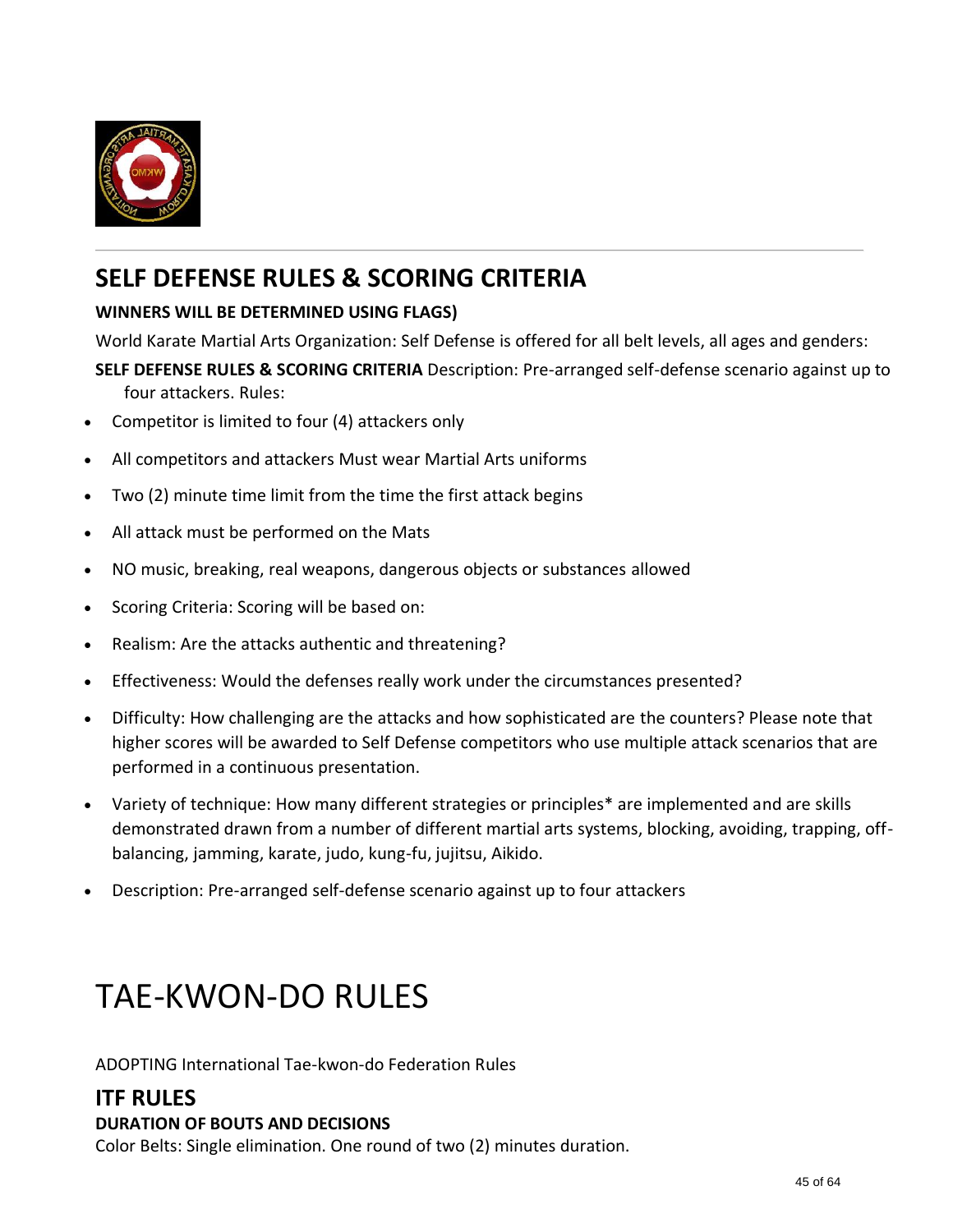Black Belts: Single elimination. One Round of three (3) minutes duration. Final black belt bouts will be two (2) rounds of two (2) minutes duration with a one-minute break between rounds. In the case of a draw, a further one (1) minute round will take place and if it results in a further draw then the first scored point assigned by at least two (2) Referees at the same split second will decide who the winner is.

#### **TARGET AREA**:

(A) Head at the front, sides and top of the head but not at the back.

(B) Trunk of the body from shoulder to navel vertically and from a line drawn from the armpit vertically down to the waist on each side (that is frontal area only, excluding the back).

#### **POINT AWARDS**

(A) One (1) point will be awarded for any legal Hand Attack directed to mid or high section.

(B) Two (2) points will be awarded for any legal Foot Attack directed to mid-section.

(C) Three (3) points will be awarded for any legal Foot Attack directed to high section.

### **LIGHT CONTACT SCORING PROCEDURE SYSTEM**

In competition a technique is valid according to a light contact system and if:

(A) Executed correctly.

(B) Dynamic, that is to say it is delivered with strength, purpose, speed and precision.

(C) Controlled on the target.

#### **MINUS POINTS/FOULS**

One point will be deducted for the following offences:

(A) Heavy contact.

- (B) Attacking a fallen opponent.
- (C) Leg sweeping.

(D) Holding/grabbing.

(E) Intentional attack to a target other than mentioned in (Target Area).

(F) Unsportsmanlike Conduct.

Warnings will be assigned for the following offences:

(A) Pretending to have scored a point by raising one or both arms.

(B) Stepping completely out of the ring (both feet).

(C) Falling down, whether intentional or not (it means any part of the body, other than the feet,

touching the ground).

(D) Faking a blow, pretending to be injured to gain an advantage.

(E) Intentionally avoiding sparring.

(F) Adjusting equipment during the bout without the consent of the Centre Referee.

(G) Unintentional attack to a target other than mentioned in (Target Area)

(H) Pushing with the hands, shoulders or body.

The sum of three (3) warnings automatically means deducting one (1) point. If an athlete is pushed out of the ring with intent (without undergoing a technique) then he will not receive a warning. The athlete who pushed shall receive a warning.

## **DISQUALIFICATION**

(A) Misconduct against officials or ignoring instructions.

(B) Uncontrolled or excessive contact.

- (C) Receiving three (3) minus points/fouls directly given by the Centre Referee.
- (D) Being under influence of alcoholic beverages or drugs.

(E) Loss of temper.

- (F) Insulting an opponent, coach and or official.
- (G) Biting, scratching.
- (H) Attacking with the knee, elbow or forehead.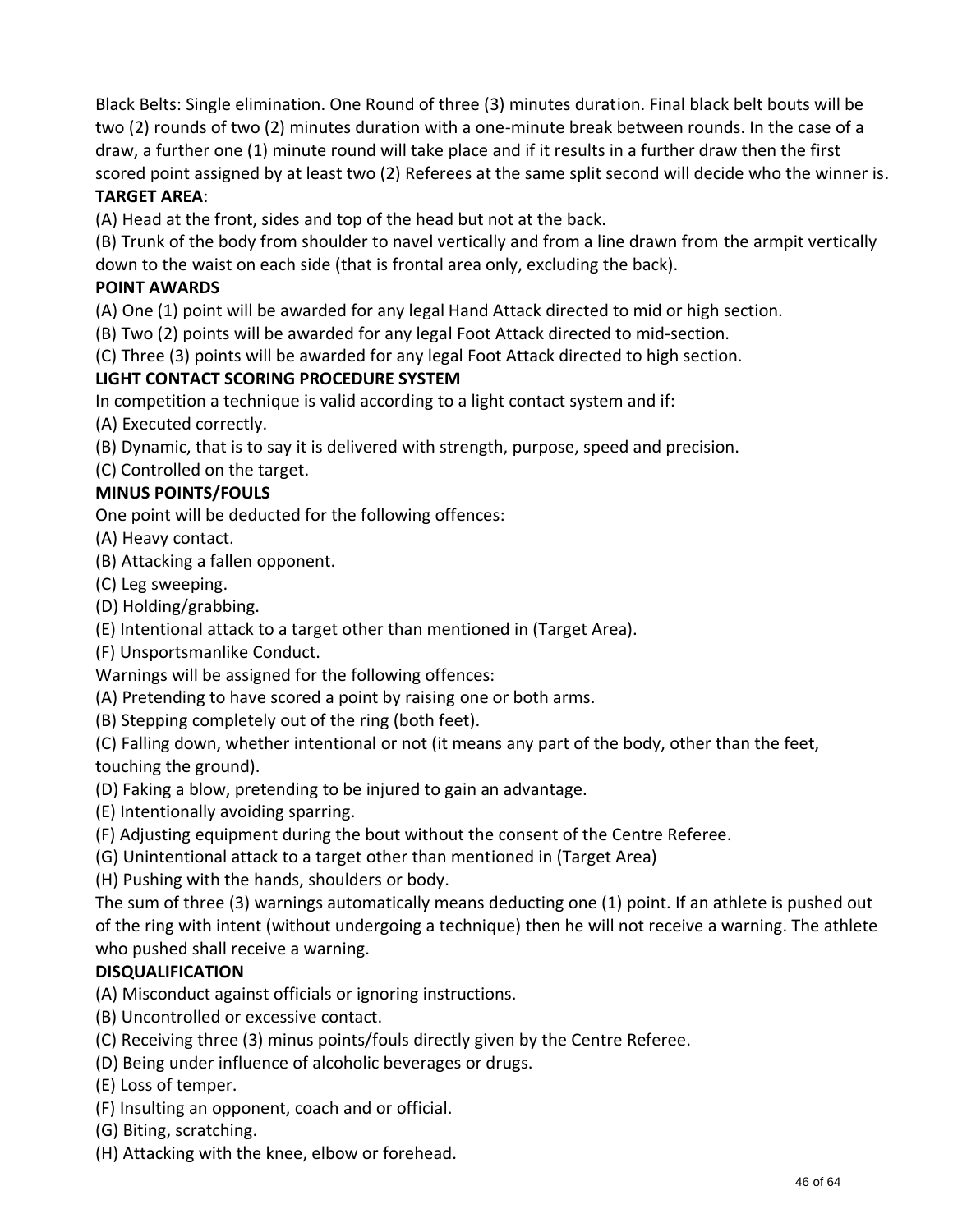(I) Causing a KO.

## **INJURY**

(A) When a competitor is injured, the Centre Referee must stop the match and call the Doctor. At the moment the doctor is in front of the injured competitor, he has a maximum of 3 minutes to diagnose, treat the wounds and decide about the match and competition continuation.

(B) When a competitor cannot compete anymore because of the Doctor's decision and according to the decision of the Ring Council (Jury President, Centre Referee and Corner referees) i.) he/she is the winner if his/her opponent is responsible. ii.) he/she is the loser if his/her opponent is not responsible.

# **MANDATORY EQUIPMENT**

*SAFETY KICKS, GLOVES, HEADGEAR, MOUTHPIECE, CUP FOR MALES* **EQUIPMENT MUST BE ITF APPROVED OR SIMILAR**

**Submitted for review and Modification Mario Arthur- Technical Commission February 7, 2020**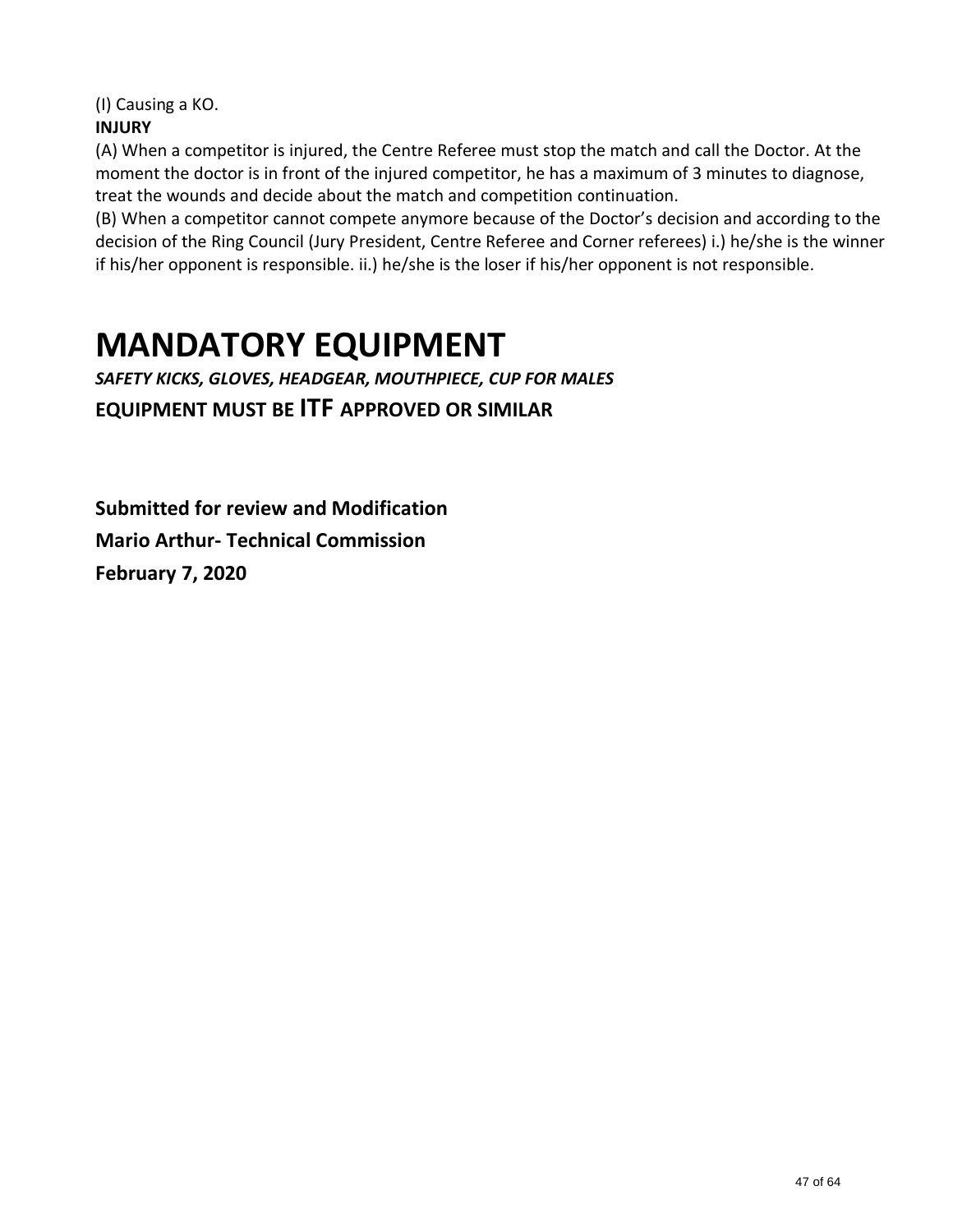## **APPENDIX H: Signals used by the Referee and the Corner Judges**









- Yame



- Tsuzukete Hajime





- Soremade

- Motonoichi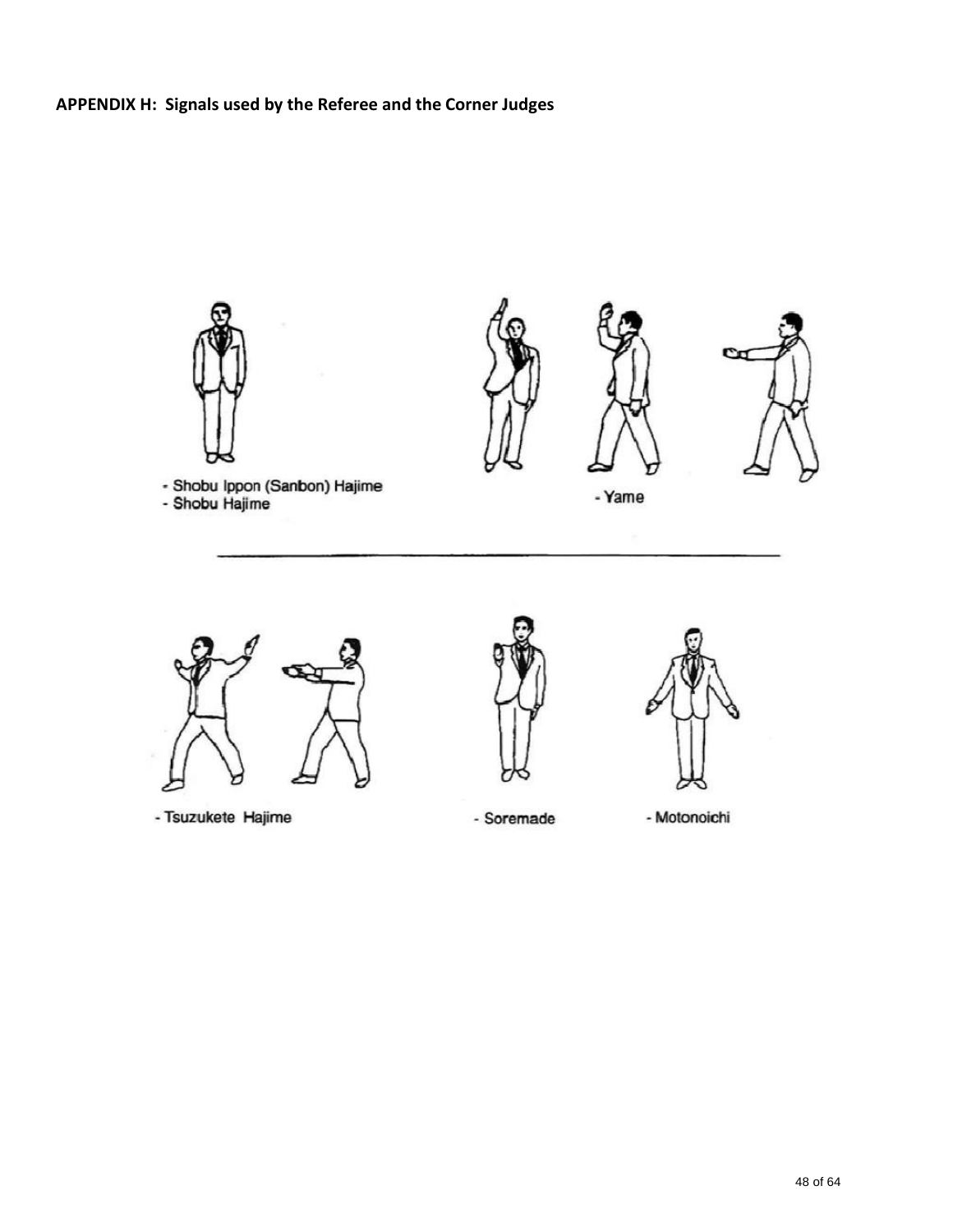

of 64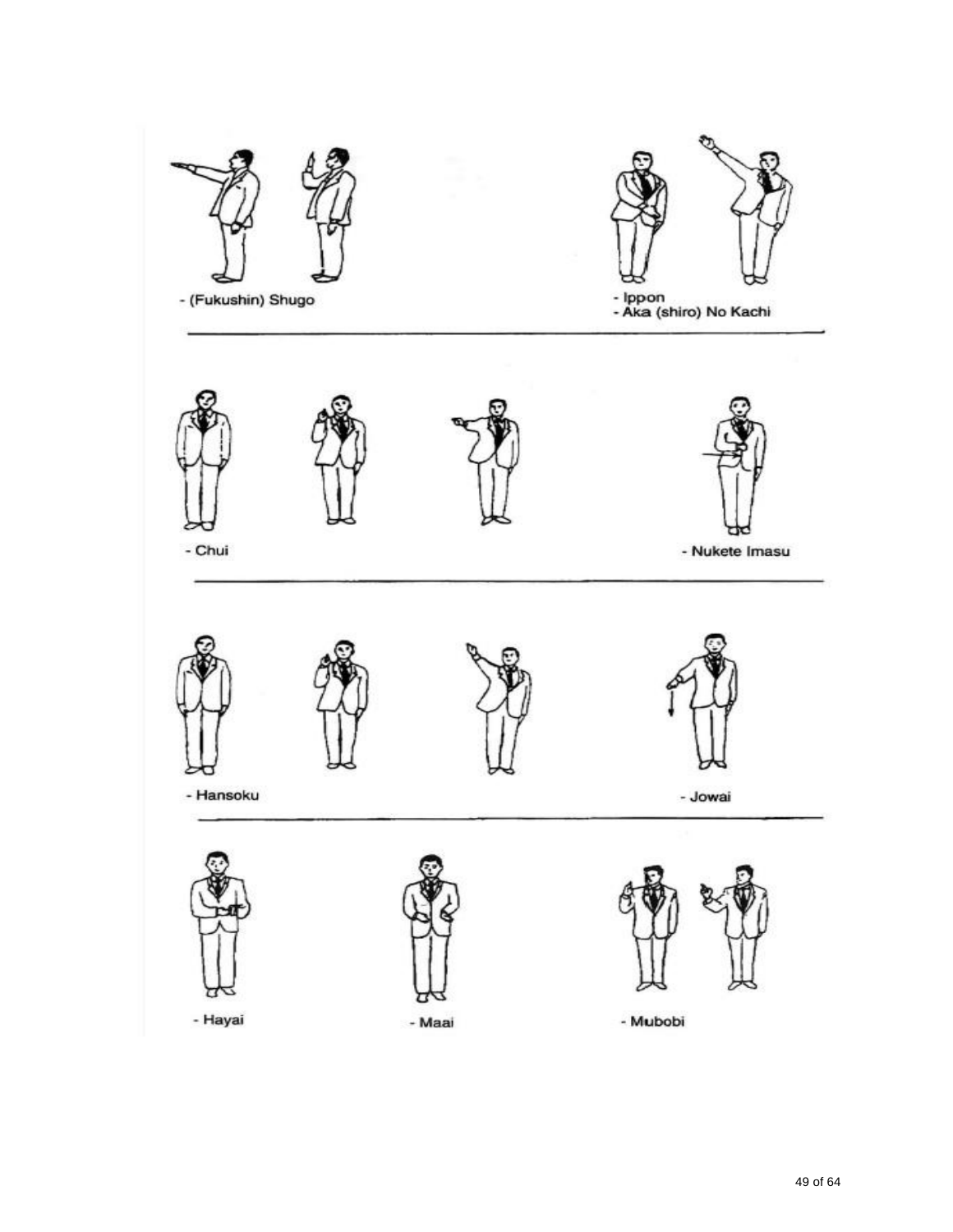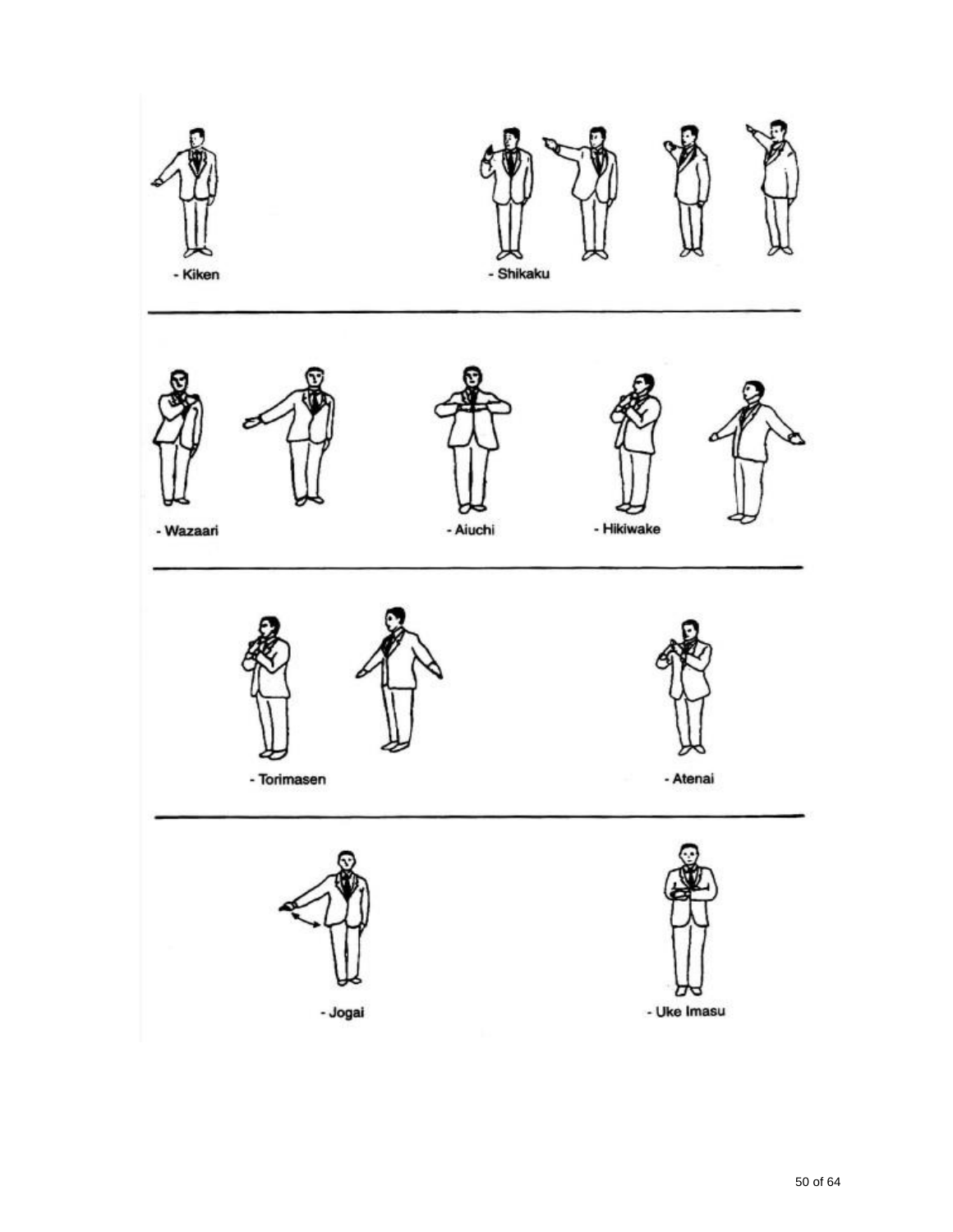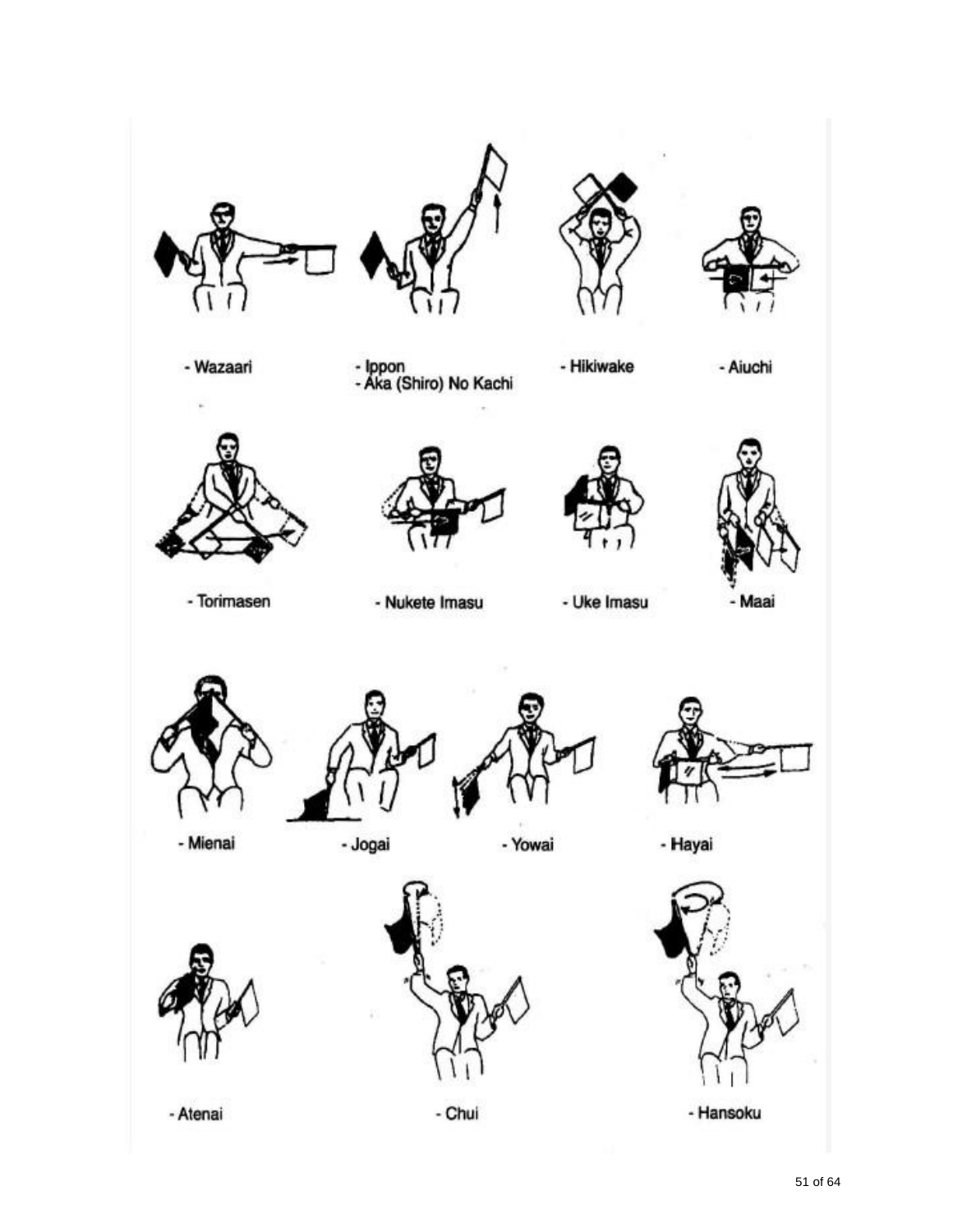## **Athletes with intellectual-relational disability**

## Text Written By Mario Campise WKMO Vice President Minusio - Switzerland **EVENTS ORGANIZATION**

Each company or organizing federation must include in the competition circular, the format provided by the FISDIR pilot center, for the performance of competitions for relational intellectual disabled athletes.



It is essential for those who organize competitions dedicated to the disabled, to facilitate their presence as much as possible, taking into account their difficulties of movement and management by the accompanying persons.

## **LOCATION**

## **Provide to subscribers**

- **1.** Telephone contacts (Hotel, Taxi, event organizer).
- **2.** A brochure with detailed information on any public transport to be used (timetables, bus number ...).
- **3.** The information point and club accreditation, must be prepared and clearly visible at the main entrance of the structure, must be operating from the first day until the end of the event.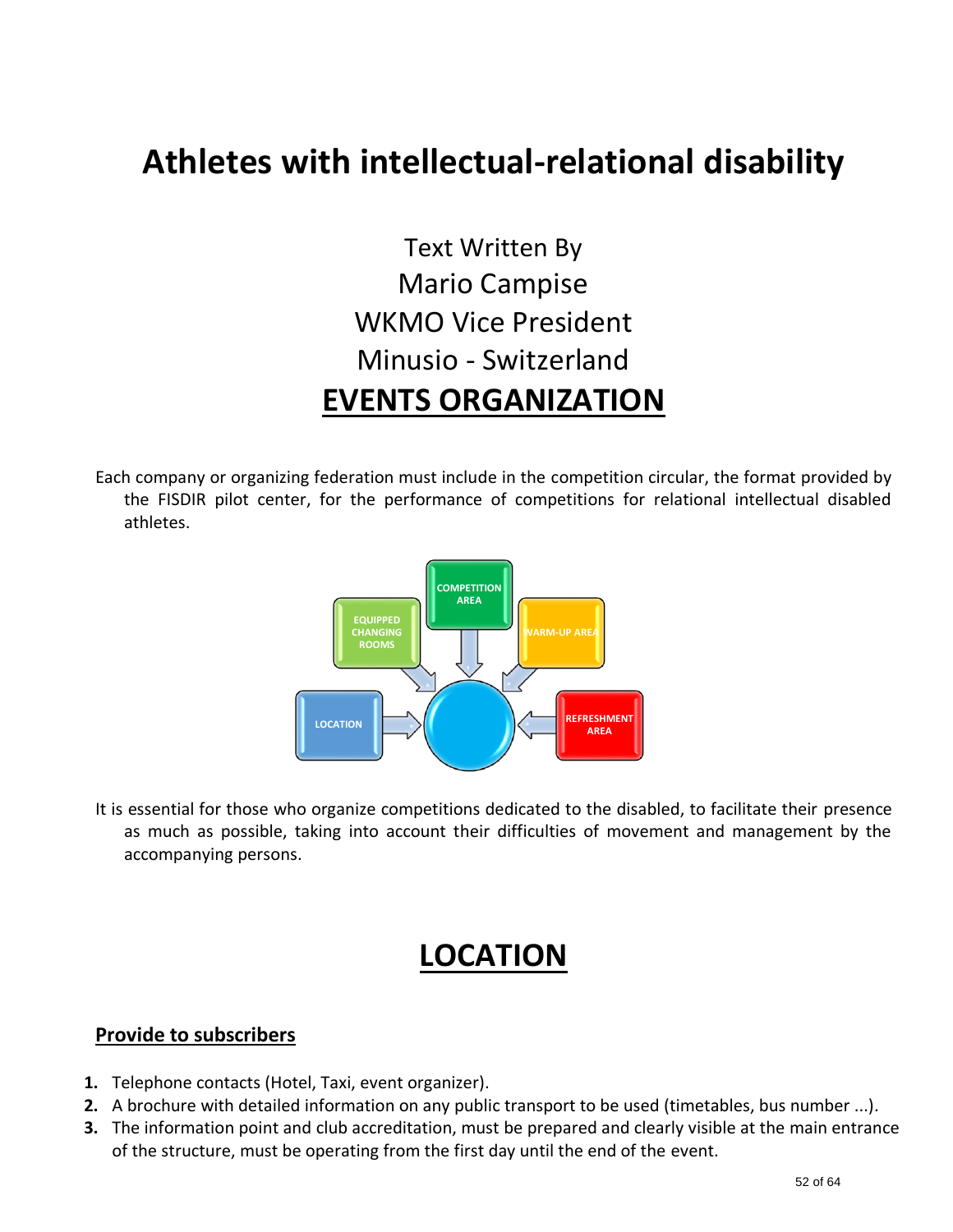**4.** Where possible, if the financial means permit, organize an excursion to the host city for the members of the event and their accompanying persons.

## **Parking lots**

- The parking spaces must be near the sports facility.
- The quantity of parking spaces reserved for disabled must be reported.
- Report additional parking spaces reserved for the disabled near the structure (adjacent streets...).

#### **Hotels**

- They must be located as close as possible to the plant where the competition takes place.
- They must be suitable to accommodate disabled.

#### **Refreshment area**

Presence of an adequate refreshment area, located inside the competition structure.

#### **Locker rooms**

- There must be two changing rooms; one for males and one for females.
- Must be equipped with toilets for the disabled.

#### **Accessories**

It is necessary to provide the structure with:

- an amplification system with at least two voice points
- equip a relaxation room for athletes that are difficult to manage

## **Medical and Paramedical Staff**

- Ambulance with Doctor on board for the entire duration of the event.
- Paramedical Assistance Staff.

## **Competent staff on the competition area and on the logistical arrangement of the place**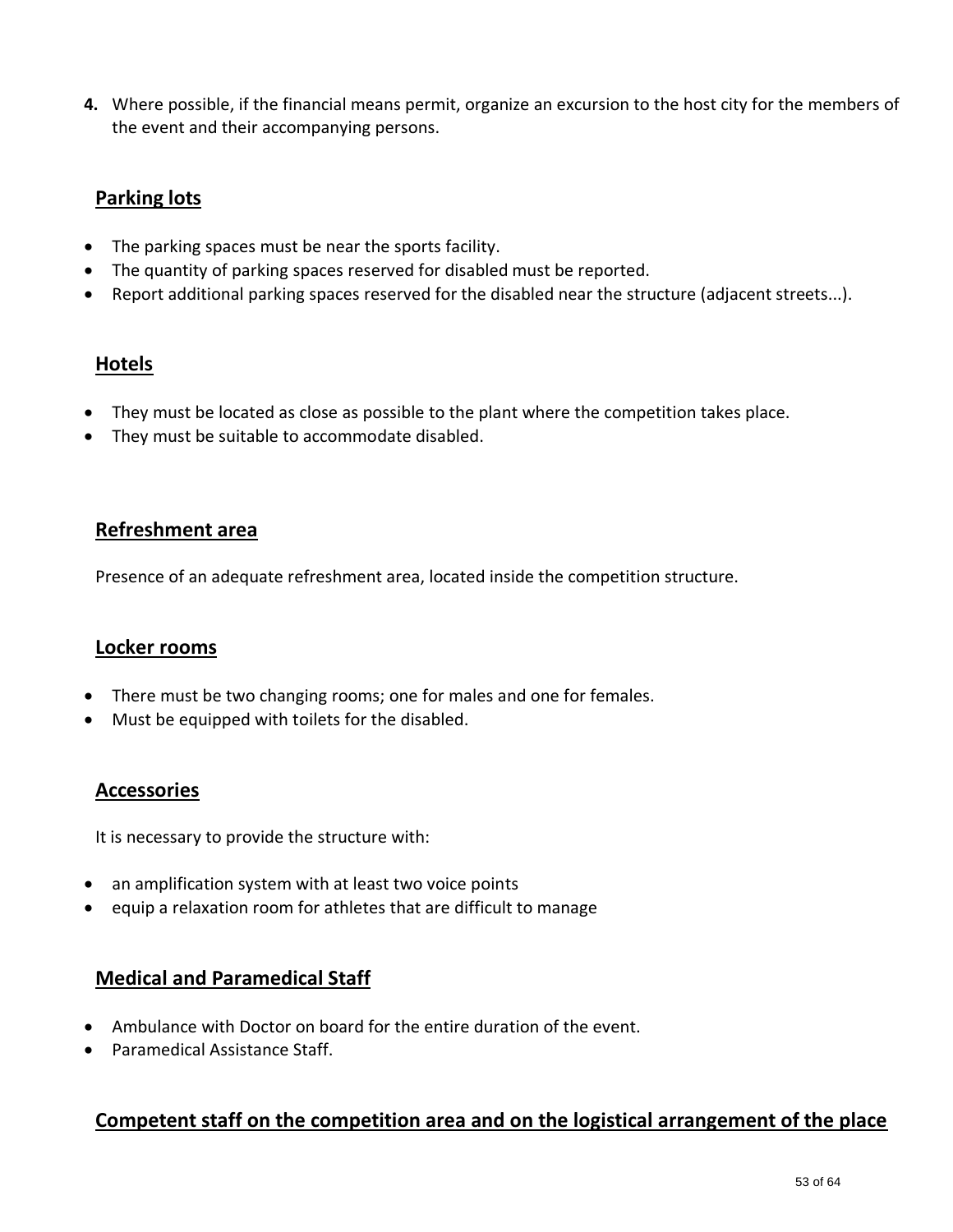Assigned to:

- the assistance of sports clubs
- the assistance and support for athletes
- the inflow / outflow to the competition area
- the award ceremony
- the tasks of the Secretariat

## **Awards Ceremony**

The awards of the athletes are made at the end of each individual category of competition.

The ranking of integrated sports companies will be announced at the end of the integrated sports competition.

- Podium located in an area accessible to all athletes.
- Staff assigned to the award ceremony.
- Speaker.

#### **Warm-up Area**

There must be a warm-up area where the athletes can wait their turn. Also in this area it would be preferable to have a security officer and an attendant to follow the athletes.

## **Competition area**

- The competition area must be flat and free from obstacles. A stable, smooth and without asperity surface is required.
- The competition area must be square 8 m by 8 m, plus 1 m on the safety side of a different color from the competition area.
- The whole competition area must be without any barrier, the presence of boards within a meter from the outside perimeter of the security zone is not allowed.
- The security officer must keep the surface adjacent to the competition area square, clear of slippers, bags, bottles, etc.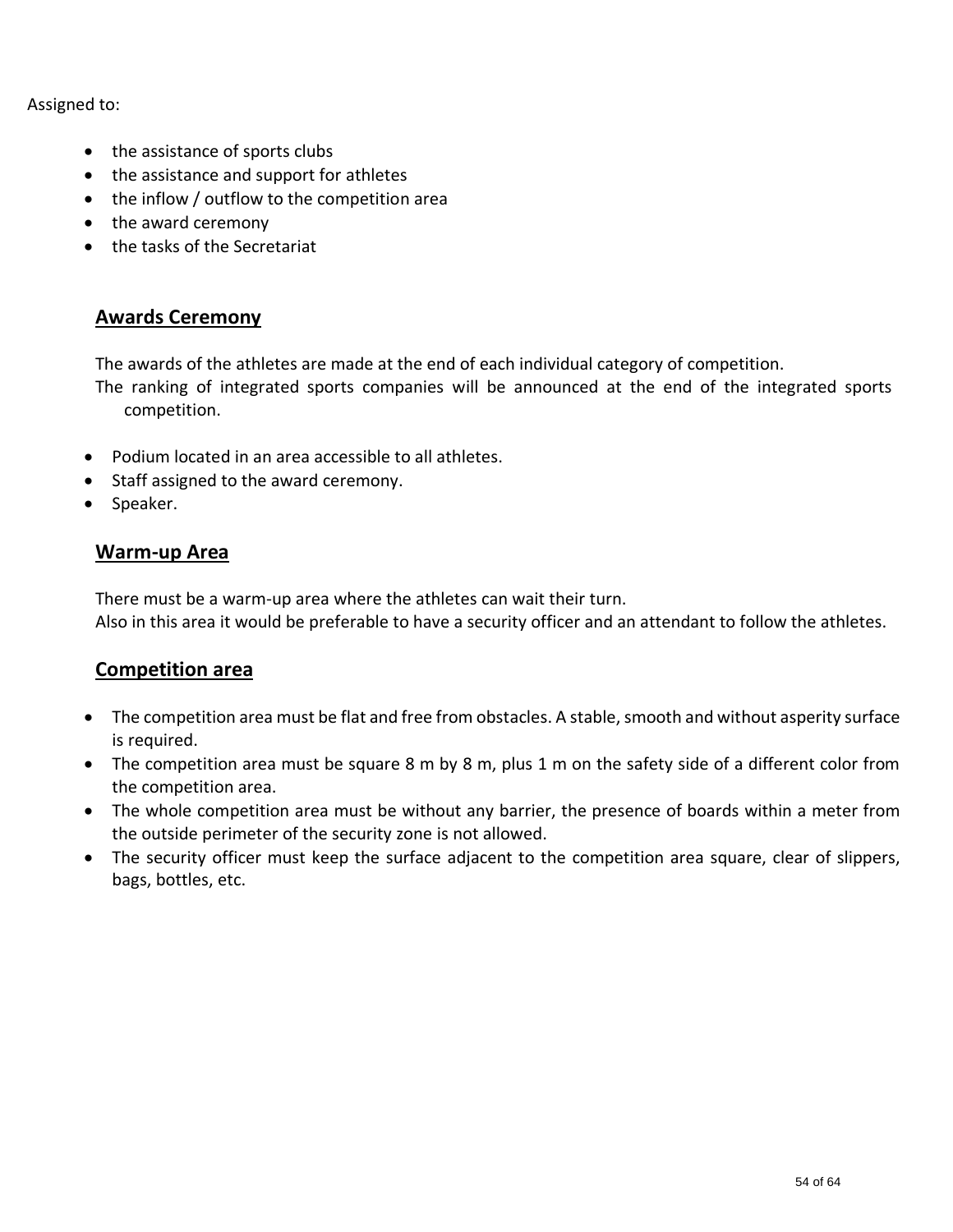

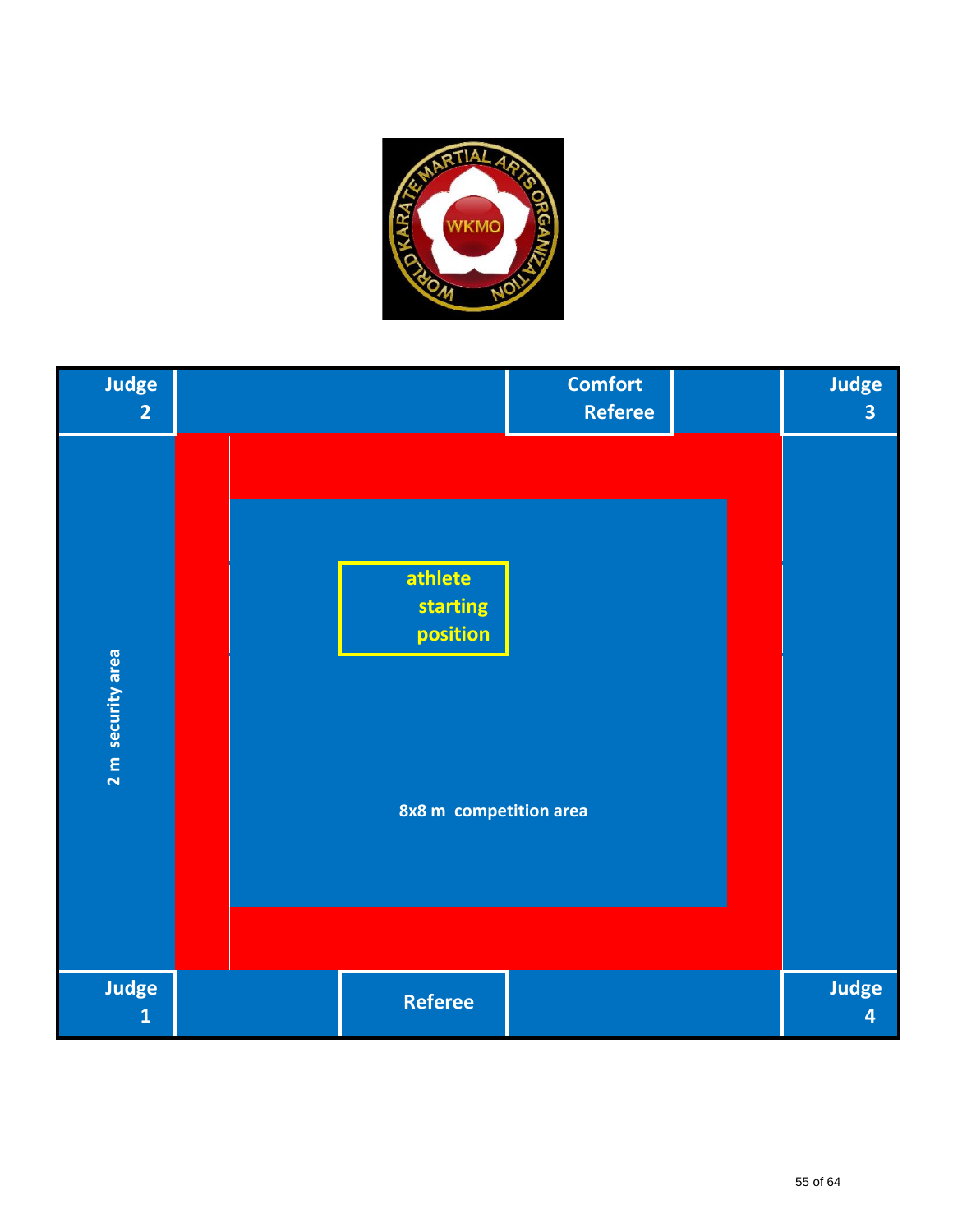# **OFFICIAL DIVISIONS**

Athletes and competition officials must wear the official uniform, as provided for by the regulations of the karate discipline.

## **Athletes**

- Athletes with white karate-gi, barefooted.
- For females it is possible to wear a white T-shirt under the karate-gi jacket.
- The athletes who present themselves in improper fashion, will have enough time to remedy the situation.

## **Competition Officials**

Referees, Comfort Referee, Presidents of the Jury must wear:

- navy blue one-breasted jacket with silver buttons
- white shirt with short sleeves
- official tie
- light gray trousers without turn-ups
- blue or black socks
- black shoes without laces

## **REGULATION OF KATA COMPETITION**

- The competition consists of an individual performance, which is divided into categories of sex, age, degree and disability.
- The evaluation scoring system with 5 judges is applied.
- Slight variations are allowed according to the athlete's karate style (if the athlete is able to perform a kata).
- Prior the competition, the President of the Jury will insert the classification information together with the number of additional points corresponding to each athlete.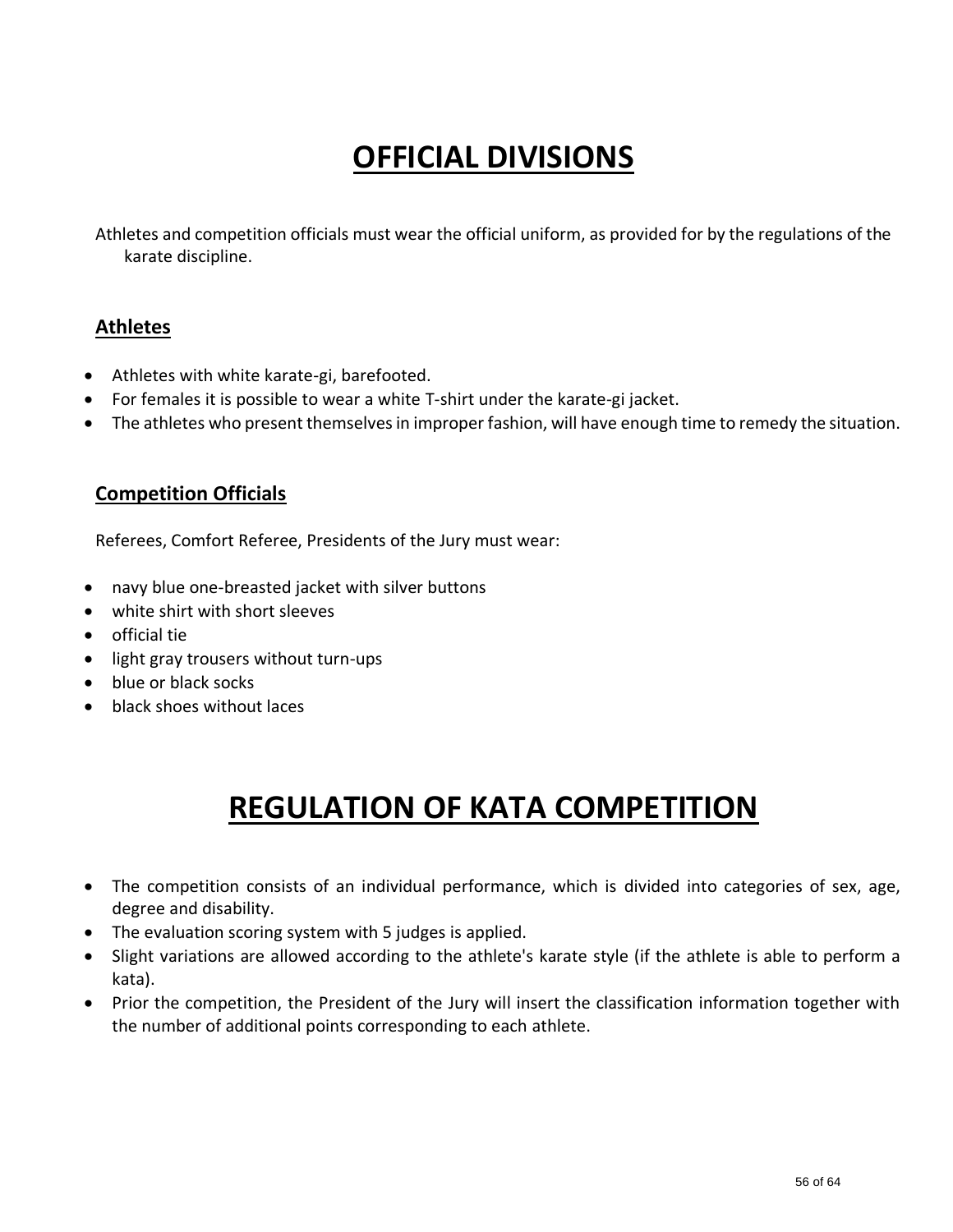## **Awarding Athletes**

All athletes must be rewarded and actively participate in the award ceremony.

- 1<sup>st</sup> classified gold medal
- 2<sup>nd</sup> classified silver medal
- 3<sup>rd</sup> classified bronze medal
- 4<sup>th</sup> classified bronze medal
- the remaining members of the categories will all be awarded with a medal of participation

### **Awards for sports clubs**

The first 4 classified sport clubs will be awarded.

To compile the ranking of the Sport Clubs, the Presidents of the Jury must comply with the following criteria:

- $\bullet$  10 points to the 1<sup>st</sup> classified athlete
- $\bullet$  8 points to the 2<sup>nd</sup> classified athlete
- $\bullet$  6 points to the 3<sup>rd</sup> classified athlete
- $\bullet$  3 points to the 4<sup>th</sup> classified athlete
- 1 point to all the others in the ranking

## **OFFICIALS OF COMPETITION**

The arbitration group for each tatami is composed of:

- 5 Referees
- 1 Comfort Referee
- 2 Presidents of the Jury

## **Referees**

Referees must be specifically instructed to judge disabled athletes with awareness.

The courses will be taught by the technicians of the Pilot Center, being experts in special competitions and referees themselves.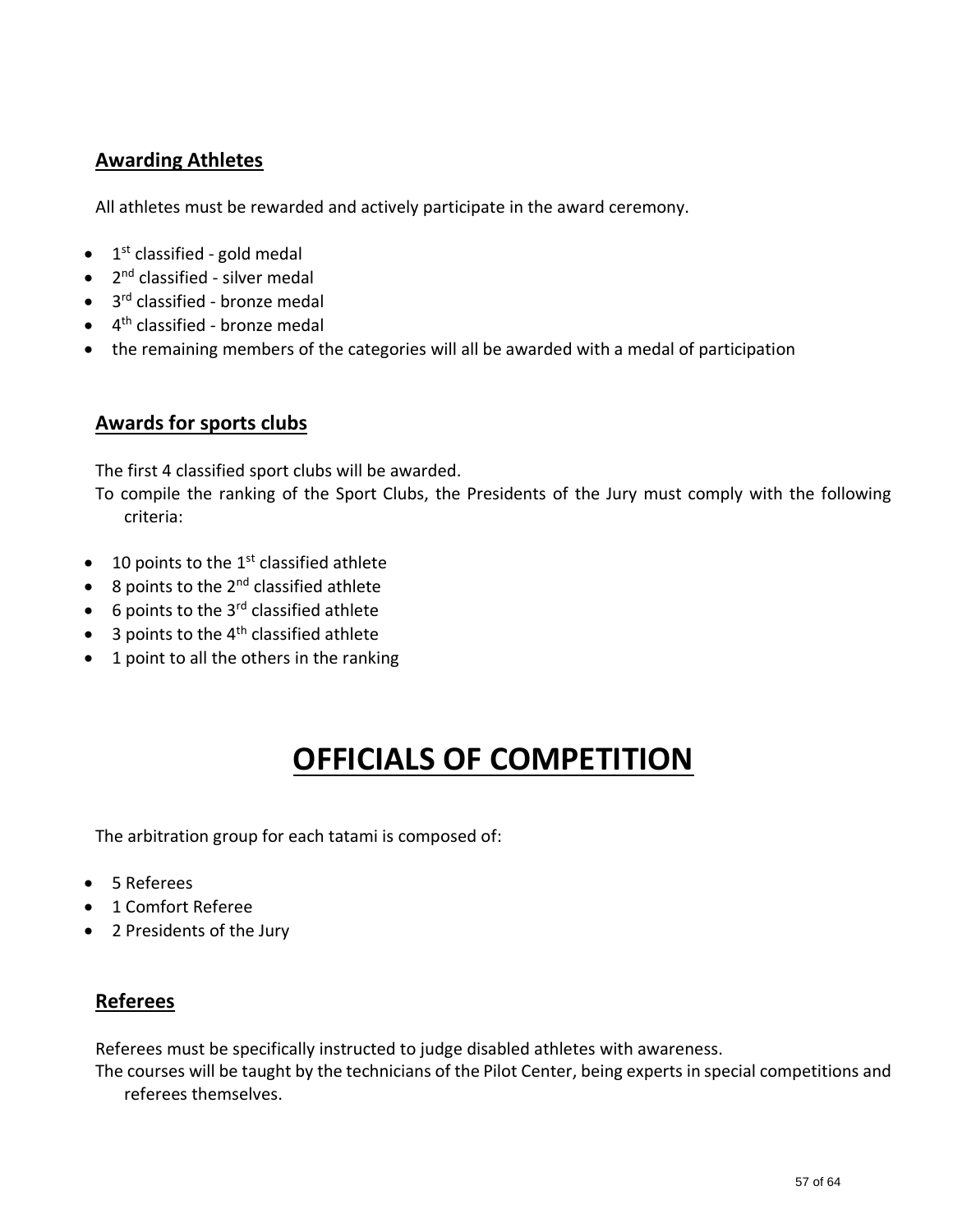## **Comfort Referee**

- The Comfort Referee is the referee responsible for accompanying and supporting emotionally and psychologically the athletes during their performance.
- The Comfort Referee is authorized to intervene if athletes need a reference figure to complete their competition.
- It is admitted that the Comfort Referee performs the competition together with his athlete, if the disability requires it.
- The Comfort Referee will be chosen by the Competition Director and by the Head of Competition Officer of the Pilot Center, it will be recognizable as it bears a band on the arm with the words "*Comfort Referee*".

## **Presidents of the Jury**

- The Presidents of the Jury carries out all the bureaucratic work required by the competition, endorsing the referee's work and recording all his decisions.
- The responsible of the Presidents of the Jury, the responsible of the referees and the technical director of the pilot center are the only ones authorized to authenticate the competition boards on the basis of the information provided at the time of registration.

The scoreboards during the competition phase cannot be modified except under their supervision.

## **CLASSIFICATION SYSTEM**

- To define the disability degree of each individual athlete, a functional assessment test will be performed on site, by a doctor in charge and by the referee responsible for the pilot center or by one of his representatives.
- In order to participate, the clubs must attach at the time of registration, the certification of the disability of each individual athlete.

| Tenths added to the<br>score | <b>Degree of disability</b> | Color |
|------------------------------|-----------------------------|-------|
| 0,1                          | slight                      |       |
| 0,2                          | moderate                    |       |
| 0,3                          | medium serious              |       |
| 0,4                          | serious                     |       |

There are 4 degrees of disability: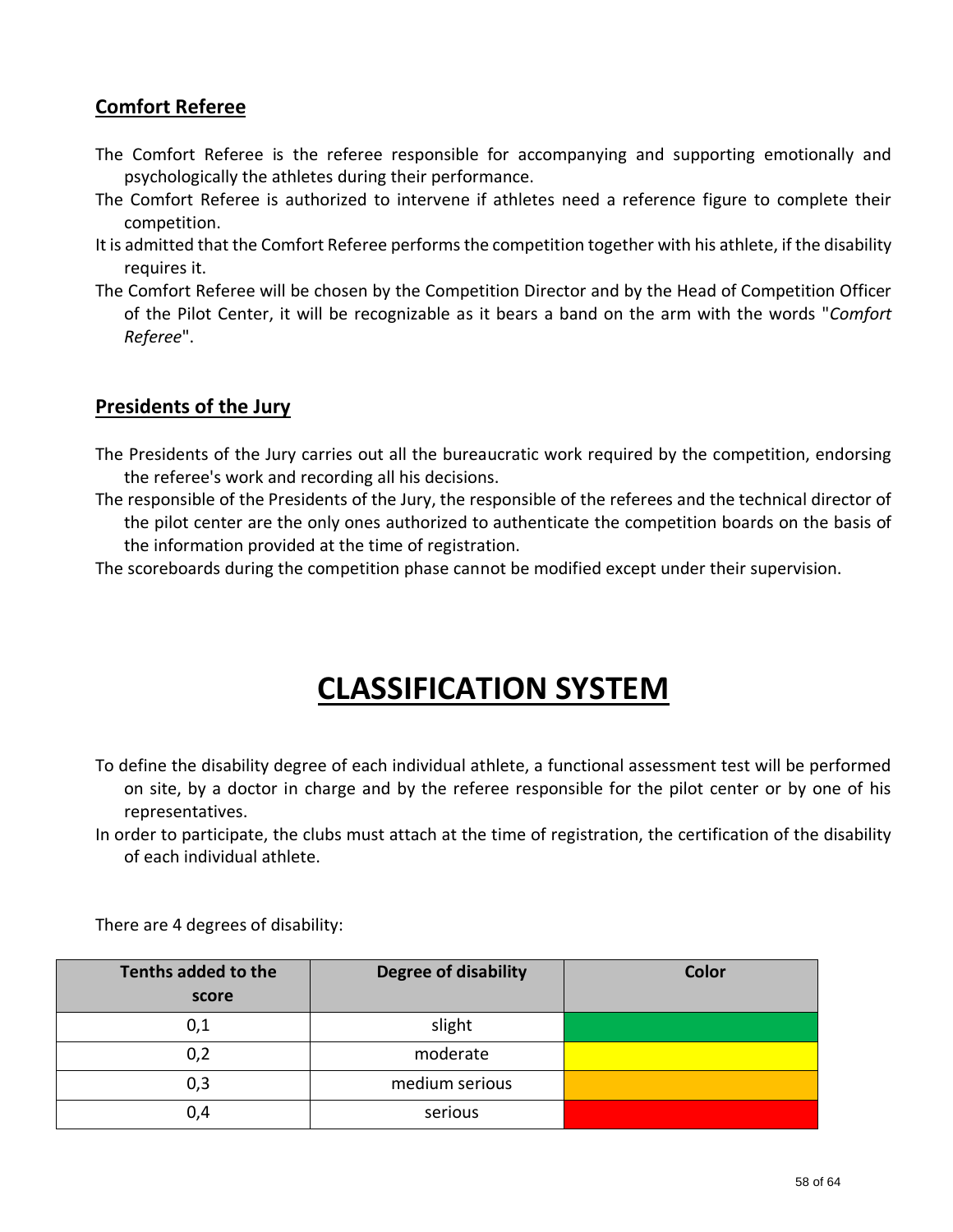## **Categories**

The athletes must be divided by:

- sex, males and females must never be merged
- registry age, the organization after consulting the pilot center, if necessary, can combine by age groups respecting the following subdivision:
	- $\triangleright$  pre-agonists 8 years onwards (medical certification required for non-competitive activity)
	- $\triangleright$  agonists 13 years onwards (medical certification required for competitive activity)
- grade, the organization after consulting the pilot center, if necessary, can combine by grade respecting the following subdivision:
	- $\triangleright$  white yellow orange
	- $\triangleright$  green blue brown
	- $\triangleright$  black
- categories of disability, where the numbers allow it, divide:
	- $\triangleright$  down
	- $\triangleright$  open

At the end of the registrations, the definitive categories will be announced according to the participants.

## **EVALUATION CRITERIA**

The Kata is not a dance or a theatrical representation.

It must adhere to traditional values and principles.

It must be realistic in terms of combat and show concentration, power and potential impact in its techniques.

It must demonstrate strength, power and speed, as well as grace, rhythm and balance.

The kata is judged with scoring system by 5 judges.

The execution is evaluated by the greeting at the beginning of the kata, to the greeting at the end of the kata.

The performance of a disabled athlete is based on the evaluation of technical and athletic performance.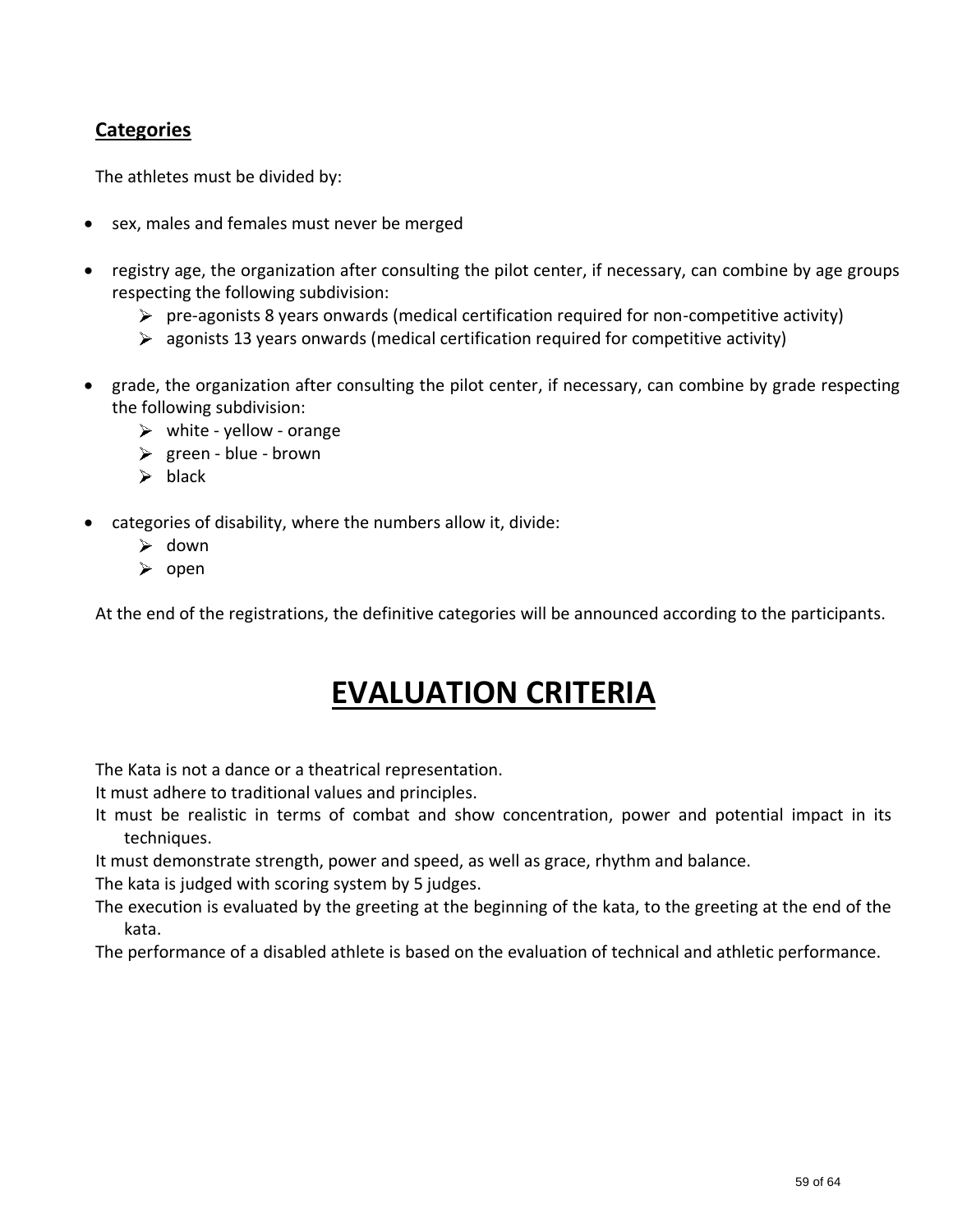## **Example of arbitration parameters**

**ic** 

**a**



**s**

**a EVALUATION OF ATHLETES WITH DISABILITIES c** ĮЪ, **Does disability make it possible to complete the kata? Better N Y expression** г **S Technique Power Kime Rhythm Expressive ness Kihon Strength Isometric Meaning Ability to contr trans (Scho ols) actio mit** п **n Stabil Effect Absence Absence it iv of of e Speed y Dyna merg attitu n m**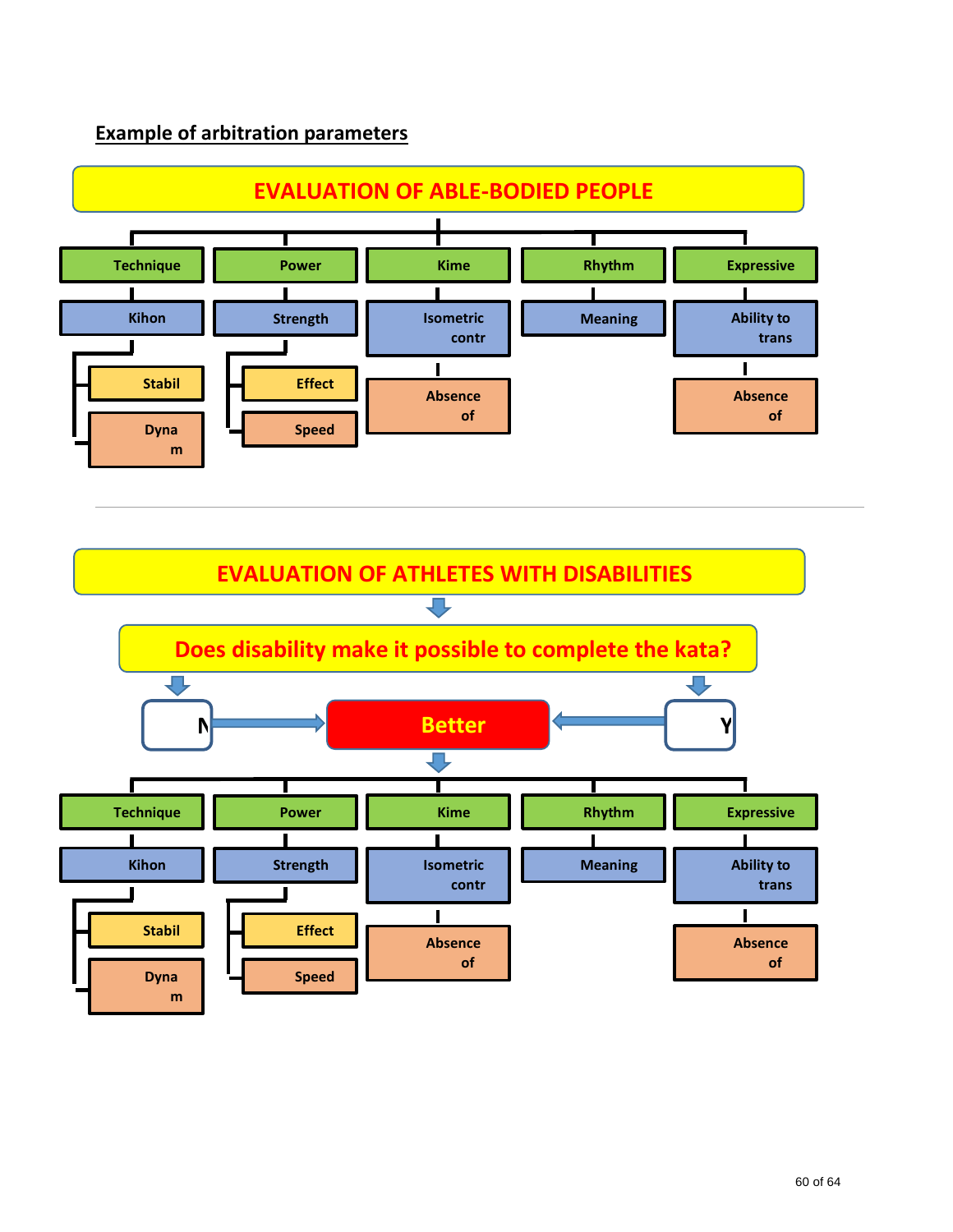# **EXECUTED KATA**

Reference kata list to which recognized style kata can be added:

| Anan                | Jion                               | Papuren             |
|---------------------|------------------------------------|---------------------|
| Anan Dai            | Jitte                              | Passi               |
| Annanko             | Jyuroku                            | Pinan 1-5           |
| Aoyagi              | Kanchin                            | Rohai               |
| Bassai Dai          | Kanku Dai                          | Saifa (Saiha}       |
| Bassai Sho          | Kanku Sho                          | Sanchin             |
| Chatanyara Kushanku | Kanshu                             | Sanseiriu           |
| Chinte              | Kosokun (Kushanku)                 | Sanseru             |
| Chinto              | Kosokun (Kushanku) Dai             | Seichin             |
| Enpi                | Kosokun (Kushanku) Sho             | Seienchin           |
| Fukygata 1-2        | Kosokun Shiho                      | Seipai              |
| Gankaku             | Kururunfa                          | Seirui              |
| Garyu               | Kusanku                            | Seisan (Seishan)    |
| Gekisai 1-2         | Matsumura Rohai                    | Shinpa              |
| Gojushio            | Matsukaze                          | Shinsei             |
| Gojushiho Dai       | Matusumura Bassai                  | Shisocin            |
| Gojushiho Sho       | Meikyo                             | Socin               |
| Hakucho             | Myojo                              | Suparinpei          |
| Hangettsu           | Naifanchin (Naihanshin)<br>$1 - 3$ | Tekki 1-3           |
| Haufa               | Nijushiho                          | Tensho              |
| Haian 1-5           | Nipaipo                            | Tomari Bassai       |
| Heiku               | Niseishi                           | Useishi (Gojushiho) |
| Ishimine Bassai     | Ohan                               | Unsu (Unshu)        |
| Itosu Rohai 1-3     | Pachu                              | Wankan              |
| Jiin                | Paiku                              | Wanshu              |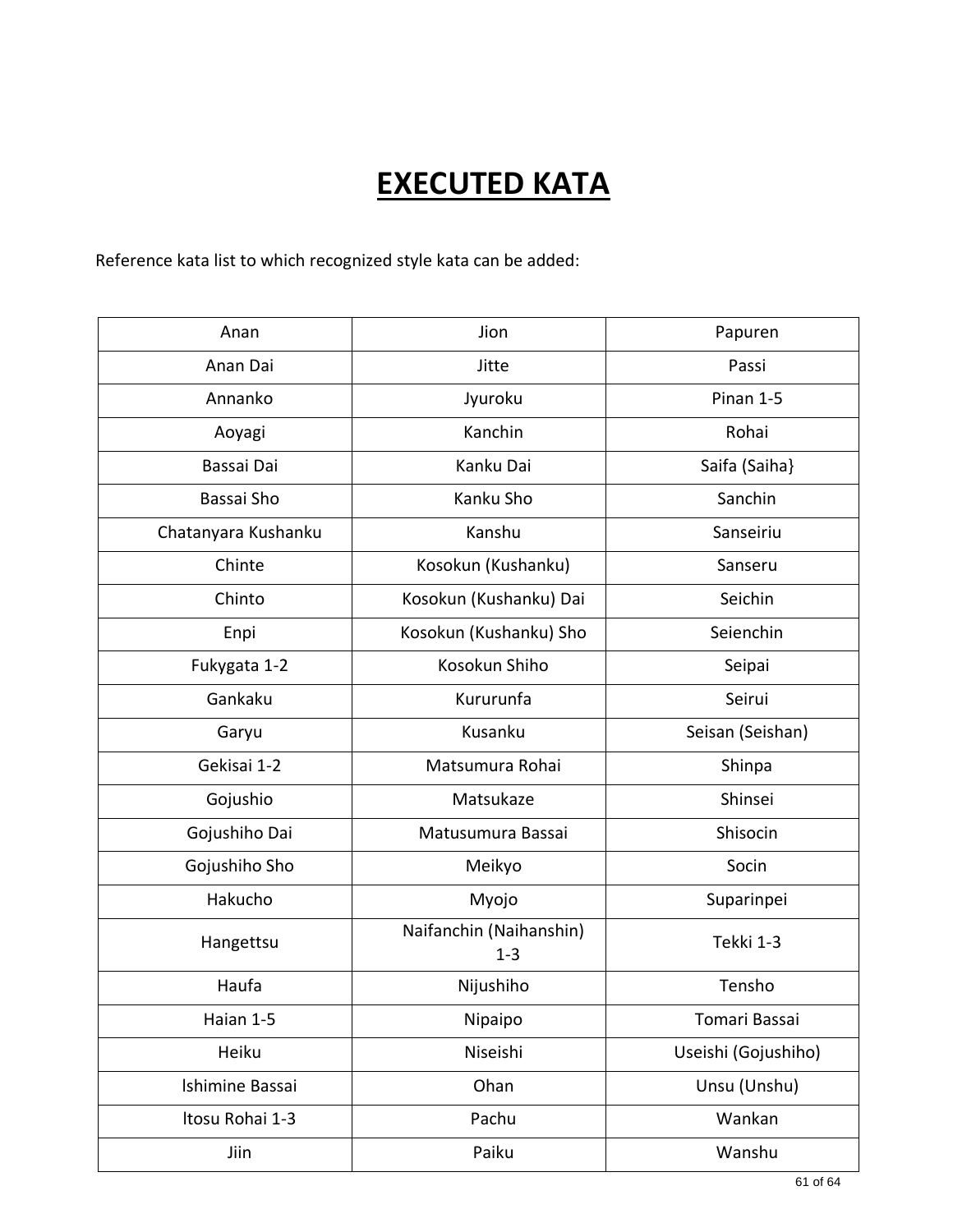# **REGISTRATION OF THE ATHLETES TO THE COMPETITIONS**

## **General requirements**

- They must be registered through their association, which must ensure that their athletes are in good standing with their membership cards and health protection regulations.
- Registration must be accompanied by medical certification.
- All athletes participating in National Meetings organized by the Pilot Center must also be registered with FISDIR.

## **Age**

Age must be accomplished at the beginning of the current sporting season to be entered in the age category.

For participation in competitions the lower age limit is set at 8 years.

### **Health obligations**

Pre-competitive activities: Certificate of fitness for sports activities not with annual validity.

Competitive Activity: Certificate of fitness for competitive sports (art.5 D.M. 04/03/1993) with annual validity.

## **EVALUATION GUIDELINES**

- Did he give a sense to the exercise?
- Do the techniques respect the style of the kata performed?
- What is missing to be a good technical and athletic performance?

In the event that the athlete is not able to bring his execution to term, will still be evaluated with a score that takes into account the best expression of his skills, the score in this case will be below average.

If the athlete is allowed to repeat the trial, his score will still refer to the first trial and correspond to the minimum score (6.5 in the qualifying rounds, 7.5 in the finals).

If the athlete is able to finish his trial and makes technical mistakes, these must be taken into consideration.

The referee should not take into consideration the degree of disability in his judgment, which will be awarded by the President of the Jury in the totalization of the score.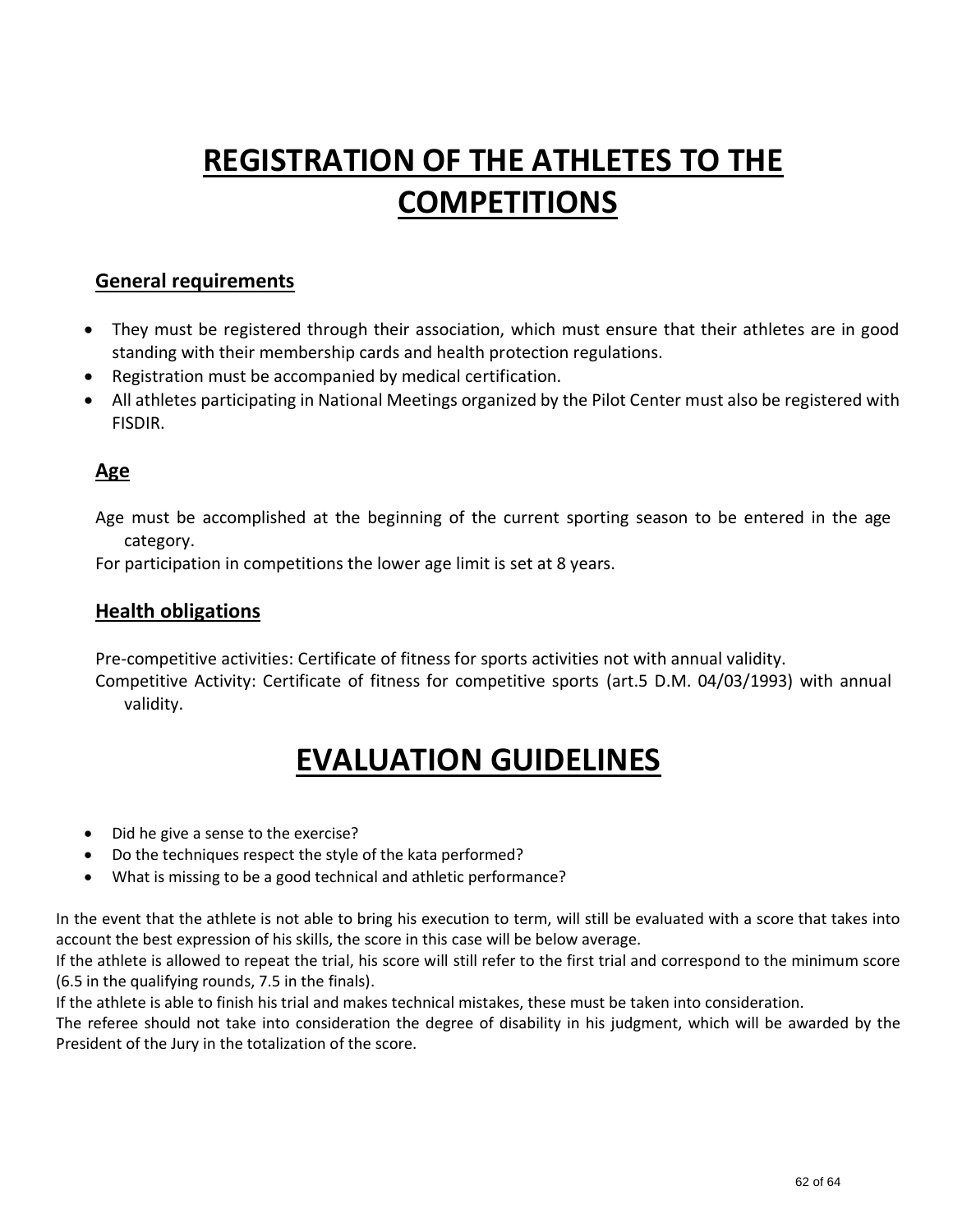#### **Score**

- $\bullet$  1<sup>st</sup> round
	- average score 7 (score from 6.5 to 8.0) minimum score 6.5
- 2<sup>nd</sup> round
	- average score 8 (score from 7.5 to 9.0) minimum score 7.5

From the 5 scores, the highest and lowest score are eliminated and the remaining 3 are added together.

The President of the Jury will make the sum communicating it to the audience, after which he will add up to the total obtained the tenths corresponding to the degree of disability, this totalization must not be made public, and is used for the classification for the award ceremony.

The total of the first and the second round are added together.

| <b>Central</b> | Judge<br>$\mathbf{1}$ | Judge<br>$\overline{2}$ | Judge<br>$\mathbf{3}$ | Judge<br>$\overline{a}$ | <b>Total</b><br>that the<br>PotJ<br>makes<br>public | <b>Addition</b><br>al<br>disability<br>score | <b>Total by</b><br>ranking | <b>Ranking</b> |
|----------------|-----------------------|-------------------------|-----------------------|-------------------------|-----------------------------------------------------|----------------------------------------------|----------------------------|----------------|
| 8.0            | 8.1                   | 8.1                     | 8.1                   | 8.2                     | 24.3                                                | $+0.1$                                       | 24.4                       | $3^\circ$      |
| 7.9            | 7.9                   | 7.8                     | 7.8                   | 7.8                     | 23.5                                                | $+0.3$                                       | 23.8                       | $4^{\circ}$    |
| 7.5            | 7.5                   | 7.5                     | 7.5                   | 7.5                     | 22.5                                                | $+0.1$                                       | 22.6                       |                |
| 8.6            | 8.7                   | 8.6                     | 8.5                   | 8.6                     | 25.8                                                | $+0.1$                                       | 25.9                       | $1^{\circ}$    |
| 8.0            | 8.1                   | 8.0                     | 8.1                   | 8.0                     | 24.1                                                | $+0.4$                                       | 24.5                       | $2^{\circ}$    |

## **INDEX**